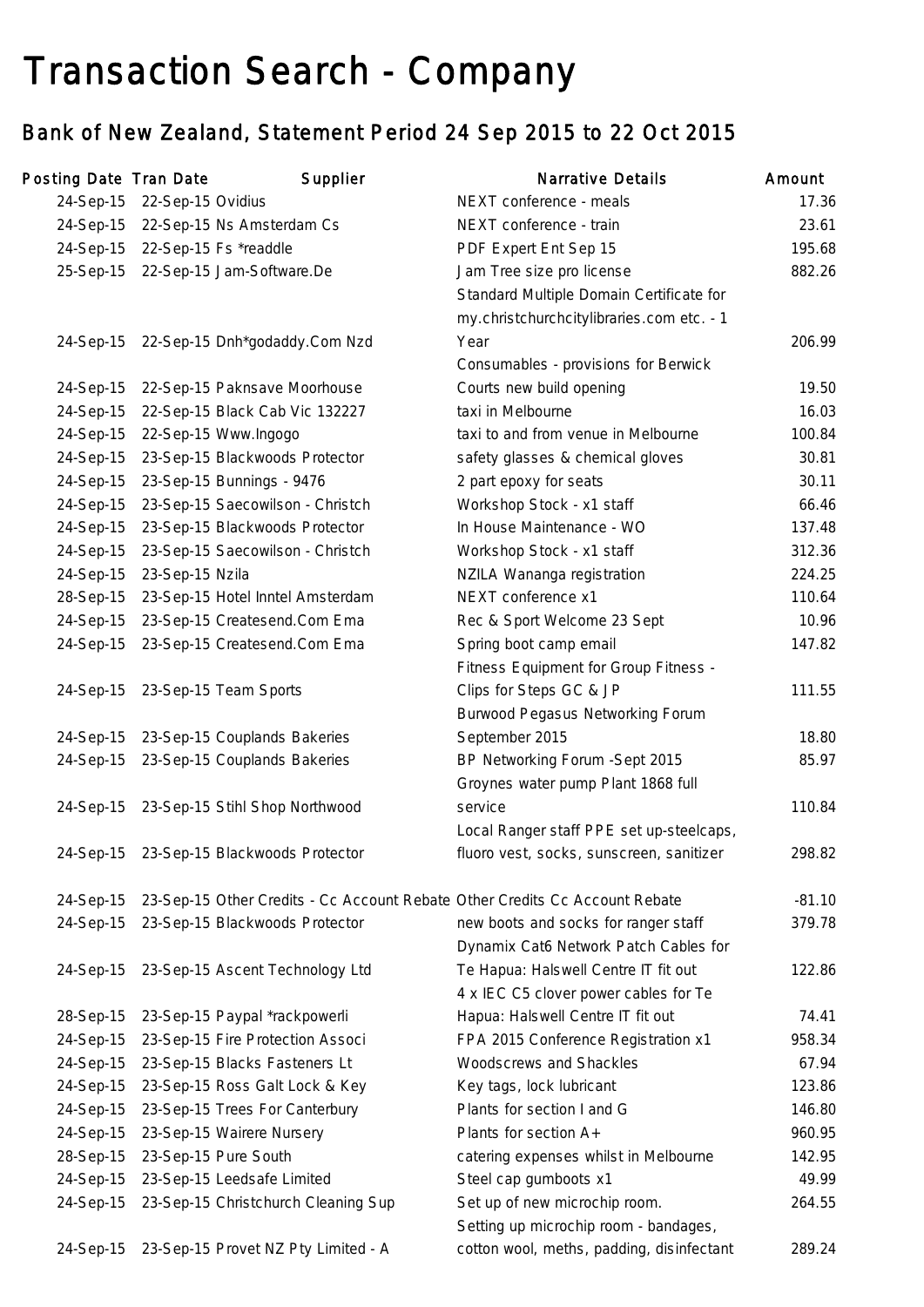| Posting Date Tran Date |                     | Supplier                          | <b>Narrative Details</b>                                                        | Amount |
|------------------------|---------------------|-----------------------------------|---------------------------------------------------------------------------------|--------|
| 28-Sep-15              |                     | 23-Sep-15 Paypal *skagerrakso     | Reservation system renewal                                                      | 253.   |
| 24-Sep-15              |                     | 23-Sep-15 Simple Tech Apac Pty    | <b>Fibre Optic Drivers</b>                                                      | 275.   |
| 24-Sep-15              |                     | 23-Sep-15 Bunnings - 9482         | masonary drill bits, dyna bolts                                                 | 43.    |
| 24-Sep-15              |                     | 23-Sep-15 Officemax               | white board for sign in/sign out                                                | 349.   |
| 24-Sep-15              |                     | 24-Sep-15 Fresh Choice Merivale   | Independent Hearings Panel meetings                                             | 18.    |
| 24-Sep-15              |                     | 24-Sep-15 Winstone Glass          | <b>Glass For New Frames</b>                                                     | 390.   |
| 28-Sep-15              |                     | 24-Sep-15 Paypal *skagerrakso     | Parkmate License 6 months                                                       | 253.   |
| 25-Sep-15              |                     | 24-Sep-15 Bunnings - 9482         | general maintenance consumables<br>safety hats and straps for structural        | 119.4  |
| 25-Sep-15              |                     | 24-Sep-15 Protector Safety Supply | engineers and architects                                                        | 220.   |
| 28-Sep-15              |                     | 24-Sep-15 Paknsave Moorhouse      | Walking Festival - volunteer thankyous<br>ISTQB Advanced Technical Test Analyst | 104.   |
| 25-Sep-15              |                     | 24-Sep-15 Software Education      | Training x1                                                                     | 2,415. |
| 25-Sep-15              |                     | 24-Sep-15 Wilson Parking          | Carparking at Civic - meetings                                                  | 9.0    |
| 25-Sep-15              |                     | 24-Sep-15 Createsend.Com Ema      | CAG - E Newsletter                                                              | 64.    |
|                        |                     |                                   | Mayor's Dawn Service, Breeze Walking                                            |        |
|                        |                     |                                   | Festival, Motorcycle Expo, CCC Facilities                                       |        |
| 25-Sep-15              |                     | 24-Sep-15 Facebook 5dypq82hx2     | rebuild, Fun Palaces *                                                          | 660.   |
|                        |                     |                                   | water blaster for slipways Charteris and                                        |        |
| 25-Sep-15              |                     | 24-Sep-15 Bunnings - 9476         | Purau                                                                           | 347.   |
|                        |                     |                                   | Groynes plant 1706 chainsaw MS250 full                                          |        |
| 25-Sep-15              |                     | 24-Sep-15 Stihl Shop Northwood    | service                                                                         | 117.   |
| 25-Sep-15              |                     | 24-Sep-15 Bunnings - 9482         | 800665872                                                                       | 5.     |
|                        |                     |                                   | Property Council Annual Market Summit                                           |        |
| 24-Sep-15              |                     | 24-Sep-15 Property Council Nz     | 2015                                                                            | 55.    |
|                        |                     |                                   | highlighter pens for Southern Centre UV                                         |        |
| 24-Sep-15              |                     | 24-Sep-15 Paper Plus Barringtons  | corner                                                                          | 36.    |
|                        |                     |                                   | A black board and white pens for Antarctic                                      |        |
|                        |                     |                                   | Season Opening Civic Reception 25                                               |        |
| 24-Sep-15              |                     | 24-Sep-15 The Drawing Room Limite | September                                                                       | 28.    |
| 24-Sep-15              |                     | 24-Sep-15 Pgg Wrightson Chch      | grass seed-track side remediation work                                          | 184.   |
| 24-Sep-15              |                     | 24-Sep-15 Ascent Technology Ltd   | Dynamix Cat6 N/work Patch & AV Cables                                           | 131.   |
|                        |                     |                                   | 10 x Belkin ChargeSync, Lightning to USB                                        |        |
| 25-Sep-15              |                     | 24-Sep-15 Ascent Technology Ltd   | for Te Hapua: Halswell Centre IT fit out                                        | 188.   |
| 24-Sep-15              |                     | 24-Sep-15 Ccc Parking             | Parking for CCC meeting                                                         | 6.     |
| 25-Sep-15              |                     | 24-Sep-15 Ascent Technology Ltd   | Cable                                                                           | 6.     |
| 25-Sep-15              |                     | 24-Sep-15 Bunnings - 9482         | White board, socket set, key hooks                                              | 280.   |
| 25-Sep-15              |                     | 24-Sep-15 Blackwoods Protector    | Safety boots x1 plus gloves                                                     | 192.   |
| 25-Sep-15              | 24-Sep-15 Grabone   |                                   | Outdoor poolside games for JP users                                             | 182.   |
| 25-Sep-15              |                     | 24-Sep-15 Caltex Hornby           | Milk for tearoom                                                                | 7.3    |
| 25-Sep-15              |                     | 24-Sep-15 Tait Mobile Canterbury  | Repair Repeater - IE&C                                                          | 219.   |
| 25-Sep-15              | 24-Sep-15 Perennial |                                   | marking paint/soil probe for nematodes                                          | 516.   |
| 24-Sep-15              |                     | 24-Sep-15 Fresh Choice Parklands  | PK Milk                                                                         | 3.5    |
| 28-Sep-15              |                     | 24-Sep-15 Oaks On Collins         | accommodation whilst in Melbourne<br>Taxi whilst in Melbourne to and from venue | 28.    |
| 28-Sep-15              |                     | 24-Sep-15 Taxi Epay Australia     | to hotel                                                                        | 31.    |
| 28-Sep-15              | 24-Sep-15 Benitos   |                                   | catering expenses whilst in Melbourne<br>Trade standard extension cables and    | 40.    |
| 24-Sep-15              |                     | 24-Sep-15 Mitre 10 Mega Hornby    | power board - PA worksite                                                       | 199.   |
|                        |                     |                                   |                                                                                 |        |

|           | ing Date Tran Date  | Supplier                          | <b>Narrative Details</b>                   | Amount   |
|-----------|---------------------|-----------------------------------|--------------------------------------------|----------|
| 28-Sep-15 |                     | 23-Sep-15 Paypal *skagerrakso     | Reservation system renewal                 | 253.00   |
| 24-Sep-15 |                     | 23-Sep-15 Simple Tech Apac Pty    | <b>Fibre Optic Drivers</b>                 | 275.85   |
| 24-Sep-15 |                     | 23-Sep-15 Bunnings - 9482         | masonary drill bits, dyna bolts            | 43.52    |
| 24-Sep-15 |                     | 23-Sep-15 Officemax               | white board for sign in/sign out           | 349.00   |
| 24-Sep-15 |                     | 24-Sep-15 Fresh Choice Merivale   | Independent Hearings Panel meetings        | 18.96    |
| 24-Sep-15 |                     | 24-Sep-15 Winstone Glass          | <b>Glass For New Frames</b>                | 390.00   |
| 28-Sep-15 |                     | 24-Sep-15 Paypal *skagerrakso     | Parkmate License 6 months                  | 253.00   |
| 25-Sep-15 |                     | 24-Sep-15 Bunnings - 9482         | general maintenance consumables            | 119.49   |
|           |                     |                                   | safety hats and straps for structural      |          |
| 25-Sep-15 |                     | 24-Sep-15 Protector Safety Supply | engineers and architects                   | 220.00   |
| 28-Sep-15 |                     | 24-Sep-15 Paknsave Moorhouse      | Walking Festival - volunteer thankyous     | 104.96   |
|           |                     |                                   | ISTQB Advanced Technical Test Analyst      |          |
| 25-Sep-15 |                     | 24-Sep-15 Software Education      | Training x1                                | 2,415.00 |
| 25-Sep-15 |                     | 24-Sep-15 Wilson Parking          | Carparking at Civic - meetings             | 9.60     |
| 25-Sep-15 |                     | 24-Sep-15 Createsend.Com Ema      | <b>CAG - E Newsletter</b>                  | 64.30    |
|           |                     |                                   | Mayor's Dawn Service, Breeze Walking       |          |
|           |                     |                                   | Festival, Motorcycle Expo, CCC Facilities  |          |
| 25-Sep-15 |                     | 24-Sep-15 Facebook 5dypq82hx2     | rebuild, Fun Palaces *                     | 660.08   |
|           |                     |                                   | water blaster for slipways Charteris and   |          |
| 25-Sep-15 |                     | 24-Sep-15 Bunnings - 9476         | Purau                                      | 347.94   |
|           |                     |                                   | Groynes plant 1706 chainsaw MS250 full     |          |
| 25-Sep-15 |                     | 24-Sep-15 Stihl Shop Northwood    | service                                    | 117.39   |
| 25-Sep-15 |                     | 24-Sep-15 Bunnings - 9482         | 800665872                                  | 5.19     |
|           |                     |                                   | Property Council Annual Market Summit      |          |
| 24-Sep-15 |                     | 24-Sep-15 Property Council Nz     | 2015                                       | 55.20    |
|           |                     |                                   | highlighter pens for Southern Centre UV    |          |
| 24-Sep-15 |                     | 24-Sep-15 Paper Plus Barringtons  | corner                                     | 36.93    |
|           |                     |                                   | A black board and white pens for Antarctic |          |
|           |                     |                                   | Season Opening Civic Reception 25          |          |
| 24-Sep-15 |                     | 24-Sep-15 The Drawing Room Limite | September                                  | 28.97    |
| 24-Sep-15 |                     | 24-Sep-15 Pgg Wrightson Chch      | grass seed-track side remediation work     | 184.50   |
| 24-Sep-15 |                     | 24-Sep-15 Ascent Technology Ltd   | Dynamix Cat6 N/work Patch & AV Cables      | 131.84   |
|           |                     |                                   |                                            |          |
|           |                     |                                   | 10 x Belkin ChargeSync, Lightning to USB   |          |
| 25-Sep-15 |                     | 24-Sep-15 Ascent Technology Ltd   | for Te Hapua: Halswell Centre IT fit out   | 188.66   |
| 24-Sep-15 |                     | 24-Sep-15 Ccc Parking             | Parking for CCC meeting                    | 6.70     |
| 25-Sep-15 |                     | 24-Sep-15 Ascent Technology Ltd   | Cable                                      | 6.91     |
| 25-Sep-15 |                     | 24-Sep-15 Bunnings - 9482         | White board, socket set, key hooks         | 280.87   |
| 25-Sep-15 |                     | 24-Sep-15 Blackwoods Protector    | Safety boots x1 plus gloves                | 192.91   |
| 25-Sep-15 | 24-Sep-15 Grabone   |                                   | Outdoor poolside games for JP users        | 182.50   |
| 25-Sep-15 |                     | 24-Sep-15 Caltex Hornby           | Milk for tearoom                           | 7.20     |
| 25-Sep-15 |                     | 24-Sep-15 Tait Mobile Canterbury  | Repair Repeater - IE&C                     | 219.65   |
| 25-Sep-15 | 24-Sep-15 Perennial |                                   | marking paint/soil probe for nematodes     | 516.36   |
| 24-Sep-15 |                     | 24-Sep-15 Fresh Choice Parklands  | PK Milk                                    | 3.39     |
| 28-Sep-15 |                     | 24-Sep-15 Oaks On Collins         | accommodation whilst in Melbourne          | 28.85    |
|           |                     |                                   | Taxi whilst in Melbourne to and from venue |          |
| 28-Sep-15 |                     | 24-Sep-15 Taxi Epay Australia     | to hotel                                   | 31.40    |
| 28-Sep-15 | 24-Sep-15 Benitos   |                                   | catering expenses whilst in Melbourne      | 40.89    |
|           |                     |                                   | Trade standard extension cables and        |          |
| 24-Sep-15 |                     | 24-Sep-15 Mitre 10 Mega Hornby    | power board - PA worksite                  | 199.82   |
|           |                     |                                   |                                            |          |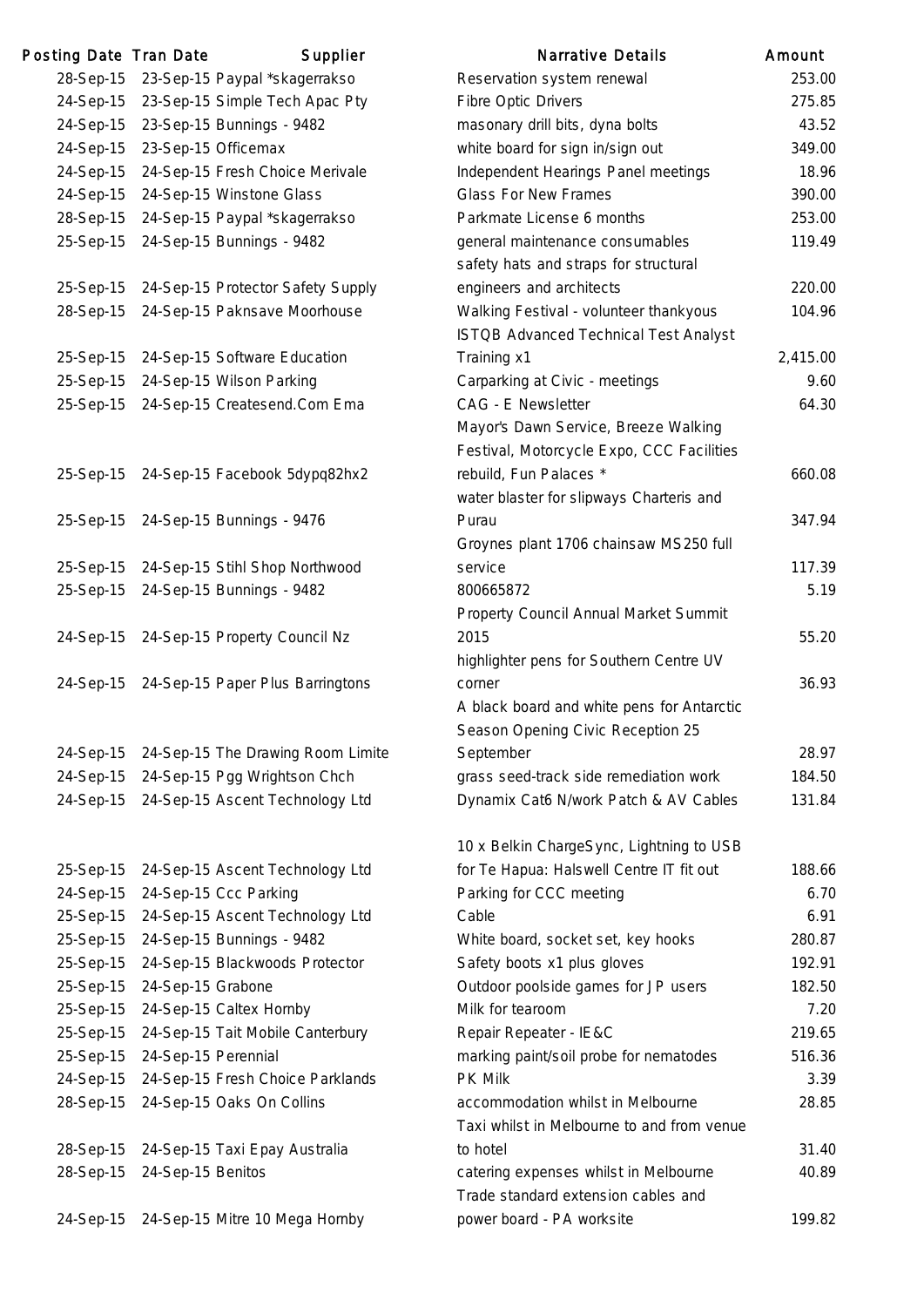| Posting Date Tran Date | Supplier                            | <b>Narrative Details</b>                   | Amount    |
|------------------------|-------------------------------------|--------------------------------------------|-----------|
|                        |                                     | Pots and pans for accommodation, no        |           |
| 24-Sep-15              | 24-Sep-15 Twl 181 Belfast           | receipt available                          | 48.00     |
| 28-Sep-15              | 24-Sep-15 Abebooks.Com              | Library book                               | 101.86    |
| 25-Sep-15              | 24-Sep-15 Simple Tech Apac Pty      | <b>Fibre Optic Drivers</b>                 | 275.08    |
|                        |                                     | Park Mate booking system yearly            |           |
| 28-Sep-15              | 24-Sep-15 Paypal *skagerrakso       | subscription (Duvauchelle Camp)            | 460.00    |
|                        |                                     | Park Mate booking system yearly            |           |
| 28-Sep-15              | 24-Sep-15 Paypal *skagerrakso       | subscription (Okains Bay Camp)             | 460.00    |
|                        |                                     | Giftware purchased for resale in BG Gift   |           |
| 28-Sep-15              | 24-Sep-15 Paypal *leesinclair       | shop                                       | 354.20    |
|                        |                                     | Lyttelton Mt Herbert Community Board 17    |           |
| 25-Sep-15              | 25-Sep-15 Relish Catering           | September 2015                             | 122.43    |
| 25-Sep-15              | 25-Sep-15 Permark Industries Ltd    | Name badges for library staff              | 74.40     |
| 25-Sep-15              | 25-Sep-15 Permark Industries Ltd    | Name badges for library staff              | 97.98     |
|                        |                                     | Cookie Cutters for the School Holiday Clay |           |
| 28-Sep-15              | 25-Sep-15 Hands Ashford New Zealand | Lantern workshops                          | 47.60     |
| 25-Sep-15              | 25-Sep-15 Relish Catering           | Catering for the Principal's Breakfast     | 434.70    |
| 25-Sep-15              | 25-Sep-15 Norgren Ltd               | In House Maintenance - WO                  | 110.40    |
| 25-Sep-15              | 25-Sep-15 Mrc Transmark Limited     | In House Maintenance - WO                  | 318.38    |
| 25-Sep-15              | 25-Sep-15 Briscoes Chch Salisbury   | Te Hapua kitchen supplies                  | 715.85    |
|                        |                                     | Credit Voucher Farmers 5579 - Credit - Te  |           |
| 28-Sep-15              | 25-Sep-15 Farmers 5579              | Hapua kitchen supplies                     | $-629.93$ |
| 28-Sep-15              | 25-Sep-15 Farmers 5579              | Te Hapua kitchen supplies                  | 6,161.71  |
| 28-Sep-15              | 25-Sep-15 Nz Safety Br 23           | Safety boots x1                            | 99.65     |
| 25-Sep-15              | 25-Sep-15 Ccc Parking               | Parking at Civic - Smart Map Training      | 5.15      |
| 25-Sep-15              | 25-Sep-15 Ccc Parking               | Parking at Civic - Smart Map Training      | 6.70      |
|                        |                                     | Provision of refreshments to members of    |           |
| 25-Sep-15              | 25-Sep-15 The Kitchen Cafe          | support team - US Embassy                  | 9.40      |
|                        |                                     | Snap, Send Solve and Inspiration Stations  |           |
| 28-Sep-15              | 25-Sep-15 Facebk *g6a9h8wcr2        | Facebook posts                             | 330.02    |
| 28-Sep-15              | 25-Sep-15 Blacks Fasteners Lt       | screws                                     | 98.99     |
|                        |                                     | Christchurch Airport Parking for Travel to |           |
| 28-Sep-15              | 25-Sep-15 Chch Airport Carpark      | Sport NZ meeting in Wellington             | 32.00     |
|                        |                                     | Breakfast Meeting at Sport NZ meeting in   |           |
| 28-Sep-15              | 25-Sep-15 Maranui Surf Club Cafe    | Wellington.                                | 67.50     |
|                        |                                     | cleaning/hygiene items - new Halswell      |           |
| 28-Sep-15              | 25-Sep-15 Paknsave Moorhouse        | Library                                    | 8.17      |
| 25-Sep-15              | 25-Sep-15 New World Northwood       | milk for nursery tea room                  | 11.94     |
| 25-Sep-15              | 25-Sep-15 Southern Woods Nursery    | trees for planting job                     | 543.72    |
|                        |                                     | Baby and Storytime supplies - preschool    |           |
| 28-Sep-15              | 25-Sep-15 Canterbury Playcentre     | programmes                                 | 209.00    |
| 28-Sep-15              | 25-Sep-15 Outsider Mountain Sprt    | Hiking boots for Local parks ranger x1     | 286.35    |
|                        |                                     | handywipes, stain, araldite, paintbrushes, |           |
| 25-Sep-15              | 25-Sep-15 Placemakers Riccarton     | dustmasks                                  | 167.42    |
| 25-Sep-15              | 25-Sep-15 W & R Jack Ltd            | sanding machine                            | 800.00    |
| 25-Sep-15              | 25-Sep-15 W & R Jack Ltd            | sanding machine                            | 925.00    |
|                        |                                     | Catering for Kurashiki student exchange    |           |
|                        |                                     | outbound group farewell function on 23     |           |
| 25-Sep-15              | 25-Sep-15 Relish Catering           | September at Civic Of *                    | 217.93    |
|                        |                                     | 2 Silver pens for Antarctic Season Opening |           |
| 28-Sep-15              | 25-Sep-15 Officemax                 | Civic Reception name badges                | 12.37     |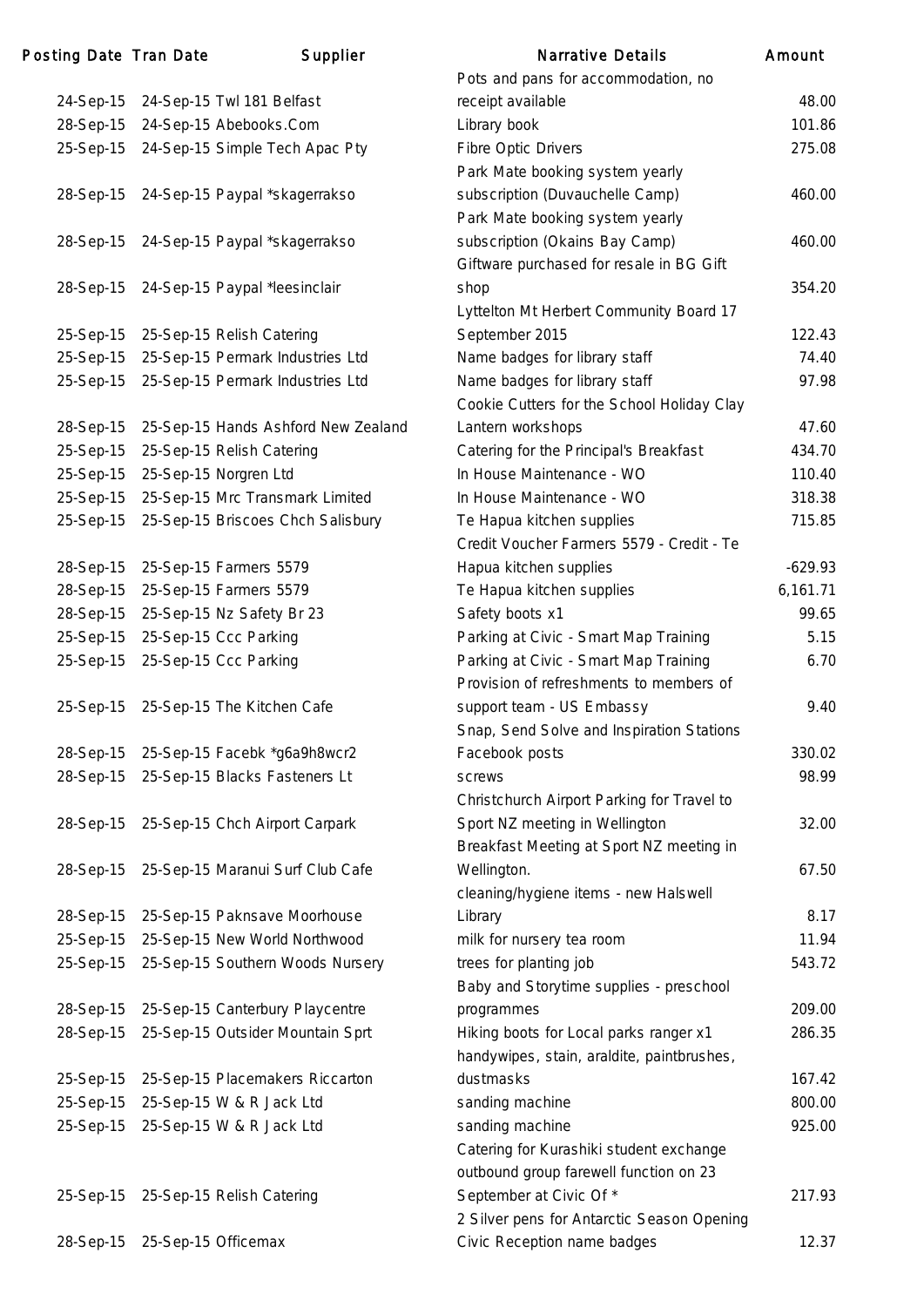| <b>Posting Date Tran Date</b> |                     | Supplier                               | <b>Narrative Details</b>                     | Amount |
|-------------------------------|---------------------|----------------------------------------|----------------------------------------------|--------|
|                               |                     |                                        | HDMI Switcher 2x1 With 3D Passthrough        |        |
| 25-Sep-15                     | 25-Sep-15 Rapallo   |                                        | for Te Hapua: Halswell Centre IT fit out     | 47.95  |
|                               |                     |                                        | 8 x Adata DashDrive UV150 Flash Drive,       |        |
| 25-Sep-15                     |                     | 25-Sep-15 Ascent Technology Ltd        | 64GB, USB 3.1                                | 303.86 |
| 28-Sep-15                     |                     | 25-Sep-15 Globalcollect - Apple Nz     | App for Augmented Reality Books              | 3.79   |
| 28-Sep-15                     |                     | 25-Sep-15 Hirepool Christchurch        | Hire of a jack hammer                        | 91.54  |
|                               |                     |                                        | HQP trees for canterbury planting day        |        |
| 28-Sep-15                     |                     | 25-Sep-15 Halswell Butchery 2007 Lt    | community event                              | 42.00  |
| 28-Sep-15                     |                     | 25-Sep-15 Mico Montreal St 7080        | culvert pipe for practice area covers        | 605.99 |
| 28-Sep-15                     | 25-Sep-15 Papertree |                                        | French Fest Entertainment materials          | 78.96  |
|                               |                     |                                        | Taxi whilst in Melbourne to and from venue   |        |
| 28-Sep-15                     |                     | 25-Sep-15 Taxi Epay Australia          | to hotel                                     | 24.85  |
|                               |                     |                                        | Taxi whilst in Melbourne to and from venue   |        |
| 29-Sep-15                     |                     | 25-Sep-15 Adelaide Metrocard           | to hotel                                     | 14.99  |
|                               |                     |                                        | Milk for Carlyle St + wax paper for Vinyl    |        |
| 25-Sep-15                     |                     | 25-Sep-15 Countdown                    | cutter                                       | 9.07   |
| 25-Sep-15                     |                     | 25-Sep-15 Gordon Harris Chch           | Materials for vinyl cutter - HA              | 30.84  |
| 25-Sep-15                     |                     | 25-Sep-15 Leedsafe Limited             | Steel cap gumboots x1                        | 49.99  |
|                               |                     |                                        | Replacement Hammer (2) and pegs for          |        |
| 28-Sep-15                     |                     | 25-Sep-15 Bunnings - 9482              | <b>Cancer Society Gazebos</b>                | 61.70  |
| 28-Sep-15                     |                     | 25-Sep-15 Couplands Bakeries           | Bread and milk for re-sale in the dairy      | 23.76  |
| 28-Sep-15                     |                     | 25-Sep-15 The Naked Baker Ltd          | Sandwiches and rolls for re sale             | 28.52  |
|                               |                     |                                        | lifting strops for fire shed and smokechaser |        |
| 28-Sep-15                     |                     | 25-Sep-15 Bridon New Zealand - Chch    | on and off                                   | 333.34 |
|                               |                     |                                        | Ceramic giftware for resale in the BG Gift   |        |
| 28-Sep-15                     |                     | 25-Sep-15 Steiner Ceramics             | shop                                         | 882.29 |
|                               |                     |                                        | Giftware purchased for resale in the BG      |        |
| 28-Sep-15                     |                     | 25-Sep-15 National Candles             | Gift shop                                    | 915.14 |
|                               |                     |                                        | Skewers and Tea Lights for the Clay          |        |
|                               |                     | 28-Sep-15 26-Sep-15 Twl 178 Barrington | Lantern School Holiday workshop              | 18.00  |
|                               |                     |                                        | Provision of morning tea 100+ guests /       |        |
|                               |                     |                                        | VIP's - Antarctic Service and Wreath         |        |
| 28-Sep-15                     |                     | 26-Sep-15 Countdown                    | Laying ceremony.                             | 86.46  |
| 28-Sep-15                     |                     | 26-Sep-15 Countdown                    | Biscuits-sister city committee meetings      | 4.98   |
|                               |                     |                                        | 2 x money boxes for Fendalton tea/coffee     |        |
| 28-Sep-15                     |                     | 26-Sep-15 Lotsa Goodies Riccarto       | charges and fruitbowl                        | 34.00  |
|                               |                     |                                        | HQP Trees for Canterbury volunteer           |        |
| 28-Sep-15                     |                     | 26-Sep-15 New World Halswell           | planting day                                 | 26.65  |
| 28-Sep-15                     |                     | 26-Sep-15 The Naked Baker Ltd          | Sandwiches and rolls for re-sale in cafe     | 34.39  |
| 30-Sep-15                     |                     | 27-Sep-15 Paypal *aromaungafl          | thank you re CAG Foundation dinner work      | 65.00  |
|                               |                     |                                        | to White Tie catering - thank you for CAG    |        |
| 30-Sep-15                     |                     | 27-Sep-15 Paypal *aromaungafl          | Foundation dinner (sponsor)                  | 65.00  |
|                               |                     |                                        | to Neil Graham - thank you for donation to   |        |
| 30-Sep-15                     |                     | 27-Sep-15 Paypal *aromaungafl          | CAG - MAJOR SPONSOR                          | 143.00 |
| 30-Sep-15                     |                     | 27-Sep-15 Paypal *happyhireli          | Christchurch 360 Launch                      | 559.00 |
| 28-Sep-15                     |                     | 27-Sep-15 Mitre 10 Beckenham           | spray paint for track marking                | 29.21  |
| 29-Sep-15                     |                     | 27-Sep-15 Skr*abebooks.Co 3j55i7       | Library book                                 | 68.21  |
| 29-Sep-15                     |                     | 28-Sep-15 Nz Post Stamps Centr         | Stamps for sale in shop                      | 997.50 |
| 29-Sep-15                     |                     | 28-Sep-15 Kevin Daly Mowers Ltd        | repair small plant victa mower - 1841        | 30.00  |
| 29-Sep-15                     |                     | 28-Sep-15 Ecocentral Ltd               | shelter rubbish                              | 33.74  |
|                               |                     |                                        |                                              |        |

| <b>Narrative Details</b>                     | Amount |
|----------------------------------------------|--------|
| HDMI Switcher 2x1 With 3D Passthrough        |        |
| for Te Hapua: Halswell Centre IT fit out     | 47.95  |
| 8 x Adata DashDrive UV150 Flash Drive,       |        |
| 64GB, USB 3.1                                | 303.86 |
| App for Augmented Reality Books              | 3.79   |
| Hire of a jack hammer                        | 91.54  |
| HQP trees for canterbury planting day        |        |
| community event                              | 42.00  |
| culvert pipe for practice area covers        | 605.99 |
| French Fest Entertainment materials          | 78.96  |
| Taxi whilst in Melbourne to and from venue   |        |
| to hotel                                     | 24.85  |
| Taxi whilst in Melbourne to and from venue   |        |
| to hotel                                     | 14.99  |
| Milk for Carlyle St + wax paper for Vinyl    |        |
| cutter                                       | 9.07   |
| Materials for vinyl cutter - HA              | 30.84  |
| Steel cap gumboots x1                        | 49.99  |
| Replacement Hammer (2) and pegs for          |        |
| <b>Cancer Society Gazebos</b>                | 61.70  |
| Bread and milk for re-sale in the dairy      | 23.76  |
| Sandwiches and rolls for re sale             | 28.52  |
| lifting strops for fire shed and smokechaser |        |
| on and off                                   | 333.34 |
| Ceramic giftware for resale in the BG Gift   |        |
| shop                                         | 882.29 |
| Giftware purchased for resale in the BG      |        |
| Gift shop                                    | 915.14 |
| Skewers and Tea Lights for the Clay          |        |
| Lantern School Holiday workshop              | 18.00  |
| Provision of morning tea 100+ guests /       |        |
| VIP's - Antarctic Service and Wreath         |        |
| Laying ceremony.                             | 86.46  |
| Biscuits-sister city committee meetings      | 4.98   |
| 2 x money boxes for Fendalton tea/coffee     |        |
| charges and fruitbowl                        | 34.00  |
| HQP Trees for Canterbury volunteer           |        |
| planting day                                 | 26.65  |
| Sandwiches and rolls for re-sale in cafe     | 34.39  |
| thank you re CAG Foundation dinner work      | 65.00  |
| to White Tie catering - thank you for CAG    |        |
| Foundation dinner (sponsor)                  | 65.00  |
| to Neil Graham - thank you for donation to   |        |
| CAG - MAJOR SPONSOR                          | 143.00 |
| Christchurch 360 Launch                      | 559.00 |
| spray paint for track marking                | 29.21  |
| Library book                                 | 68.21  |
| Stamps for sale in shop                      | 997.50 |
| repair small plant victa mower - 1841        | 30.00  |
| shelter rubbish                              | 33.74  |
|                                              |        |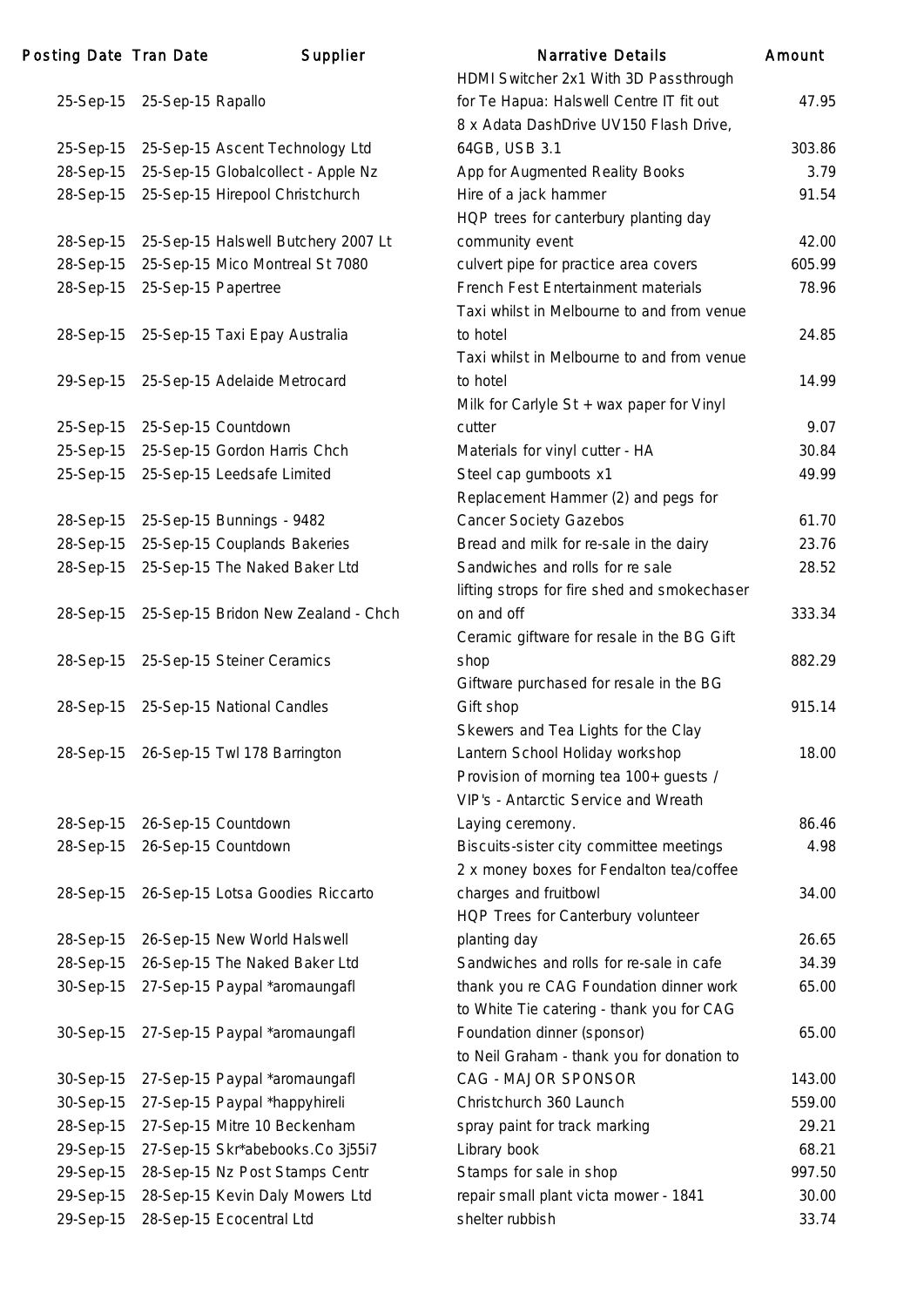| 28-Sep-15  | 28-Sep-15 Appco Christchurch 58     |
|------------|-------------------------------------|
| 29-Sep-15  | 28-Sep-15 Oderings Nurseries        |
| 29-Sep-15  | 28-Sep-15 Oderings Nurseries        |
|            |                                     |
| 29-Sep-15  | 28-Sep-15 Bunnings - 9476           |
| 29-Sep-15  | 28-Sep-15 Smiths Hire               |
| 28-Sep-15  | 28-Sep-15 Parsley And Sage          |
|            |                                     |
| 28-Sep-15  | 28-Sep-15 Site Safe                 |
| 28-Sep-15  | 28-Sep-15 Eventfinder               |
| 29-Sep-15  | 28-Sep-15 Createsend.Com Ema        |
| 29-Sep-15  | 28-Sep-15 Createsend.Com Ema        |
| 29-Sep-15  | 28-Sep-15 Bunnings - 9476           |
| 29-Sep-15  | 28-Sep-15 Blacks Fasteners Lt       |
| 29-Sep-15  | 28-Sep-15 Companies Office Iponz    |
|            |                                     |
| 28-Sep-15  | 28-Sep-15 Uni Of Canterbury         |
|            |                                     |
| 29-Sep-15  | 28-Sep-15 The Light Site Ltd        |
| 30-Sep-15  | 28-Sep-15 Paypal *sniperprod        |
|            |                                     |
|            |                                     |
| 29-Sep-15  | 28-Sep-15 Boulevard Cafe & Bar      |
|            |                                     |
| 29-Sep-15  | 28-Sep-15 Kelly Engravers           |
| 29-Sep-15  | 28-Sep-15 New World St Martins      |
| 28-Sep-15  | 28-Sep-15 Merivale Paper Plus       |
| 28-Sep-15  | 28-Sep-15 New World Halswell        |
| 28-Sep-15  | 28-Sep-15 Gordon Harris Chch        |
| 28-Sep-15  | 28-Sep-15 The Mad Butcher Colombo   |
|            |                                     |
| 30-Sep-15  | 28-Sep-15 Paknsave Moorhouse        |
| 29-Sep-15  | 28-Sep-15 Noel Leeming 12           |
|            |                                     |
| 30-Sep-15  | 28-Sep-15 Project Management Instit |
| 29-Sep-15  | 28-Sep-15 Bunnings - 9476           |
| 29-Sep-15  | 28-Sep-15 Computer Dynamics Ltd     |
| 29-Sep-15  | 28-Sep-15 Creative Classrooms       |
| 28-Sep-15  | 28-Sep-15 Goldpine Christchurch     |
| 29-Sep-15  | 28-Sep-15 The Cleaners Warehouse    |
| 28-Sep-15  | 28-Sep-15 Fairfax Media (Ps)        |
|            |                                     |
| 29-Sep-15  | 28-Sep-15 Couplands Bakeries        |
| 29-Sep-15  | 28-Sep-15 Nz Safety Br 23           |
| 28-Sep-15  | 28-Sep-15 Fishpond Co NZ            |
| 30-Sep-15  | 28-Sep-15 New South Book Distributi |
| $1-Oct-15$ | 29-Sep-15 Paknsave Moorhouse        |
|            |                                     |

| Posting Date Tran Date |                     | Supplier                               | <b>Narrative Details</b>                     | Amount   |
|------------------------|---------------------|----------------------------------------|----------------------------------------------|----------|
|                        |                     |                                        | Telescopic Mirrors for Jim Speers de-        |          |
| 28-Sep-15              |                     | 28-Sep-15 Appco Christchurch 58        | install                                      | 54.49    |
| 29-Sep-15              |                     | 28-Sep-15 Oderings Nurseries           | planter boxes for Halswell Library           | 419.94   |
| 29-Sep-15              |                     | 28-Sep-15 Oderings Nurseries           | 6 x Planter boxes for Halswell Library       | 419.94   |
|                        |                     |                                        | stain for memorial seat and d shackle for    |          |
| 29-Sep-15              |                     | 28-Sep-15 Bunnings - 9476              | trailer                                      | 47.89    |
| 29-Sep-15              |                     | 28-Sep-15 Smiths Hire                  | lawnmower hire                               | 170.00   |
| 28-Sep-15              |                     | 28-Sep-15 Parsley And Sage             | Catering for Community Board Workshop        | 89.13    |
|                        |                     |                                        | Continued professional development forum     |          |
| 28-Sep-15              | 28-Sep-15 Site Safe |                                        | in CPD Forum by Site Safe                    | 106.95   |
| 28-Sep-15              |                     | 28-Sep-15 Eventfinder                  | Registration x1                              | 142.48   |
| 29-Sep-15              |                     | 28-Sep-15 Createsend.Com Ema           | Art Gallery email                            | 7.50     |
| 29-Sep-15              |                     | 28-Sep-15 Createsend.Com Ema           | Art Gallery email                            | 7.93     |
| 29-Sep-15              |                     | 28-Sep-15 Bunnings - 9476              | Plants                                       | 39.60    |
| 29-Sep-15              |                     | 28-Sep-15 Blacks Fasteners Lt          | screws                                       | 11.90    |
| 29-Sep-15              |                     | 28-Sep-15 Companies Office Iponz       | Tenancy Tribunal application                 | 20.44    |
|                        |                     |                                        | NZ History Association conference            |          |
| 28-Sep-15              |                     | 28-Sep-15 Uni Of Canterbury            | University of Canterbury December 2015       | 170.00   |
|                        |                     |                                        | repairs to vibrating snakes for Southern     |          |
|                        |                     | 29-Sep-15 28-Sep-15 The Light Site Ltd | Centre                                       | 92.00    |
| 30-Sep-15              |                     | 28-Sep-15 Paypal *sniperprod           | conservation geocaching in regional parks    | 72.99    |
|                        |                     |                                        | Catering for Antarctic Season Opening        |          |
|                        |                     |                                        | distinguished visitors meeting on 25         |          |
| 29-Sep-15              |                     | 28-Sep-15 Boulevard Cafe & Bar         | September at Civic Office *                  | 60.00    |
|                        |                     |                                        | Engraving charge - gold plate for a gift to  |          |
| 29-Sep-15              |                     | 28-Sep-15 Kelly Engravers              | Rob Fenwick                                  | 159.85   |
|                        |                     |                                        | volunteer expenses morning tea supplies      |          |
| 29-Sep-15              |                     | 28-Sep-15 New World St Martins         | for eastenders crew                          | 19.43    |
| 28-Sep-15              |                     | 28-Sep-15 Merivale Paper Plus          | english garden magazines                     | 27.00    |
|                        |                     | 28-Sep-15 28-Sep-15 New World Halswell | Milk for staffroom                           | 4.39     |
| 28-Sep-15              |                     | 28-Sep-15 Gordon Harris Chch           | Pantone swatch book                          | 289.00   |
| 28-Sep-15              |                     | 28-Sep-15 The Mad Butcher Colombo      | Consumables - BBQ at Roimata Place           | 131.30   |
|                        |                     |                                        | Consumables - BBQ at Jecks and Roimata       |          |
| 30-Sep-15              |                     | 28-Sep-15 Paknsave Moorhouse           | - additional provisions                      | 20.80    |
| 29-Sep-15              |                     | 28-Sep-15 Noel Leeming 12              | Lexar Platinum 8 GB SD Card                  | 17.99    |
|                        |                     |                                        | Project Management Institute Annual          |          |
| 30-Sep-15              |                     | 28-Sep-15 Project Management Instit    | Membership                                   | 305.75   |
| 29-Sep-15              |                     | 28-Sep-15 Bunnings - 9476              | 12 x bench top jointing bolts for PA         | 38.68    |
| 29-Sep-15              |                     | 28-Sep-15 Computer Dynamics Ltd        | 22 x 'Y' power cables - for PA & new HA      | 193.55   |
| 29-Sep-15              |                     | 28-Sep-15 Creative Classrooms          | Craft Supplies for Fun Palaces               | 705.70   |
| 28-Sep-15              |                     | 28-Sep-15 Goldpine Christchurch        | replacement shed for sheep                   | 1,091.92 |
| 29-Sep-15              |                     | 28-Sep-15 The Cleaners Warehouse       | replacement broom for Harvard Lounge         | 38.30    |
| 28-Sep-15              |                     | 28-Sep-15 Fairfax Media (Ps)           | Newspapers to sell in the dairy              | 750.61   |
|                        |                     |                                        | Milk and bread for re-sale in the dairy - no |          |
| 29-Sep-15              |                     | 28-Sep-15 Couplands Bakeries           | receipt                                      | 13.20    |
| 29-Sep-15              |                     | 28-Sep-15 Nz Safety Br 23              | Safety boots - Tech Services                 | 318.88   |
| 28-Sep-15              |                     | 28-Sep-15 Fishpond Co NZ               | Credit Voucher Fishpond                      | $-96.09$ |
| 30-Sep-15              |                     | 28-Sep-15 New South Book Distributi    | Library book                                 | 116.97   |
| $1-Oct-15$             |                     | 29-Sep-15 Paknsave Moorhouse           | Independent Hearings Panel meetings          | 146.75   |
|                        |                     |                                        | \$86.30 Registration fee for a single day    |          |
| $1-Oct-15$             |                     | 29-Sep-15 Eb Linked Up Loud And        | conference at the National Library           | 86.30    |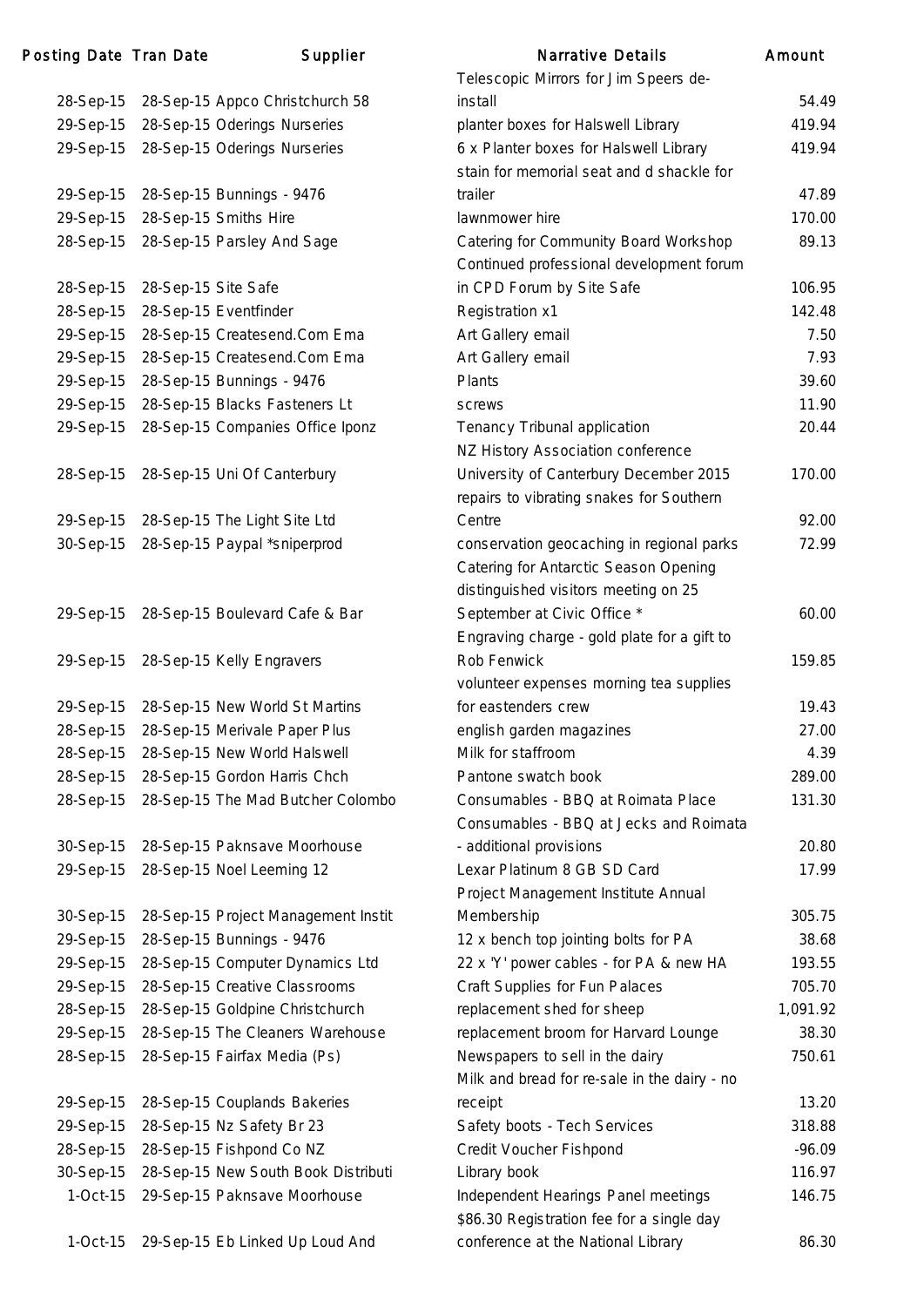| Posting Date Tran Date |                 | Supplier                               | <b>Narrative Details</b>                     | Amount |
|------------------------|-----------------|----------------------------------------|----------------------------------------------|--------|
|                        |                 | 29-Sep-15 29-Sep-15 Twl 175 South City | Resources for Motorcycle Event               | 13.47  |
|                        |                 |                                        | safety equipment for motorcycle safety       |        |
| 30-Sep-15              |                 | 29-Sep-15 Blackwoods Protector         | campaign                                     | 118.67 |
| 30-Sep-15              |                 | 29-Sep-15 Couplands Bakeries           | milk for staffroom                           | 3.65   |
| 30-Sep-15              |                 | 29-Sep-15 Blackwoods Protector         | PPE - Hi Vis Vest x1                         | 12.90  |
| 30-Sep-15              |                 | 29-Sep-15 Plumbing World #80           | H & S - Eye Wash Assembly                    | 186.93 |
| 30-Sep-15              |                 | 29-Sep-15 Blacks Fasteners Lt          | Toggle fastners                              | 26.75  |
| $1-Oct-15$             |                 | 29-Sep-15 Hootsuite Media Inc.         | hootsuite September 2015                     | 123.56 |
| 29-Sep-15              |                 | 29-Sep-15 Twl 175 South City           | 3 storytime cushions for Halswell Library    | 49.96  |
| 29-Sep-15              |                 | 29-Sep-15 Twl 175 South City           | Rug for childrens area at New Brighton       | 149.00 |
| 29-Sep-15              |                 | 29-Sep-15 Auckland District Law        | Senior Solicitor - Webinar                   | 109.25 |
| 29-Sep-15              |                 | 29-Sep-15 Auckland District Law        | Senior Solicitor - Webinar                   | 207.00 |
| 30-Sep-15              |                 | 29-Sep-15 1st Domain                   | Internet Domain Registraion                  | 24.73  |
| 30-Sep-15              |                 | 29-Sep-15 Edgeware Mower & Chain       | parts for lawnmower                          | 13.50  |
| 30-Sep-15              |                 | 29-Sep-15 Beds R Us                    | bed for cabin                                | 299.00 |
| 29-Sep-15              |                 | 29-Sep-15 Akaroa Shuttle               | Walking Festival - Transport                 | 175.00 |
| $1-Oct-15$             |                 | 29-Sep-15 Surveymonkey.Com             | Survey Monkey monthly subscription           | 42.27  |
| $1-Oct-15$             |                 | 29-Sep-15 Box.Com UK Ltd Usd           | Box sub Oct 15                               | 73.17  |
|                        |                 |                                        | Library subscription Australian Library      |        |
| $2$ -Oct-15            |                 | 29-Sep-15 Taylor And Francis           | Journal                                      | 370.06 |
|                        |                 |                                        | New bands to replace deteriorated bands in   |        |
| 30-Sep-15              |                 | 29-Sep-15 Speed Power & Stabil         | fitness centre - unsafe                      | 136.90 |
| 30-Sep-15              |                 | 29-Sep-15 Stihl Shop Northwood         | 800681645                                    | 40.50  |
| 30-Sep-15              |                 | 29-Sep-15 Bunnings - 9482              | 800665869                                    | 40.60  |
| 29-Sep-15              | 29-Sep-15 A 2 Z |                                        | Decorations for French Fest Marquee          | 38.00  |
| 29-Sep-15              |                 | 29-Sep-15 Party World NZ               | French Fest Marquee Decorations              | 85.80  |
|                        |                 |                                        | Tea Lights for French Fest Fri Night St      |        |
| 29-Sep-15              |                 | 29-Sep-15 Jaycar Pty Ltd               | Party Decorations                            | 88.20  |
| 29-Sep-15              |                 | 29-Sep-15 South City Pharmacy          | Hand cream for staff (Te Hapua fit out)      | 33.98  |
| 30-Sep-15              |                 | 29-Sep-15 Arbi Monograms               | staff uniform                                | 136.85 |
| 29-Sep-15              |                 | 29-Sep-15 Caltex Redwood               | milk for staffroom                           | 9.30   |
|                        |                 |                                        | 950mah rechargable batteries for mBot for    |        |
| $2$ -Oct-15            |                 | 29-Sep-15 Paypal *mindkitsltd          | Te Hapua: Halswell Centre IT fit out         | 112.70 |
|                        |                 |                                        | 7 x mBot - 2.4Ghz - The Graphical            |        |
|                        |                 |                                        | Programming Electronic Robot (Green) for     |        |
| $2$ -Oct-15            |                 | 29-Sep-15 Paypal *mindkitsltd          | Te Hapua: Halswell Centre *                  | 963.09 |
| 30-Sep-15              |                 | 29-Sep-15 Bp Connect Marshlands        | Milk for BLFP                                | 14.98  |
| $1-Oct-15$             |                 | 29-Sep-15 Cycle Workz NZ               | tube for line marker tyre                    | 20.00  |
|                        |                 |                                        | For Shirley/Papanui Community Board          |        |
|                        |                 |                                        | Service Awards - cd of photos posted to      |        |
| 30-Sep-15              |                 | 29-Sep-15 Fendalton Post Shop          | recipient.                                   | 5.00   |
|                        |                 |                                        | For Shirley/Papanui Community Board          |        |
|                        |                 |                                        | Service Awards - cd of photos posted to      |        |
| 30-Sep-15              |                 | 29-Sep-15 Fendalton Post Shop          | recipients.                                  | 15.00  |
| 29-Sep-15              |                 | 29-Sep-15 Twl 220 Riccarton            | Craft Supplies for Fun Palaces               | 37.49  |
|                        |                 | 29-Sep-15 Bunnings - 9482              | Craft Supplies for Fun Palaces               | 52.00  |
| 30-Sep-15              |                 |                                        | 10x Replacement cables for Ketch-all         |        |
|                        |                 |                                        | catch poles. 8x for 3ft poles and 2x for 5ft |        |
| $1-Oct-15$             |                 | 29-Sep-15 Ketch All Company            | poles.                                       | 402.43 |
| 30-Sep-15              |                 | 29-Sep-15 Bunnings - 9482              | timber for bird aviary doors                 | 35.48  |
| 30-Sep-15              |                 | 29-Sep-15 Bunnings - 9482              | hinge for pig door and aviary doors          | 108.83 |
|                        |                 |                                        |                                              |        |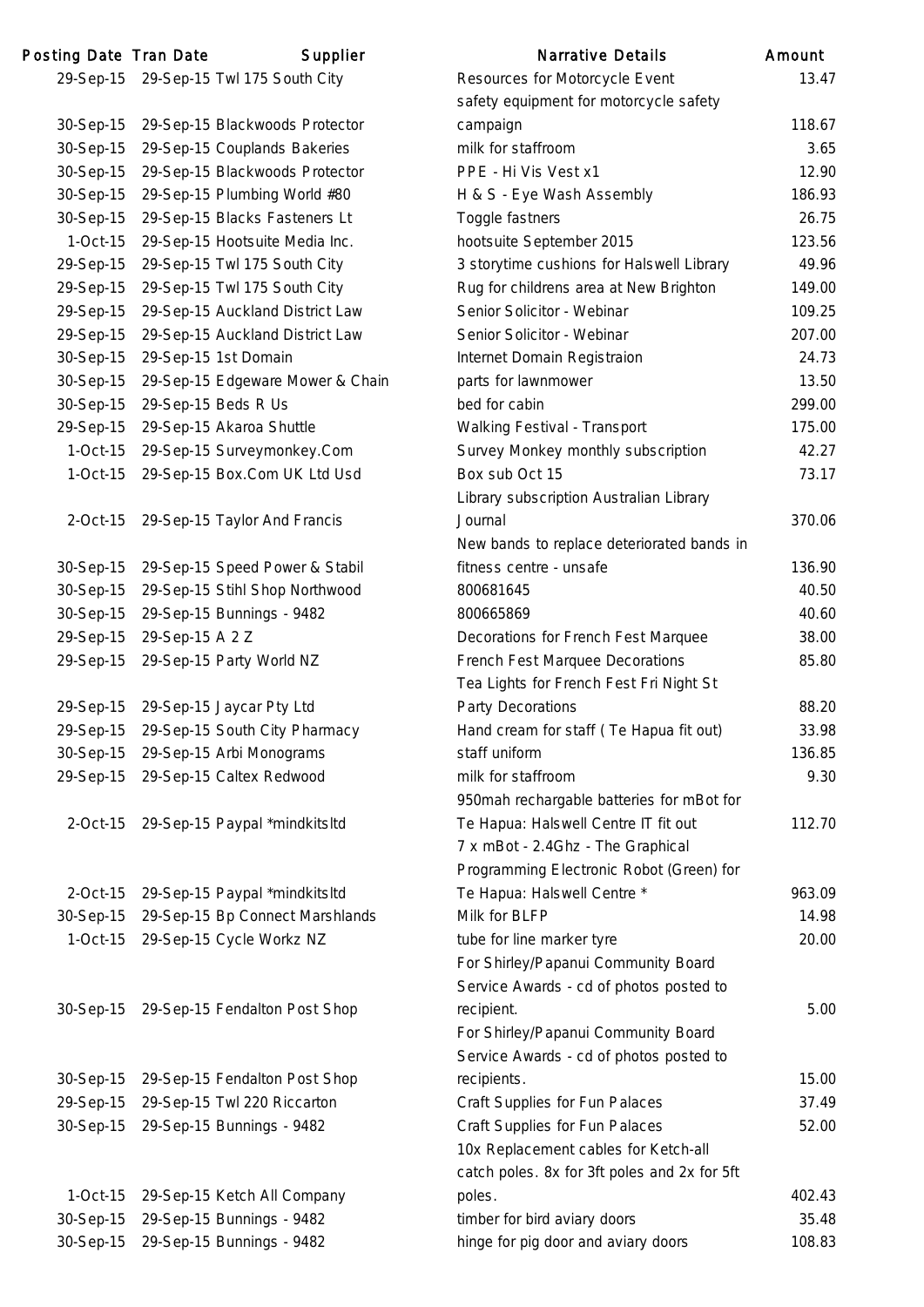# Posting Date Tran Date **Supplier** Supplier Narrative Details Amount

|             |                                     | Sandwiches and rolls for re-sale in the       |        |
|-------------|-------------------------------------|-----------------------------------------------|--------|
| 30-Sep-15   | 29-Sep-15 The Naked Baker Ltd       | dairy                                         | 33.81  |
| 1-Oct-15    | 29-Sep-15 Amazon *mktplce Eu-Uk     | Library book                                  | 187.80 |
| 30-Sep-15   | 30-Sep-15 Site Safe                 | Leadership in Safety Seminar training         | 185.15 |
|             |                                     | Hose set/mats/dustpan brush / cable ties      |        |
| 30-Sep-15   | 30-Sep-15 Ferrymead Mitre 10 Mega   | for shelter                                   | 160.89 |
|             |                                     | IOS Developer licence - 1 year - library web  |        |
| 5-Oct-15    | 30-Sep-15 Global Collect Apple NZ 2 | team                                          | 149.00 |
| 30-Sep-15   | 30-Sep-15 Wgtn Combined Taxis       | Taxi Wellington CBD to Wellington Airport     | 36.60  |
|             |                                     | Lunch in Wellington whilst on Council         |        |
| $1-Oct-15$  | 30-Sep-15 Clarks Cafe               | <b>Business</b>                               | 9.30   |
| $1-Oct-15$  | 30-Sep-15 Smiths Hire               | hire lawn mower                               | 160.00 |
| 30-Sep-15   | 30-Sep-15 Ccc Parking               | Parking for meetings                          | 5.50   |
| $1-Oct-15$  | 30-Sep-15 Bunnings - 9476           | SS Snap Hooks                                 | 37.46  |
| $1-Oct-15$  | 30-Sep-15 No 1 Fitness              | Fitness centre - Stopwatches                  | 69.90  |
| $1-Oct-15$  | 30-Sep-15 Wilson Parking            | Parking - Civic Offices                       | 9.60   |
| 1-Oct-15    | 30-Sep-15 Createsend.Com Ema        | Rec & Sport Centres Welcome email             | 9.18   |
| 1-Oct-15    | 30-Sep-15 Createsend.Com Ema        | <b>CAG E-newsletter</b>                       | 64.35  |
| 2-Oct-15    | 30-Sep-15 Facebk *u8nfh8jcr2        | NZ Cup & Show Week Facebook post              | 76.49  |
|             |                                     | Fun Palaces, Rec & Sport Boot Camp,           |        |
| $2$ -Oct-15 | 30-Sep-15 Facebook 4r46p8ehx2       | Motorcycle Expo Facebook posts                | 290.75 |
| $1-Oct-15$  | 30-Sep-15 Wsl South City            | Craft supplies for holiday programme          | 33.59  |
|             |                                     | GoFormz sub Oct 15 health licensing 9         |        |
| 5-Oct-15    | 30-Sep-15 Goformz                   | users                                         | 100.89 |
|             |                                     | Parking for Operations Team Leader            |        |
| 30-Sep-15   | 30-Sep-15 Ccc Parking               | Meeting in Civic                              | 6.50   |
|             |                                     | Parking to attend Operations Group            |        |
| 30-Sep-15   | 30-Sep-15 Ccc Parking               | meeting at Civic                              | 6.70   |
| $1-Oct-15$  | 30-Sep-15 Fulton Hogan Coutts Is    | 5mm chip for covering sown seed               | 35.01  |
| 30-Sep-15   | 30-Sep-15 Standards New Zealand     | Requested by team leader                      | 73.37  |
|             |                                     | Extra night for French Fest                   |        |
| 30-Sep-15   | 30-Sep-15 Akaroa Rental Homes       | Accommodation                                 | 291.70 |
| 2-Oct-15    | 30-Sep-15 Countdown Online Shopping | Catering/biscuits for meetings                | 165.69 |
|             |                                     | Wrapping paper for sister city 20th           |        |
| 1-Oct-15    | 30-Sep-15 Wsl South City            | Anniversary gift to Songpa                    | 17.00  |
| 2-Oct-15    | 30-Sep-15 Facebk *zuwm7869v2        | Facebook marketing.                           | 9.89   |
| $1-Oct-15$  | 30-Sep-15 Parkhouse Rd Garden       | bark chip                                     | 369.29 |
| 30-Sep-15   | 30-Sep-15 Ccc Parking               | Parking for CCC meeting                       | 6.70   |
| 1-Oct-15    | 30-Sep-15 Wsl - Rangiora 71         | velcro for Big Draw event signage             | 27.99  |
| $1-Oct-15$  | 30-Sep-15 Canterbury W/sale Trad    | steel capped safety boots x1                  | 89.95  |
| $1-Oct-15$  | 30-Sep-15 Oderings Nurseries        | Plants for section A                          | 19.99  |
| 1-Oct-15    | 30-Sep-15 Bunnings - 9476           | Fertiliser pellets-trial on dahlia collection | 179.88 |
| 2-Oct-15    | 30-Sep-15 Nozbe.Com                 | Nozbe Subscription                            | 775.03 |
|             |                                     | Teaspoons for staff-room and stationery for   |        |
| 30-Sep-15   | 30-Sep-15 Twl 123 Eastgate          | holiday programmes                            | 18.59  |
| $1-Oct-15$  | 30-Sep-15 Papertree                 | chalk for Adult cycle skills delivery         | 4.50   |
|             |                                     | For Shirley/Papanui Community Board           |        |
| 30-Sep-15   | 30-Sep-15 Pak N Save Northlands     | Meeting held on 30 September 2015.            | 18.03  |
|             |                                     | The Press subscription Sept 2015 -            |        |
|             |                                     | Pananui Service Centre (delivered to          |        |

| ivanative Details                             | www.   |
|-----------------------------------------------|--------|
| Sandwiches and rolls for re-sale in the       |        |
| dairy                                         | 33.81  |
| Library book                                  | 187.80 |
| Leadership in Safety Seminar training         | 185.15 |
| Hose set/mats/dustpan brush / cable ties      |        |
| for shelter                                   | 160.89 |
| IOS Developer licence - 1 year - library web  |        |
| team                                          | 149.00 |
| Taxi Wellington CBD to Wellington Airport     | 36.60  |
| Lunch in Wellington whilst on Council         |        |
| <b>Business</b>                               | 9.30   |
| hire lawn mower                               | 160.00 |
| Parking for meetings                          | 5.50   |
| <b>SS Snap Hooks</b>                          | 37.46  |
| Fitness centre - Stopwatches                  | 69.90  |
| Parking - Civic Offices                       | 9.60   |
| Rec & Sport Centres Welcome email             | 9.18   |
| <b>CAG E-newsletter</b>                       | 64.35  |
| NZ Cup & Show Week Facebook post              | 76.49  |
| Fun Palaces, Rec & Sport Boot Camp,           |        |
| Motorcycle Expo Facebook posts                | 290.75 |
| Craft supplies for holiday programme          | 33.59  |
| GoFormz sub Oct 15 health licensing 9         |        |
| users                                         | 100.89 |
| Parking for Operations Team Leader            |        |
| Meeting in Civic                              | 6.50   |
| Parking to attend Operations Group            |        |
| meeting at Civic                              | 6.70   |
| 5mm chip for covering sown seed               | 35.01  |
| Requested by team leader                      | 73.37  |
| Extra night for French Fest                   |        |
| Accommodation                                 | 291.70 |
| Catering/biscuits for meetings                | 165.69 |
| Wrapping paper for sister city 20th           |        |
| Anniversary gift to Songpa                    | 17.00  |
| Facebook marketing.                           | 9.89   |
| bark chip                                     | 369.29 |
| Parking for CCC meeting                       | 6.70   |
| velcro for Big Draw event signage             | 27.99  |
| steel capped safety boots x1                  | 89.95  |
| Plants for section A                          | 19.99  |
| Fertiliser pellets-trial on dahlia collection | 179.88 |
| Nozbe Subscription                            | 775.03 |
| Teaspoons for staff-room and stationery for   |        |
| holiday programmes                            | 18.59  |
| chalk for Adult cycle skills delivery         | 4.50   |
| For Shirley/Papanui Community Board           |        |
| Meeting held on 30 September 2015.            | 18.03  |
| The Press subscription Sept 2015 -            |        |
| Papanui Service Centre (delivered to          |        |
| Fendalton Service Centre dur *                | 28.38  |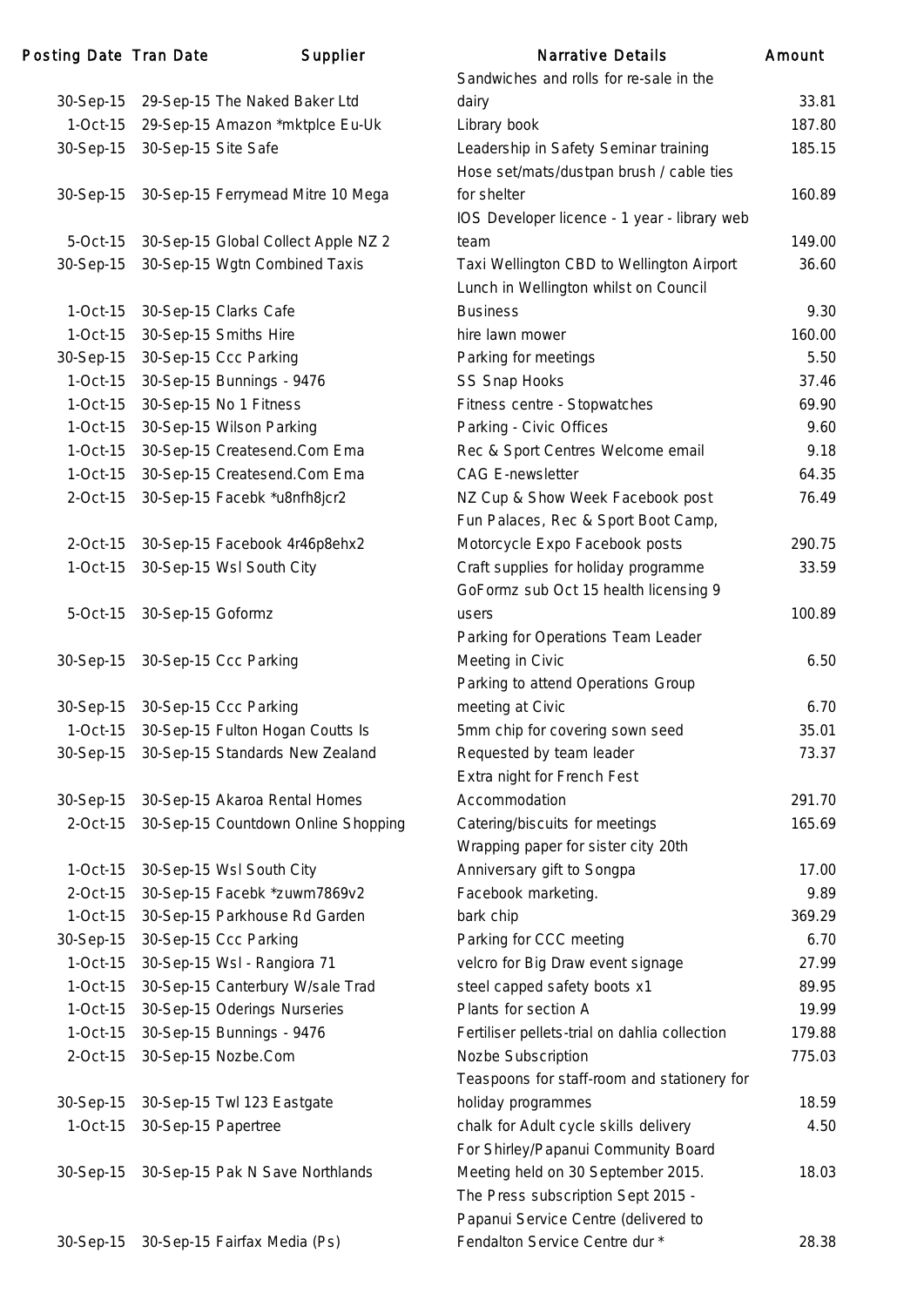# Posting Date Tran Date Supplier

| $1-Oct-15$  | 30-Sep-15 St Pierres Northlands    |
|-------------|------------------------------------|
| $1-Oct-15$  | 30-Sep-15 Bunnings - 9482          |
| 2-Oct-15    | 30-Sep-15 Nhbs Ltd                 |
| $1-Oct-15$  | 30-Sep-15 Couplands Bakeries       |
| 2-Oct-15    | 30-Sep-15 Amazon. Uk Payments      |
| 2-Oct-15    | 30-Sep-15 Amazon. Uk Payments      |
| 2-Oct-15    | 30-Sep-15 Chinwag                  |
| $1-Oct-15$  | 30-Sep-15 Southern 4wheel Drive    |
|             |                                    |
| 1-Oct-15    | 30-Sep-15 Freshchoice Barrington   |
| $1-Oct-15$  | 1-Oct-15 Twl 178 Barrington        |
| $2$ -Oct-15 | 1-Oct-15 Countdown                 |
| $2$ -Oct-15 | 1-Oct-15 Trents Nursery 2011 Limit |
| 2-Oct-15    | 1-Oct-15 Bunnings - 9476           |
| $1-Oct-15$  | 1-Oct-15 Ferrymead Mitre 10 Mega   |
| $1-Oct-15$  | 1-Oct-15 Mrc Transmark Limited     |
| 2-Oct-15    | 1-Oct-15 Blacks Fasteners Lt       |
| 2-Oct-15    | 1-Oct-15 Bunnings - 9476           |
| 5-Oct-15    | 1-Oct-15 Cips Australia Pty        |
| $2$ -Oct-15 | 1-Oct-15 Wgtn Taxi 33888-882       |
| 2-Oct-15    | 1-Oct-15 Chch Airport Carpark      |
| $1-Oct-15$  | 1-Oct-15 National Storage Ltd      |
| 2-Oct-15    | 1-Oct-15 Bunnings - 9476           |
| $2$ -Oct-15 | 1-Oct-15 The Service Company Ltd   |
| 2-Oct-15    | 1-Oct-15 Edgeware Mower & Chain    |
| 5-Oct-15    | 1-Oct-15 Amazon Mktplace Pmts      |
| 2-Oct-15    | 1-Oct-15 Createsend.Com Ema        |
| $2$ -Oct-15 | 1-Oct-15 Canterbury Sports Wh/s    |
| $1-Oct-15$  | 1-Oct-15 Countdown                 |
| $2$ -Oct-15 | 1-Oct-15 Wsl Eastgate              |
| 2-Oct-15    | 1-Oct-15 Companies Office Iponz    |
| $1-Oct-15$  | 1-Oct-15 Dragon Pc                 |
| 5-Oct-15    | 1-Oct-15 Fulcrumapp.Com            |
| 5-Oct-15    | 1-Oct-15 Dropbox*5zrq169l1js6      |
| $1-Oct-15$  | 1-Oct-15 Peninsula Trading Post    |
| $2$ -Oct-15 | 1-Oct-15 Kelly Engravers           |
| $1-Oct-15$  | 1-Oct-15 The Villas                |
| 1-Oct-15    | 1-Oct-15 Pakn Save Rangiora        |
| $1-Oct-15$  | 1-Oct-15 Ascent Technology Ltd     |
| 2-Oct-15    | 1-Oct-15 Rex Wheels & Castors      |
|             |                                    |

|            | ng Date Tran Date  | Supplier                           | <b>Narrative Details</b>                      | Amount |
|------------|--------------------|------------------------------------|-----------------------------------------------|--------|
|            |                    |                                    | For Shirley/Papanui Community Board           |        |
| 1-Oct-15   |                    | 30-Sep-15 St Pierres Northlands    | Meeting held on 30 September 2015.            | 44.40  |
| 1-Oct-15   |                    | 30-Sep-15 Bunnings - 9482          | drill and bolts for securing base             | 39.47  |
| 2-Oct-15   | 30-Sep-15 Nhbs Ltd |                                    | <b>Botanic Gardens library</b>                | 356.23 |
| $1-Oct-15$ |                    | 30-Sep-15 Couplands Bakeries       | Bread and milk for re-sale in the dairy       | 19.14  |
| 2-Oct-15   |                    | 30-Sep-15 Amazon.Uk Payments       | Library book                                  | 33.28  |
| 2-Oct-15   |                    | 30-Sep-15 Amazon.Uk Payments       | Library book                                  | 166.79 |
|            |                    |                                    | Dinner with Live Nation. Here for Maroon 5    |        |
| 2-Oct-15   | 30-Sep-15 Chinwag  |                                    | show                                          | 264.00 |
| $1-Oct-15$ |                    | 30-Sep-15 Southern 4wheel Drive    | Spark arrestors for fire vehicles             | 419.18 |
|            |                    |                                    | Teddy Bears' Picnic - Event to celebrate      |        |
|            |                    |                                    | the opening of Barrington Park Children's     |        |
| 1-Oct-15   |                    | 30-Sep-15 Freshchoice Barrington   | Playground - 10 O*                            | 11.94  |
| 1-Oct-15   |                    | 1-Oct-15 Twl 178 Barrington        | <b>Bubble liquid for Babytimes</b>            | 12.00  |
| 2-Oct-15   |                    | 1-Oct-15 Countdown                 | Catering for Board Chairs meeting on 2/10     | 31.48  |
| 2-Oct-15   |                    | 1-Oct-15 Trents Nursery 2011 Limit | plants for Curators House Garden              | 82.80  |
| 2-Oct-15   |                    | 1-Oct-15 Bunnings - 9476           | dazzle to mark touch fields Nth Hagley        | 83.28  |
|            |                    |                                    | shelf units - picture hooks-outdoor mats-     |        |
| 1-Oct-15   |                    | 1-Oct-15 Ferrymead Mitre 10 Mega   | wall screws for animal shelter                | 484.30 |
| 1-Oct-15   |                    | 1-Oct-15 Mrc Transmark Limited     | In House Maintenance - WO                     | 40.28  |
| 2-Oct-15   |                    | 1-Oct-15 Blacks Fasteners Lt       | In House Maintenance - WO                     | 29.20  |
| 2-Oct-15   |                    | 1-Oct-15 Bunnings - 9476           | Screws for Framing                            | 31.14  |
| 5-Oct-15   |                    | 1-Oct-15 Cips Australia Pty        | CIPS Membership                               | 357.00 |
| 2-Oct-15   |                    | 1-Oct-15 Wgtn Taxi 33888-882       | Taxi Wellington airport to Wellington CBD     | 36.30  |
| 2-Oct-15   |                    | 1-Oct-15 Chch Airport Carpark      | Carpark Chch Airport-flight to Wellington     | 50.00  |
| $1-Oct-15$ |                    | 1-Oct-15 National Storage Ltd      | Container storage for 2 months                | 195.75 |
| 2-Oct-15   |                    | 1-Oct-15 Bunnings - 9476           | shower caddy for cleaners                     | 15.98  |
| 2-Oct-15   |                    | 1-Oct-15 The Service Company Ltd   | laundry detergent and spray bottles           | 155.17 |
| 2-Oct-15   |                    | 1-Oct-15 Edgeware Mower & Chain    | rotary mower                                  | 742.80 |
| 5-Oct-15   |                    | 1-Oct-15 Amazon Mktplace Pmts      | User experience and user research books       | 195.60 |
| 2-Oct-15   |                    | 1-Oct-15 Createsend.Com Ema        | Cycleways: A new shared pathway email         | 33.73  |
|            |                    |                                    | footballs for activities with youth and       |        |
| 2-Oct-15   |                    | 1-Oct-15 Canterbury Sports Wh/s    | tournaments                                   | 300.00 |
|            |                    |                                    | Walking Festival 2015 - Eastside Hikoi        |        |
| 1-Oct-15   |                    | 1-Oct-15 Countdown                 | Refreshments                                  | 37.11  |
|            |                    |                                    | Paint brushes for school holiday              |        |
| 2-Oct-15   |                    | 1-Oct-15 Wsl Eastgate              | programme                                     | 13.20  |
| 2-Oct-15   |                    | 1-Oct-15 Companies Office Iponz    | Tenancy Tribunal application                  | 20.44  |
| 1-Oct-15   |                    | 1-Oct-15 Dragon Pc                 | Blue Ray disks for data back-up               | 27.23  |
|            |                    |                                    | supply of a data capture tool for CWW         |        |
| 5-Oct-15   |                    | 1-Oct-15 Fulcrumapp.Com            | assets                                        | 158.55 |
| 5-Oct-15   |                    | 1-Oct-15 Dropbox*5zrq169l1js6      | for access to community files                 | 16.00  |
| 1-Oct-15   |                    | 1-Oct-15 Peninsula Trading Post    | garden hose and fittings                      | 45.97  |
|            |                    |                                    | Engraving on sister city anniversary official |        |
| 2-Oct-15   |                    | 1-Oct-15 Kelly Engravers           | gift to take to Songpa Gu Korea               | 73.89  |
| 1-Oct-15   |                    | 1-Oct-15 The Villas                | Staff member retirement farewell              | 80.00  |
| $1-Oct-15$ |                    | 1-Oct-15 Pakn Save Rangiora        | insect spray for ants coming in building      | 4.29   |
| $1-Oct-15$ |                    | 1-Oct-15 Ascent Technology Ltd     | 3 x Adata SDHC Card, 16GB, Class 4            | 35.70  |
|            |                    |                                    | 2 Nol. swivel brake castors for person lift   |        |
| 2-Oct-15   |                    | 1-Oct-15 Rex Wheels & Castors      | at Jellie Park.                               | 221.90 |
|            |                    |                                    |                                               |        |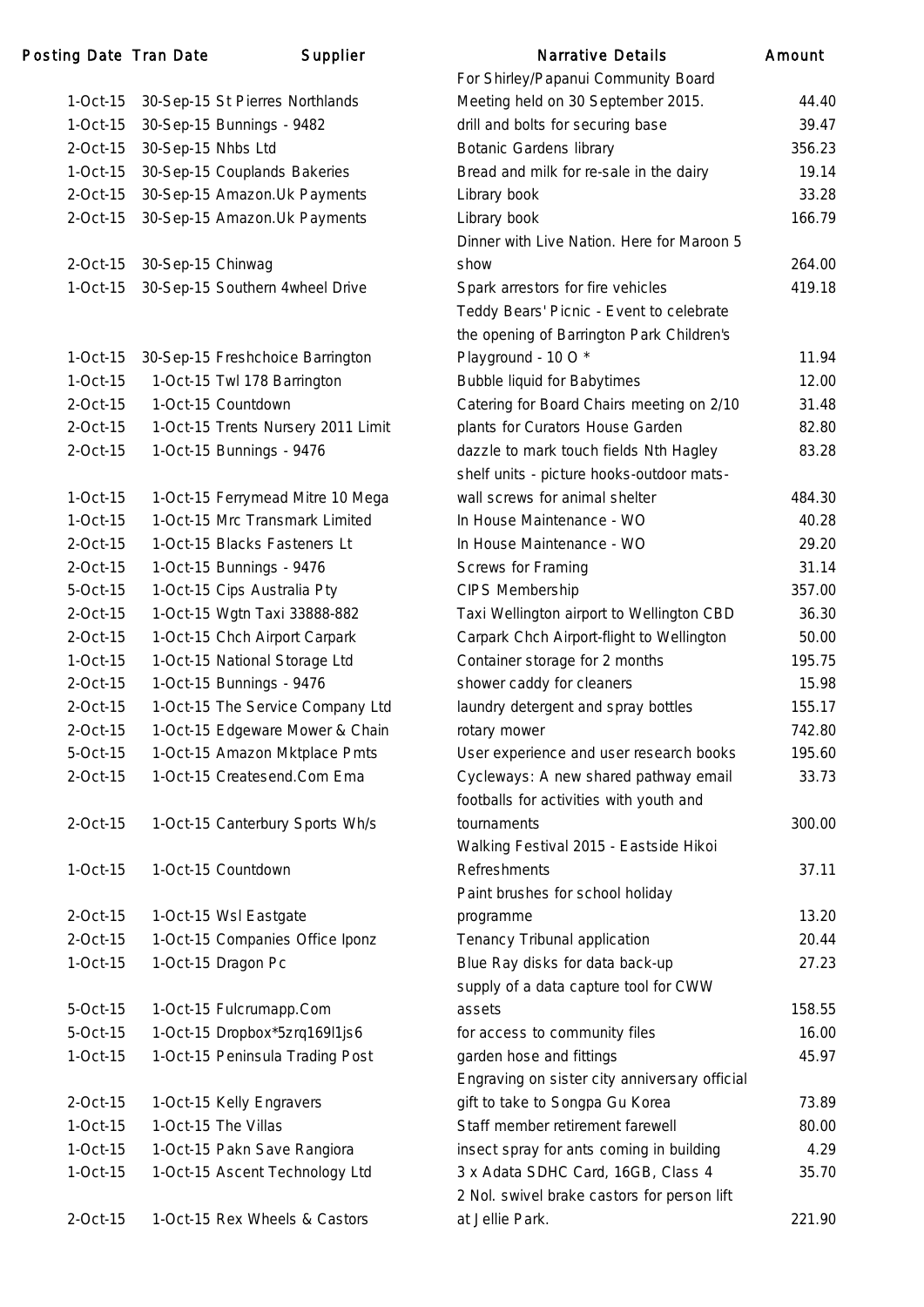| Posting Date Tran Date |                | Supplier                         | Narrative Details                           | Amount   |
|------------------------|----------------|----------------------------------|---------------------------------------------|----------|
|                        |                |                                  | Brookers Building Law handbook x 7          |          |
| $2$ -Oct-15            |                | 1-Oct-15 Thomson Reuters         | copies. \$82 each + GST + \$10 freight      | 671.60   |
| $1-Oct-15$             |                | 1-Oct-15 Wet & Forget Retail Ltd | organic weed killer                         | 279.95   |
| $1-Oct-15$             |                | 1-Oct-15 Envirowaste             | removing waste water/diesel for bunding     | 473.80   |
|                        |                |                                  | spring washers and threaded rod culbert     |          |
| $1-Oct-15$             |                | 1-Oct-15 Placemakers Riccarton   | hanging system                              | 217.24   |
| $2$ -Oct-15            |                | 1-Oct-15 Unistrut Christchurc    | Unistrut fixings - Culbert hanging system   | 646.88   |
|                        |                |                                  | Replacement cables to connect mp3           |          |
| $2$ -Oct-15            |                | 1-Oct-15 Dick Smith Electroni    | players to sound system                     | 37.96    |
| $2$ -Oct-15            |                | 1-Oct-15 The Naked Baker Ltd     | Sandwiches & rolls for re-sale in the cafe  | 33.81    |
| $1-Oct-15$             |                | 1-Oct-15 Fishpond Co NZ          | Library book                                | 29.99    |
|                        |                |                                  | safety gear - sunblock - ropes, tool        |          |
| $2$ -Oct-15            |                | 2-Oct-15 Twl 178 Barrington      | resources                                   | 98.98    |
| 5-Oct-15               |                | 2-Oct-15 Blackwoods Protector    | <b>Safety Bunting</b>                       | 53.19    |
| 5-Oct-15               |                | 2-Oct-15 Blackwoods Protector    | safety step for MC and event set-up         | 68.57    |
|                        |                |                                  | Credit Voucher Twl 178 Barrington. Refund   |          |
| $2$ -Oct-15            |                | 2-Oct-15 Twl 178 Barrington      | for Bubble liquid for Babytimes             | $-12.00$ |
| 5-Oct-15               |                | 2-Oct-15 Bunnings - 9482         | paint and rollers to paint shelter entrance | 124.98   |
| $2$ -Oct-15            |                | 2-Oct-15 Mrc Transmark Limited   | In House Maintenance - WO                   | 8.42     |
| 5-Oct-15               |                | 2-Oct-15 Ideal Electrical Syd    | new Bulbs for Gallery Lights                | 693.00   |
| 5-Oct-15               |                | 2-Oct-15 Ideal Electrical Syd    | new Bulbs for Gallery Lights                | 700.00   |
| 5-Oct-15               |                | 2-Oct-15 Ideal Electrical Syd    | New Lightbulbs for Gallery lights           | 700.00   |
| 5-Oct-15               |                | 2-Oct-15 The Service Company Ltd | new pads for scrubber and facial tissues    | 127.19   |
| 5-Oct-15               | 2-Oct-15 Ipenz |                                  | Retaining wall design Practice training     | 540.50   |
| 5-Oct-15               |                | 2-Oct-15 Smiths City 3207        | 2 cordless phones                           | 69.98    |
| 5-Oct-15               |                | 2-Oct-15 Createsend.Com Ema      | Approved Materials List email               | 13.98    |
| 5-Oct-15               |                | 2-Oct-15 Twitter*advertising     | French Fest Twitter post                    | 50.00    |
| 5-Oct-15               |                | 2-Oct-15 Createsend.Com Ema      | Personal programming email                  | 86.55    |
|                        |                |                                  | Payment to Photosport for Sophie Pascoe     |          |
| 5-Oct-15               |                | 2-Oct-15 Paypal *photosportl     | image.                                      | 402.50   |
| 5-Oct-15               |                | 2-Oct-15 Y G*yogaglo             | Yoga training website                       | 28.84    |
|                        |                |                                  | staff room expenses - coffee, sugar, tea,   |          |
| $2$ -Oct-15            |                | 2-Oct-15 Fresh Choice Parklands  | milk, cloths, detergent                     | 58.22    |
| $2$ -Oct-15            |                | 2-Oct-15 Chch Airport Carpark    | Carparking - CHCH airport                   | 32.00    |
| $2$ -Oct-15            |                | 2-Oct-15 Zest Products Ltd       | Stock for resale                            | 303.49   |
| $2$ -Oct-15            |                | 2-Oct-15 The Aromatherapy        | Stock for resale                            | 775.64   |
| 5-Oct-15               |                | 2-Oct-15 The Limit Limited       | Event lighting                              | 1,000.00 |
|                        |                |                                  | Consumables - Berwick Courts new build      |          |
| $2$ -Oct-15            |                | 2-Oct-15 Relish Catering         | opening                                     | 336.21   |
| $5$ -Oct-15            |                | 2-Oct-15 Companies Office Iponz  | Tenancy Tribunal application                | 20.44    |
|                        |                |                                  | Car rental in Wellington for Sport NZ       |          |
| $6$ -Oct-15            |                | 2-Oct-15 Budget Rent A Car       | meeting.                                    | 199.97   |
| $2$ -Oct-15            |                | 2-Oct-15 Evergreen Garden Cntr   | cedar tree for planting job                 | 144.00   |
| $2$ -Oct-15            |                | 2-Oct-15 Mitre 10 Bishopdale     | assorted workshop materials for nursery     | 211.17   |
|                        |                |                                  | Wooden blocks for Mobile Maker Space        |          |
|                        |                |                                  | Kits. Invoice/receipt not yet received from |          |
| 5-Oct-15               |                | 2-Oct-15 Kilmarnockenterprises   | supplier. Will come *                       | 35.00    |
|                        |                |                                  | Felts and pencils for activities to support |          |
| 5-Oct-15               |                | 2-Oct-15 Wsl Eastgate            | fun palaces                                 | 56.77    |
|                        |                |                                  | 5 cushions, plastic pegs and 2 plastic      |          |
| 5-Oct-15               |                | 2-Oct-15 Kmart - Riccarton       | containers for The Big Draw event           | 50.00    |
|                        |                |                                  |                                             |          |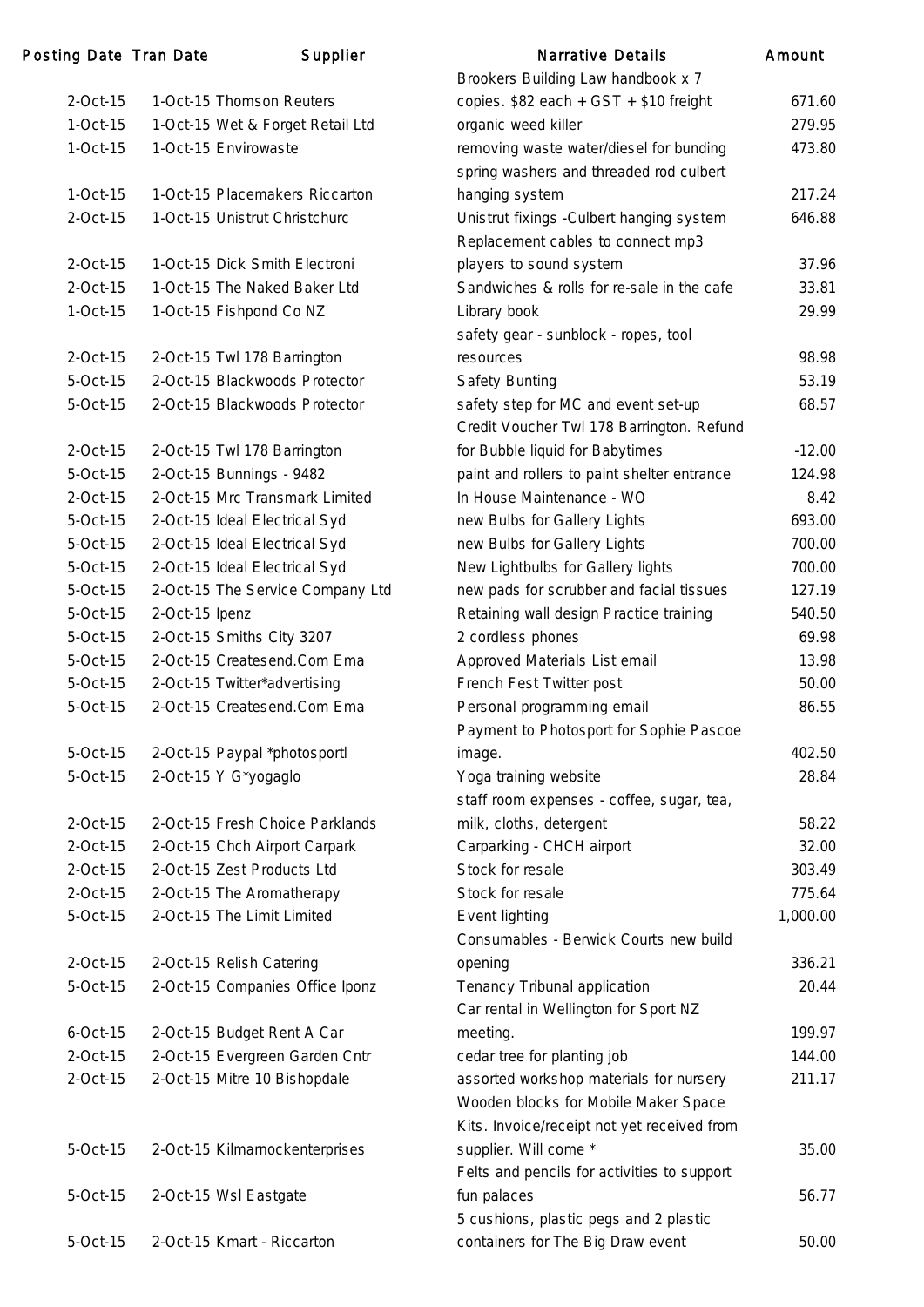| Posting Date Tran Date |                   | Supplier                                             | <b>Narrative Details</b>                                                                                          | Amount   |
|------------------------|-------------------|------------------------------------------------------|-------------------------------------------------------------------------------------------------------------------|----------|
| $2$ -Oct-15            |                   | Credit Adjustment - Rev                              |                                                                                                                   | $-10.00$ |
| 2-Oct-15               |                   | 2-Oct-15 Replacement Fee                             | Credit Adjustment Rev Replacement Fee                                                                             | 172.96   |
| $2$ -Oct-15            |                   | 2-Oct-15 Relish Catering<br>2-Oct-15 Relish Catering | <b>Community Board Catering</b><br><b>Community Board Catering</b>                                                | 179.40   |
| 5-Oct-15               |                   | 2-Oct-15 The Rockpool                                | Staff leaving function (2 - 5 years service)                                                                      | 78.00    |
|                        |                   |                                                      | Credit Voucher Hachpacific.Co.Nz.                                                                                 |          |
| 5-Oct-15               |                   | 2-Oct-15 Hachpacific.Co.Nz                           | Balance of credit for purchase 13.7.15<br>Apple Remote Desktop App for Te Hapua:                                  | $-19.10$ |
| 5-Oct-15               |                   | 2-Oct-15 Globalcollect - Apple Nz                    | <b>Halswell Centre</b><br>Craft Scissors for afterschool craft                                                    | 104.99   |
| 2-Oct-15               |                   | 2-Oct-15 J M Mckenzie                                | activities                                                                                                        | 12.00    |
| 5-Oct-15               |                   | 2-Oct-15 Bunnings - 9476                             | paint brushes for marking in pitches<br>Bike locks (x2) for Travel Choice bikes -                                 | 26.92    |
| 5-Oct-15               |                   | 2-Oct-15 Avantiplus John Bull                        | Trial a bike initiative<br>threaded rod and nuts Culbert hanging                                                  | 95.17    |
| $2$ -Oct-15            |                   | 2-Oct-15 Placemakers Antigua St                      | system<br>vacuum cleaner head for cleaning light                                                                  | 118.58   |
| 5-Oct-15               |                   | 2-Oct-15 Cotters Electrical Ltd                      | fittings                                                                                                          | 37.30    |
| 5-Oct-15               |                   | 2-Oct-15 Nz Safety Br 23                             | safety boots for on site                                                                                          | 162.37   |
| $2$ -Oct-15            |                   | 2-Oct-15 Ascent Technology Ltd                       | External HD - Ascent - for HALC - Imacs<br>newsprint paper for the drawing workshop                               | 203.77   |
| $2$ -Oct-15            |                   | 2-Oct-15 Gordon Harris Chch                          | in the Big Draw event.                                                                                            | 35.99    |
| 5-Oct-15               |                   | 2-Oct-15 Couplands Bakeries                          | Bread and milk for re-sale in the dairy                                                                           | 21.12    |
| $2$ -Oct-15            |                   | 2-Oct-15 Blue Star Taxis                             | Taxi from Arena to home - post Maroon 5<br>Whare - Tap timer (Transitional Cathedral                              | 20.10    |
| 5-Oct-15               |                   | 3-Oct-15 Bunnings - 9476                             | Square)<br>3 x A1 plans photocopies for Te Hapua                                                                  | 95.96    |
| 5-Oct-15               |                   | 3-Oct-15 Wsl Papanui                                 | <b>Halswell Centre</b><br>Heritage Week Family Fun Day Twitter                                                    | 16.50    |
| 5-Oct-15               |                   | 3-Oct-15 Twitter*advertising                         | post<br>Plasters and Band-Aids to replenish First                                                                 | 150.00   |
| 5-Oct-15               |                   | 3-Oct-15 New World South City                        | Aid kit for The Big Draw event                                                                                    | 12.96    |
| 5-Oct-15               |                   | 3-Oct-15 Facebk *d3288869v2                          | Facebook marketing.<br>replacement wheel studs from sight screen                                                  | 30.00    |
| 5-Oct-15               |                   | 3-Oct-15 Repco Sydenham 67                           | vandals and jack<br>food trays and cups for student volunteers                                                    | 305.20   |
| 5-Oct-15               |                   | 3-Oct-15 Chch City Council Civic                     | <b>BBQ</b><br>soft drinks for university student volunteer                                                        | 22.00    |
| 5-Oct-15               |                   | 3-Oct-15 Chch City Council Civic                     | army work in animal area<br>Cr Ali Jones, accommodation Fraser Place<br>Hotel, Seoul, Korea - to attend launch of | 51.00    |
| 13-Oct-15              |                   | 3-Oct-15 Dieseudieljoosikhoisa                       | NZ Festival in Ko <sup>*</sup>                                                                                    | 1,009.15 |
| 5-Oct-15               |                   | 4-Oct-15 Fendalton Supervalue                        | Independent Hearings Panel meetings                                                                               | 2.99     |
| $6$ -Oct-15            |                   | 4-Oct-15 Formassembly.Com                            | Online form sofware                                                                                               | 400.56   |
| 5-Oct-15               |                   | 4-Oct-15 Chch Airport Carpark                        | Carparking - CHCH airport                                                                                         | 32.00    |
| $6$ -Oct-15            |                   | 4-Oct-15 Fiddlesticks                                | post Creed talk - artist, dealer + 3 others<br>Sport NZ meeting with Richard Lindsay.                             | 224.80   |
| 5-Oct-15               |                   | 4-Oct-15 Red Bowl Restaurant                         | Was reciprocated.<br>volunteer expenses-morning tea for MTb                                                       | 64.50    |
| 5-Oct-15               |                   | 4-Oct-15 Z Cashmere                                  | vollies                                                                                                           | 15.96    |
| 7-Oct-15               | 4-Oct-15 Artprice |                                                      | Artprice subscription                                                                                             | 230.06   |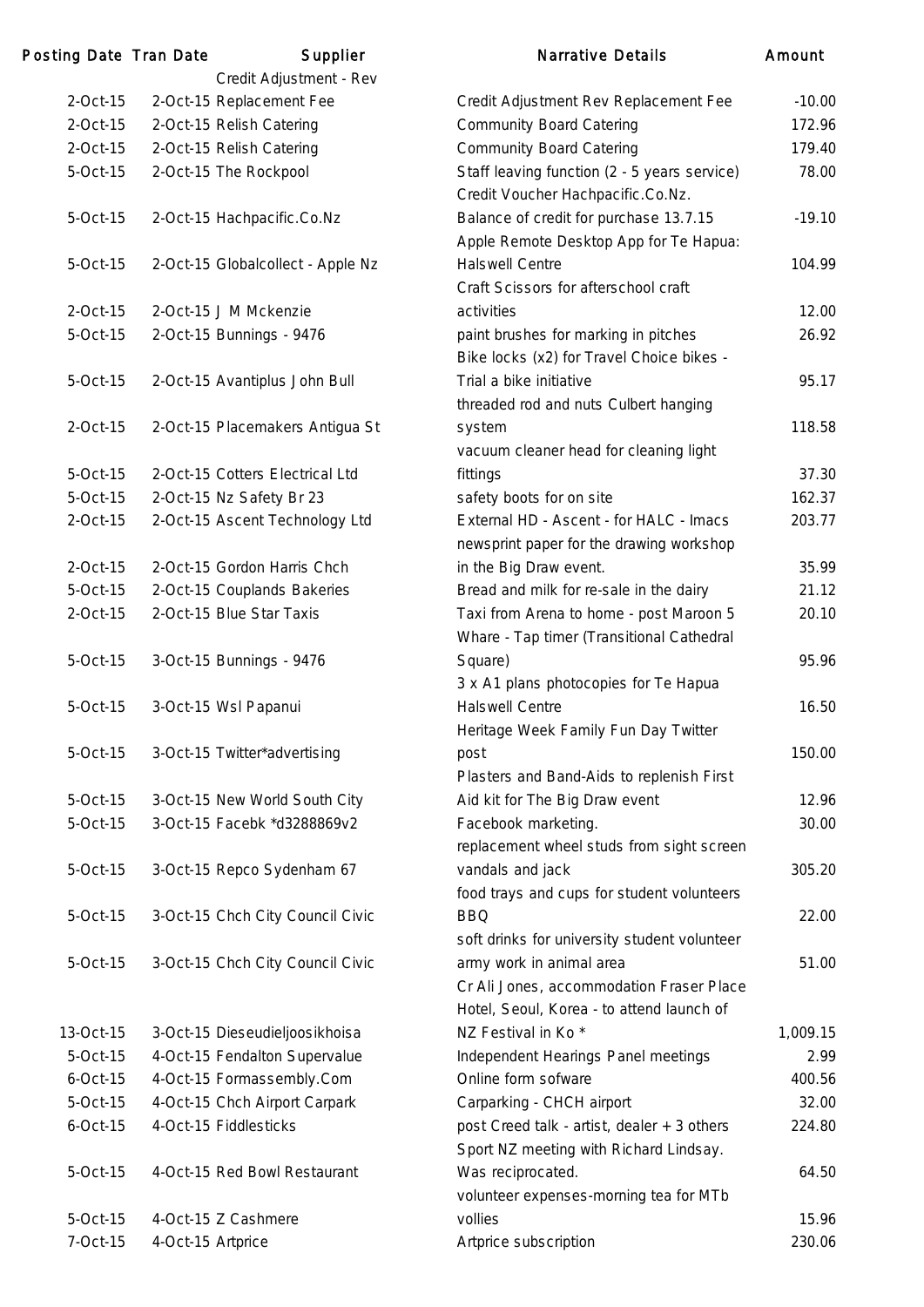| Posting Date Tran Date | Supplier                          | <b>Narrative Details</b>                    | Amount |
|------------------------|-----------------------------------|---------------------------------------------|--------|
|                        |                                   | Replacement clock & two mats for            |        |
| $5-Oct-15$             | 4-Oct-15 Briscoes Northlands      | children's area                             | 49.99  |
|                        |                                   | Lyttelton Harbour Network Meeting - Oct     |        |
|                        |                                   | 2015 - Catering - receipt mislaid1 tub      |        |
| 5-Oct-15               | 5-Oct-15 Supervalue Lyttelton     | humus1 tub dip1 c *                         | 27.56  |
| 5-Oct-15               | 5-Oct-15 Gardenmakers             | dump fees Sept 2015                         | 180.40 |
| 5-Oct-15               | 5-Oct-15 Gardenmakers             | dump fees Sept 2015                         | 412.46 |
| $5-Oct-15$             | 5-Oct-15 Gardenmakers             | dump fees Sept 2015                         | 890.52 |
|                        |                                   | Materials for Outreach Term 4 Clay and      |        |
| $5-Oct-15$             | 5-Oct-15 New World South City     | Monoprint                                   | 17.41  |
|                        |                                   | Brushes for Watercolour Painting Outreach   |        |
| $6$ -Oct-15            | 5-Oct-15 Officemax                | Lesson Term 4 2015                          | 227.24 |
| $6$ -Oct-15            | 5-Oct-15 Ecocentral Ltd           | shelter rubbish                             | 9.64   |
| $6$ -Oct-15            | 5-Oct-15 Saecowilson - Christch   | In House maintenance & Stock Items          | 82.01  |
| 5-Oct-15               | 5-Oct-15 Lincoln Rd Supermarket   | 4 bottles hand sanitiser Te Hapua Centre    | 11.96  |
| $6$ -Oct-15            | 5-Oct-15 Bunnings - 9482          | light bulbs                                 | 107.46 |
|                        |                                   | Overalls required for confined space        |        |
| 5-Oct-15               | 5-Oct-15 Mitre 10 Mega Hornby     | training & Moss killer for roofs at Pioneer | 124.56 |
| $6$ -Oct-15            | 5-Oct-15 Storage Box - Papanui    | Tube for storage                            | 89.98  |
| $6$ -Oct-15            | 5-Oct-15 Createsend.Com Ema       | Te Hapua: Halswell Centre email             | 11.05  |
|                        |                                   | Bus Charter - Walking Festival Eastside     |        |
| 5-Oct-15               | 5-Oct-15 Akaroa Shuttle           | Hikoi                                       | 185.00 |
| $6$ -Oct-15            | 5-Oct-15 Dick Smith Electroni     | USB - stationery                            | 29.98  |
| $6$ -Oct-15            | 5-Oct-15 Companies Office Iponz   | Tenancy Tribunal application                | 20.44  |
| $6$ -Oct-15            | 5-Oct-15 Companies Office Iponz   | Tenancy Tribunal application                | 20.44  |
| 5-Oct-15               | 5-Oct-15 Leedsafe Limited         | Safety equipment (hard hats etc)            | 116.01 |
|                        |                                   | Styx parks master locks x 6 + chain collar  |        |
| $6$ -Oct-15            | 5-Oct-15 Ross Galt Lock & Key     | + 2 series 900 locks                        | 495.40 |
| $6$ -Oct-15            | 5-Oct-15 Bunnings - 9482          | 800665867                                   | 30.36  |
| 5-Oct-15               | 5-Oct-15 Site Safe                | H & S Supervisor update course              | 228.85 |
| 5-Oct-15               | 5-Oct-15 Lincraft NZ Limited      | Tape for craft programme                    | 13.32  |
| $5-Oct-15$             | 5-Oct-15 Shq Sheetmetal & Plate   | ducting for sander                          | 231.30 |
|                        |                                   | Storage facility costs for overflow shop    |        |
|                        |                                   | merchandise and storing tools and           |        |
| 5-Oct-15               | 5-Oct-15 National Storage Ltd     | equipment.                                  | 458.00 |
|                        |                                   | Storage facility costs for overflow shop    |        |
|                        |                                   | merchandise and storing tools and           |        |
| 5-Oct-15               | 5-Oct-15 National Storage Ltd     | equipment.                                  | 458.00 |
|                        |                                   | 7 x rechargeable batteries for mBots for Te |        |
| $5-Oct-15$             | 5-Oct-15 Mr Positive              | Hapua: Halswell Centre IT fit out           | 113.00 |
|                        |                                   | Personal Health & Safety gear for Te        |        |
| 5-Oct-15               | 5-Oct-15 Leedsafe Limited         | Hapua Fit out                               | 140.29 |
| 5-Oct-15               | 5-Oct-15 Ccc Parking              | Parking for CCC meeting                     | 3.60   |
|                        |                                   | Consumables - event at Mabel Howard         |        |
| 7-Oct-15               | 5-Oct-15 Paknsave Moorhouse       | Place                                       | 10.67  |
| $6$ -Oct-15            | 5-Oct-15 Caltex Hornby            | Milk for tearoom                            | 7.20   |
| $6$ -Oct-15            | 5-Oct-15 Canterbury Off Furniture | Office Furniture - H & S Officer Setup      | 714.15 |
| 5-Oct-15               | 5-Oct-15 Fresh Choice Parklands   | PK Milk                                     | 3.39   |
| 7-Oct-15               | 5-Oct-15 Paypal *mindkitsltd      | Makey-Makey deluxe kit for maker crates     | 113.61 |
| $6$ -Oct-15            | 5-Oct-15 Veges Direct             | veges for rabbits                           | 13.44  |
| 5-Oct-15               | 5-Oct-15 Xcm Group Limited        | New cargo pants x2                          | 127.19 |
|                        |                                   |                                             |        |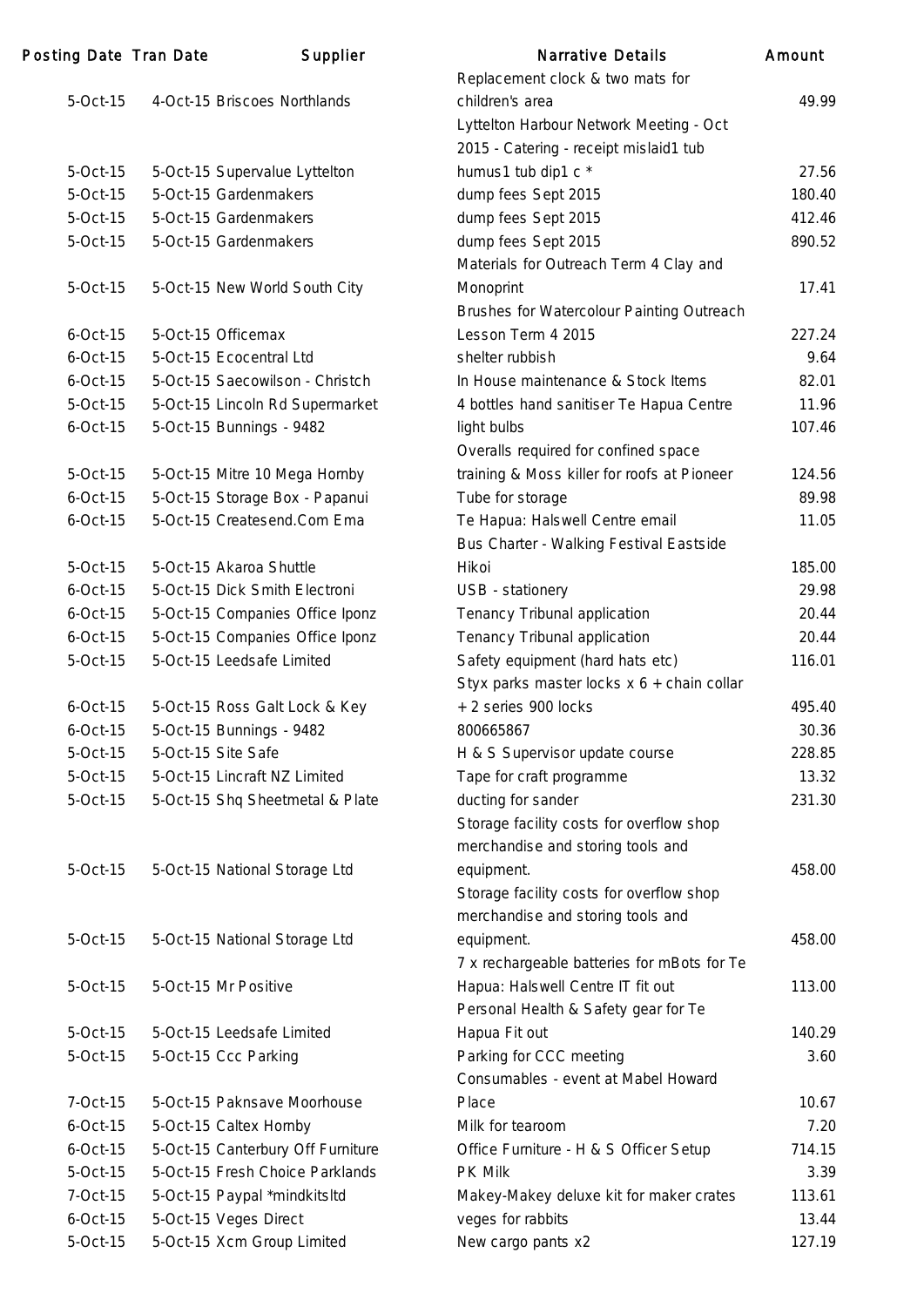| 5-Oct-15<br>5-Oct-15 New World South City<br>cleaning products for Te Hapua<br>73.14<br>Safety helmet and boots for work site<br>5-Oct-15 Nz Safety Br 23<br>174.64<br>$6$ -Oct-15<br>access<br>6-Oct-15 Paknsave Moorhouse<br>8-Oct-15<br>catering for IHP meetings<br>213.60<br>7-Oct-15<br>6-Oct-15 Baduzzi<br>Dinner x4 at ULEARN<br>148.00<br>Asbestos Seminar Training for FIRG<br><b>Project Managers</b><br>$6$ -Oct-15<br>6-Oct-15 Chemsafety<br>1,150.00<br>Milk for staffroom<br>$6$ -Oct-15<br>6-Oct-15 Freshchoice Barrington<br>3.29<br>6-Oct-15 James Bull & Co<br>$6$ -Oct-15<br>keys cut for ambulance service<br>215.05<br>Biscuits, cheese and fruit juice for Hagley<br>Ferrymead Community Board meetings<br>6-Oct-15 Countdown<br>18.49<br>$6$ -Oct-15<br>Catering for Hagley Ferrymead Community<br>Board meeting<br>101.20<br>$6$ -Oct-15<br>6-Oct-15 Relish Catering<br>Catering for Hagley Ferrymead Community<br>Board meetings<br>101.20<br>$6$ -Oct-15<br>6-Oct-15 Relish Catering<br>Fendalton Waimairi Liaison Meeting<br>6-Oct-15 Relish Catering<br>228.85<br>$6$ -Oct-15<br>catering<br>6-Oct-15 Ats Pneumatics<br>In House Maintenance - WO<br>7-Oct-15<br>43.99<br>8-Oct-15<br>6-Oct-15 Globalcollect - Apple Nz<br>Apple app learning centres<br>3.87<br>7-Oct-15<br>6-Oct-15 Bunnings - 9482<br>mdf for door<br>61.58<br>$6$ -Oct-15<br>6-Oct-15 Parsley And Sage<br><b>Catering for Board Meeting</b><br>113.28<br>6-Oct-15 Cips Australia Pty<br>CIPS annual membership<br>8-Oct-15<br>377.40<br>6-Oct-15 Mitre 10 Rangiora<br>15 x Wingnuts (Info Centre)<br>15.57<br>$6$ -Oct-15<br>6-Oct-15 George Henry & Co Lt<br>Digital level Magnetic x1<br>8-Oct-15<br>209.00<br>Pukeko Stomp - Walking Festival - Fruit<br>Kebabs<br>$6$ -Oct-15<br>6-Oct-15 Countdown<br>71.77<br>7-Oct-15<br>6-Oct-15 Kmart - Shirley<br>Pukeko Stomp - Change mat and Wipes<br>20.00<br>Leisure Club Volunteers Term 1, 2, & 3<br>6-Oct-15 The Palms Shopping Centre<br>353.00<br>7-Oct-15<br>2015<br>Sewing needles for school holiday<br>23.93<br>$6$ -Oct-15<br>6-Oct-15 Lincraft NZ Limited<br>programmes<br>7-Oct-15<br>6-Oct-15 Companies Office Iponz<br>Tenancy Tribunal application<br>20.44<br>7-Oct-15<br>6-Oct-15 Companies Office Iponz<br>Tenancy Tribunal application<br>20.44<br>6-Oct-15 Ministry Of Justice<br>Attachment order to recover debt<br>7-Oct-15<br>50.00<br>6-Oct-15 Kidds Cakes & Bakery<br>Consumables-Cake for HP Smith opening<br>7-Oct-15<br>88.00<br>7-Oct-15<br>6-Oct-15 Pure Cafe Co Birmingham D<br>Collective bargaining-Union reciprocated.<br>40.70<br>6-Oct-15 Twl 175 South City<br>First aid blankets- Smith St site<br>30.00<br>$6$ -Oct-15<br>6-Oct-15 New World Northwood<br>$6$ -Oct-15<br>Styx office milk 1x 2lt 5x 1lt long life<br>12.90<br>Airport parking - Panel interviews,<br>Wellington 6/10/15; note, receipt eaten by<br>parking machine<br>32.00<br>7-Oct-15<br>6-Oct-15 Chch Airport Carpark<br>Women in Governance @ Canterbury<br>97.75<br>6-Oct-15 Canterbury Employers<br>Chamber of Commerce<br>7-Oct-15<br>6-Oct-15 Peninsula Trading Post<br>$6$ -Oct-15<br>solvent<br>13.00<br>6-Oct-15 Standards New Zealand<br>$6$ -Oct-15<br>Standard to Micro laboratory<br>279.54<br>6-Oct-15 Parkhouse Rd Garden<br>7-Oct-15<br>compost avebury house<br>268.48<br>milk for staffroom<br>$6$ -Oct-15<br>6-Oct-15 Caltex Redwood<br>9.30<br>Beebot - Re-chargeable Robot for Te<br>6-Oct-15 Sitech Systems NZ Ltd<br>Hapua: Halswell Centre<br>123.63<br>7-Oct-15<br>6-Oct-15 New World Halswell<br>milk for staffroom<br>$6$ -Oct-15<br>4.09 | <b>Posting Date Tran Date</b> | Supplier | <b>Narrative Details</b> | Amount |
|--------------------------------------------------------------------------------------------------------------------------------------------------------------------------------------------------------------------------------------------------------------------------------------------------------------------------------------------------------------------------------------------------------------------------------------------------------------------------------------------------------------------------------------------------------------------------------------------------------------------------------------------------------------------------------------------------------------------------------------------------------------------------------------------------------------------------------------------------------------------------------------------------------------------------------------------------------------------------------------------------------------------------------------------------------------------------------------------------------------------------------------------------------------------------------------------------------------------------------------------------------------------------------------------------------------------------------------------------------------------------------------------------------------------------------------------------------------------------------------------------------------------------------------------------------------------------------------------------------------------------------------------------------------------------------------------------------------------------------------------------------------------------------------------------------------------------------------------------------------------------------------------------------------------------------------------------------------------------------------------------------------------------------------------------------------------------------------------------------------------------------------------------------------------------------------------------------------------------------------------------------------------------------------------------------------------------------------------------------------------------------------------------------------------------------------------------------------------------------------------------------------------------------------------------------------------------------------------------------------------------------------------------------------------------------------------------------------------------------------------------------------------------------------------------------------------------------------------------------------------------------------------------------------------------------------------------------------------------------------------------------------------------------------------------------------------------------------------------------------------------------------------------------------------------------------------------------------------------------------------------------------------------------------------------------------------------------------------------------------------------------------------------------------------------------------------------------------------------------------------------------------------------------------------------------------------------------------------------------------------------------|-------------------------------|----------|--------------------------|--------|
|                                                                                                                                                                                                                                                                                                                                                                                                                                                                                                                                                                                                                                                                                                                                                                                                                                                                                                                                                                                                                                                                                                                                                                                                                                                                                                                                                                                                                                                                                                                                                                                                                                                                                                                                                                                                                                                                                                                                                                                                                                                                                                                                                                                                                                                                                                                                                                                                                                                                                                                                                                                                                                                                                                                                                                                                                                                                                                                                                                                                                                                                                                                                                                                                                                                                                                                                                                                                                                                                                                                                                                                                                                |                               |          |                          |        |
|                                                                                                                                                                                                                                                                                                                                                                                                                                                                                                                                                                                                                                                                                                                                                                                                                                                                                                                                                                                                                                                                                                                                                                                                                                                                                                                                                                                                                                                                                                                                                                                                                                                                                                                                                                                                                                                                                                                                                                                                                                                                                                                                                                                                                                                                                                                                                                                                                                                                                                                                                                                                                                                                                                                                                                                                                                                                                                                                                                                                                                                                                                                                                                                                                                                                                                                                                                                                                                                                                                                                                                                                                                |                               |          |                          |        |
|                                                                                                                                                                                                                                                                                                                                                                                                                                                                                                                                                                                                                                                                                                                                                                                                                                                                                                                                                                                                                                                                                                                                                                                                                                                                                                                                                                                                                                                                                                                                                                                                                                                                                                                                                                                                                                                                                                                                                                                                                                                                                                                                                                                                                                                                                                                                                                                                                                                                                                                                                                                                                                                                                                                                                                                                                                                                                                                                                                                                                                                                                                                                                                                                                                                                                                                                                                                                                                                                                                                                                                                                                                |                               |          |                          |        |
|                                                                                                                                                                                                                                                                                                                                                                                                                                                                                                                                                                                                                                                                                                                                                                                                                                                                                                                                                                                                                                                                                                                                                                                                                                                                                                                                                                                                                                                                                                                                                                                                                                                                                                                                                                                                                                                                                                                                                                                                                                                                                                                                                                                                                                                                                                                                                                                                                                                                                                                                                                                                                                                                                                                                                                                                                                                                                                                                                                                                                                                                                                                                                                                                                                                                                                                                                                                                                                                                                                                                                                                                                                |                               |          |                          |        |
|                                                                                                                                                                                                                                                                                                                                                                                                                                                                                                                                                                                                                                                                                                                                                                                                                                                                                                                                                                                                                                                                                                                                                                                                                                                                                                                                                                                                                                                                                                                                                                                                                                                                                                                                                                                                                                                                                                                                                                                                                                                                                                                                                                                                                                                                                                                                                                                                                                                                                                                                                                                                                                                                                                                                                                                                                                                                                                                                                                                                                                                                                                                                                                                                                                                                                                                                                                                                                                                                                                                                                                                                                                |                               |          |                          |        |
|                                                                                                                                                                                                                                                                                                                                                                                                                                                                                                                                                                                                                                                                                                                                                                                                                                                                                                                                                                                                                                                                                                                                                                                                                                                                                                                                                                                                                                                                                                                                                                                                                                                                                                                                                                                                                                                                                                                                                                                                                                                                                                                                                                                                                                                                                                                                                                                                                                                                                                                                                                                                                                                                                                                                                                                                                                                                                                                                                                                                                                                                                                                                                                                                                                                                                                                                                                                                                                                                                                                                                                                                                                |                               |          |                          |        |
|                                                                                                                                                                                                                                                                                                                                                                                                                                                                                                                                                                                                                                                                                                                                                                                                                                                                                                                                                                                                                                                                                                                                                                                                                                                                                                                                                                                                                                                                                                                                                                                                                                                                                                                                                                                                                                                                                                                                                                                                                                                                                                                                                                                                                                                                                                                                                                                                                                                                                                                                                                                                                                                                                                                                                                                                                                                                                                                                                                                                                                                                                                                                                                                                                                                                                                                                                                                                                                                                                                                                                                                                                                |                               |          |                          |        |
|                                                                                                                                                                                                                                                                                                                                                                                                                                                                                                                                                                                                                                                                                                                                                                                                                                                                                                                                                                                                                                                                                                                                                                                                                                                                                                                                                                                                                                                                                                                                                                                                                                                                                                                                                                                                                                                                                                                                                                                                                                                                                                                                                                                                                                                                                                                                                                                                                                                                                                                                                                                                                                                                                                                                                                                                                                                                                                                                                                                                                                                                                                                                                                                                                                                                                                                                                                                                                                                                                                                                                                                                                                |                               |          |                          |        |
|                                                                                                                                                                                                                                                                                                                                                                                                                                                                                                                                                                                                                                                                                                                                                                                                                                                                                                                                                                                                                                                                                                                                                                                                                                                                                                                                                                                                                                                                                                                                                                                                                                                                                                                                                                                                                                                                                                                                                                                                                                                                                                                                                                                                                                                                                                                                                                                                                                                                                                                                                                                                                                                                                                                                                                                                                                                                                                                                                                                                                                                                                                                                                                                                                                                                                                                                                                                                                                                                                                                                                                                                                                |                               |          |                          |        |
|                                                                                                                                                                                                                                                                                                                                                                                                                                                                                                                                                                                                                                                                                                                                                                                                                                                                                                                                                                                                                                                                                                                                                                                                                                                                                                                                                                                                                                                                                                                                                                                                                                                                                                                                                                                                                                                                                                                                                                                                                                                                                                                                                                                                                                                                                                                                                                                                                                                                                                                                                                                                                                                                                                                                                                                                                                                                                                                                                                                                                                                                                                                                                                                                                                                                                                                                                                                                                                                                                                                                                                                                                                |                               |          |                          |        |
|                                                                                                                                                                                                                                                                                                                                                                                                                                                                                                                                                                                                                                                                                                                                                                                                                                                                                                                                                                                                                                                                                                                                                                                                                                                                                                                                                                                                                                                                                                                                                                                                                                                                                                                                                                                                                                                                                                                                                                                                                                                                                                                                                                                                                                                                                                                                                                                                                                                                                                                                                                                                                                                                                                                                                                                                                                                                                                                                                                                                                                                                                                                                                                                                                                                                                                                                                                                                                                                                                                                                                                                                                                |                               |          |                          |        |
|                                                                                                                                                                                                                                                                                                                                                                                                                                                                                                                                                                                                                                                                                                                                                                                                                                                                                                                                                                                                                                                                                                                                                                                                                                                                                                                                                                                                                                                                                                                                                                                                                                                                                                                                                                                                                                                                                                                                                                                                                                                                                                                                                                                                                                                                                                                                                                                                                                                                                                                                                                                                                                                                                                                                                                                                                                                                                                                                                                                                                                                                                                                                                                                                                                                                                                                                                                                                                                                                                                                                                                                                                                |                               |          |                          |        |
|                                                                                                                                                                                                                                                                                                                                                                                                                                                                                                                                                                                                                                                                                                                                                                                                                                                                                                                                                                                                                                                                                                                                                                                                                                                                                                                                                                                                                                                                                                                                                                                                                                                                                                                                                                                                                                                                                                                                                                                                                                                                                                                                                                                                                                                                                                                                                                                                                                                                                                                                                                                                                                                                                                                                                                                                                                                                                                                                                                                                                                                                                                                                                                                                                                                                                                                                                                                                                                                                                                                                                                                                                                |                               |          |                          |        |
|                                                                                                                                                                                                                                                                                                                                                                                                                                                                                                                                                                                                                                                                                                                                                                                                                                                                                                                                                                                                                                                                                                                                                                                                                                                                                                                                                                                                                                                                                                                                                                                                                                                                                                                                                                                                                                                                                                                                                                                                                                                                                                                                                                                                                                                                                                                                                                                                                                                                                                                                                                                                                                                                                                                                                                                                                                                                                                                                                                                                                                                                                                                                                                                                                                                                                                                                                                                                                                                                                                                                                                                                                                |                               |          |                          |        |
|                                                                                                                                                                                                                                                                                                                                                                                                                                                                                                                                                                                                                                                                                                                                                                                                                                                                                                                                                                                                                                                                                                                                                                                                                                                                                                                                                                                                                                                                                                                                                                                                                                                                                                                                                                                                                                                                                                                                                                                                                                                                                                                                                                                                                                                                                                                                                                                                                                                                                                                                                                                                                                                                                                                                                                                                                                                                                                                                                                                                                                                                                                                                                                                                                                                                                                                                                                                                                                                                                                                                                                                                                                |                               |          |                          |        |
|                                                                                                                                                                                                                                                                                                                                                                                                                                                                                                                                                                                                                                                                                                                                                                                                                                                                                                                                                                                                                                                                                                                                                                                                                                                                                                                                                                                                                                                                                                                                                                                                                                                                                                                                                                                                                                                                                                                                                                                                                                                                                                                                                                                                                                                                                                                                                                                                                                                                                                                                                                                                                                                                                                                                                                                                                                                                                                                                                                                                                                                                                                                                                                                                                                                                                                                                                                                                                                                                                                                                                                                                                                |                               |          |                          |        |
|                                                                                                                                                                                                                                                                                                                                                                                                                                                                                                                                                                                                                                                                                                                                                                                                                                                                                                                                                                                                                                                                                                                                                                                                                                                                                                                                                                                                                                                                                                                                                                                                                                                                                                                                                                                                                                                                                                                                                                                                                                                                                                                                                                                                                                                                                                                                                                                                                                                                                                                                                                                                                                                                                                                                                                                                                                                                                                                                                                                                                                                                                                                                                                                                                                                                                                                                                                                                                                                                                                                                                                                                                                |                               |          |                          |        |
|                                                                                                                                                                                                                                                                                                                                                                                                                                                                                                                                                                                                                                                                                                                                                                                                                                                                                                                                                                                                                                                                                                                                                                                                                                                                                                                                                                                                                                                                                                                                                                                                                                                                                                                                                                                                                                                                                                                                                                                                                                                                                                                                                                                                                                                                                                                                                                                                                                                                                                                                                                                                                                                                                                                                                                                                                                                                                                                                                                                                                                                                                                                                                                                                                                                                                                                                                                                                                                                                                                                                                                                                                                |                               |          |                          |        |
|                                                                                                                                                                                                                                                                                                                                                                                                                                                                                                                                                                                                                                                                                                                                                                                                                                                                                                                                                                                                                                                                                                                                                                                                                                                                                                                                                                                                                                                                                                                                                                                                                                                                                                                                                                                                                                                                                                                                                                                                                                                                                                                                                                                                                                                                                                                                                                                                                                                                                                                                                                                                                                                                                                                                                                                                                                                                                                                                                                                                                                                                                                                                                                                                                                                                                                                                                                                                                                                                                                                                                                                                                                |                               |          |                          |        |
|                                                                                                                                                                                                                                                                                                                                                                                                                                                                                                                                                                                                                                                                                                                                                                                                                                                                                                                                                                                                                                                                                                                                                                                                                                                                                                                                                                                                                                                                                                                                                                                                                                                                                                                                                                                                                                                                                                                                                                                                                                                                                                                                                                                                                                                                                                                                                                                                                                                                                                                                                                                                                                                                                                                                                                                                                                                                                                                                                                                                                                                                                                                                                                                                                                                                                                                                                                                                                                                                                                                                                                                                                                |                               |          |                          |        |
|                                                                                                                                                                                                                                                                                                                                                                                                                                                                                                                                                                                                                                                                                                                                                                                                                                                                                                                                                                                                                                                                                                                                                                                                                                                                                                                                                                                                                                                                                                                                                                                                                                                                                                                                                                                                                                                                                                                                                                                                                                                                                                                                                                                                                                                                                                                                                                                                                                                                                                                                                                                                                                                                                                                                                                                                                                                                                                                                                                                                                                                                                                                                                                                                                                                                                                                                                                                                                                                                                                                                                                                                                                |                               |          |                          |        |
|                                                                                                                                                                                                                                                                                                                                                                                                                                                                                                                                                                                                                                                                                                                                                                                                                                                                                                                                                                                                                                                                                                                                                                                                                                                                                                                                                                                                                                                                                                                                                                                                                                                                                                                                                                                                                                                                                                                                                                                                                                                                                                                                                                                                                                                                                                                                                                                                                                                                                                                                                                                                                                                                                                                                                                                                                                                                                                                                                                                                                                                                                                                                                                                                                                                                                                                                                                                                                                                                                                                                                                                                                                |                               |          |                          |        |
|                                                                                                                                                                                                                                                                                                                                                                                                                                                                                                                                                                                                                                                                                                                                                                                                                                                                                                                                                                                                                                                                                                                                                                                                                                                                                                                                                                                                                                                                                                                                                                                                                                                                                                                                                                                                                                                                                                                                                                                                                                                                                                                                                                                                                                                                                                                                                                                                                                                                                                                                                                                                                                                                                                                                                                                                                                                                                                                                                                                                                                                                                                                                                                                                                                                                                                                                                                                                                                                                                                                                                                                                                                |                               |          |                          |        |
|                                                                                                                                                                                                                                                                                                                                                                                                                                                                                                                                                                                                                                                                                                                                                                                                                                                                                                                                                                                                                                                                                                                                                                                                                                                                                                                                                                                                                                                                                                                                                                                                                                                                                                                                                                                                                                                                                                                                                                                                                                                                                                                                                                                                                                                                                                                                                                                                                                                                                                                                                                                                                                                                                                                                                                                                                                                                                                                                                                                                                                                                                                                                                                                                                                                                                                                                                                                                                                                                                                                                                                                                                                |                               |          |                          |        |
|                                                                                                                                                                                                                                                                                                                                                                                                                                                                                                                                                                                                                                                                                                                                                                                                                                                                                                                                                                                                                                                                                                                                                                                                                                                                                                                                                                                                                                                                                                                                                                                                                                                                                                                                                                                                                                                                                                                                                                                                                                                                                                                                                                                                                                                                                                                                                                                                                                                                                                                                                                                                                                                                                                                                                                                                                                                                                                                                                                                                                                                                                                                                                                                                                                                                                                                                                                                                                                                                                                                                                                                                                                |                               |          |                          |        |
|                                                                                                                                                                                                                                                                                                                                                                                                                                                                                                                                                                                                                                                                                                                                                                                                                                                                                                                                                                                                                                                                                                                                                                                                                                                                                                                                                                                                                                                                                                                                                                                                                                                                                                                                                                                                                                                                                                                                                                                                                                                                                                                                                                                                                                                                                                                                                                                                                                                                                                                                                                                                                                                                                                                                                                                                                                                                                                                                                                                                                                                                                                                                                                                                                                                                                                                                                                                                                                                                                                                                                                                                                                |                               |          |                          |        |
|                                                                                                                                                                                                                                                                                                                                                                                                                                                                                                                                                                                                                                                                                                                                                                                                                                                                                                                                                                                                                                                                                                                                                                                                                                                                                                                                                                                                                                                                                                                                                                                                                                                                                                                                                                                                                                                                                                                                                                                                                                                                                                                                                                                                                                                                                                                                                                                                                                                                                                                                                                                                                                                                                                                                                                                                                                                                                                                                                                                                                                                                                                                                                                                                                                                                                                                                                                                                                                                                                                                                                                                                                                |                               |          |                          |        |
|                                                                                                                                                                                                                                                                                                                                                                                                                                                                                                                                                                                                                                                                                                                                                                                                                                                                                                                                                                                                                                                                                                                                                                                                                                                                                                                                                                                                                                                                                                                                                                                                                                                                                                                                                                                                                                                                                                                                                                                                                                                                                                                                                                                                                                                                                                                                                                                                                                                                                                                                                                                                                                                                                                                                                                                                                                                                                                                                                                                                                                                                                                                                                                                                                                                                                                                                                                                                                                                                                                                                                                                                                                |                               |          |                          |        |
|                                                                                                                                                                                                                                                                                                                                                                                                                                                                                                                                                                                                                                                                                                                                                                                                                                                                                                                                                                                                                                                                                                                                                                                                                                                                                                                                                                                                                                                                                                                                                                                                                                                                                                                                                                                                                                                                                                                                                                                                                                                                                                                                                                                                                                                                                                                                                                                                                                                                                                                                                                                                                                                                                                                                                                                                                                                                                                                                                                                                                                                                                                                                                                                                                                                                                                                                                                                                                                                                                                                                                                                                                                |                               |          |                          |        |
|                                                                                                                                                                                                                                                                                                                                                                                                                                                                                                                                                                                                                                                                                                                                                                                                                                                                                                                                                                                                                                                                                                                                                                                                                                                                                                                                                                                                                                                                                                                                                                                                                                                                                                                                                                                                                                                                                                                                                                                                                                                                                                                                                                                                                                                                                                                                                                                                                                                                                                                                                                                                                                                                                                                                                                                                                                                                                                                                                                                                                                                                                                                                                                                                                                                                                                                                                                                                                                                                                                                                                                                                                                |                               |          |                          |        |
|                                                                                                                                                                                                                                                                                                                                                                                                                                                                                                                                                                                                                                                                                                                                                                                                                                                                                                                                                                                                                                                                                                                                                                                                                                                                                                                                                                                                                                                                                                                                                                                                                                                                                                                                                                                                                                                                                                                                                                                                                                                                                                                                                                                                                                                                                                                                                                                                                                                                                                                                                                                                                                                                                                                                                                                                                                                                                                                                                                                                                                                                                                                                                                                                                                                                                                                                                                                                                                                                                                                                                                                                                                |                               |          |                          |        |
|                                                                                                                                                                                                                                                                                                                                                                                                                                                                                                                                                                                                                                                                                                                                                                                                                                                                                                                                                                                                                                                                                                                                                                                                                                                                                                                                                                                                                                                                                                                                                                                                                                                                                                                                                                                                                                                                                                                                                                                                                                                                                                                                                                                                                                                                                                                                                                                                                                                                                                                                                                                                                                                                                                                                                                                                                                                                                                                                                                                                                                                                                                                                                                                                                                                                                                                                                                                                                                                                                                                                                                                                                                |                               |          |                          |        |
|                                                                                                                                                                                                                                                                                                                                                                                                                                                                                                                                                                                                                                                                                                                                                                                                                                                                                                                                                                                                                                                                                                                                                                                                                                                                                                                                                                                                                                                                                                                                                                                                                                                                                                                                                                                                                                                                                                                                                                                                                                                                                                                                                                                                                                                                                                                                                                                                                                                                                                                                                                                                                                                                                                                                                                                                                                                                                                                                                                                                                                                                                                                                                                                                                                                                                                                                                                                                                                                                                                                                                                                                                                |                               |          |                          |        |
|                                                                                                                                                                                                                                                                                                                                                                                                                                                                                                                                                                                                                                                                                                                                                                                                                                                                                                                                                                                                                                                                                                                                                                                                                                                                                                                                                                                                                                                                                                                                                                                                                                                                                                                                                                                                                                                                                                                                                                                                                                                                                                                                                                                                                                                                                                                                                                                                                                                                                                                                                                                                                                                                                                                                                                                                                                                                                                                                                                                                                                                                                                                                                                                                                                                                                                                                                                                                                                                                                                                                                                                                                                |                               |          |                          |        |
|                                                                                                                                                                                                                                                                                                                                                                                                                                                                                                                                                                                                                                                                                                                                                                                                                                                                                                                                                                                                                                                                                                                                                                                                                                                                                                                                                                                                                                                                                                                                                                                                                                                                                                                                                                                                                                                                                                                                                                                                                                                                                                                                                                                                                                                                                                                                                                                                                                                                                                                                                                                                                                                                                                                                                                                                                                                                                                                                                                                                                                                                                                                                                                                                                                                                                                                                                                                                                                                                                                                                                                                                                                |                               |          |                          |        |
|                                                                                                                                                                                                                                                                                                                                                                                                                                                                                                                                                                                                                                                                                                                                                                                                                                                                                                                                                                                                                                                                                                                                                                                                                                                                                                                                                                                                                                                                                                                                                                                                                                                                                                                                                                                                                                                                                                                                                                                                                                                                                                                                                                                                                                                                                                                                                                                                                                                                                                                                                                                                                                                                                                                                                                                                                                                                                                                                                                                                                                                                                                                                                                                                                                                                                                                                                                                                                                                                                                                                                                                                                                |                               |          |                          |        |
|                                                                                                                                                                                                                                                                                                                                                                                                                                                                                                                                                                                                                                                                                                                                                                                                                                                                                                                                                                                                                                                                                                                                                                                                                                                                                                                                                                                                                                                                                                                                                                                                                                                                                                                                                                                                                                                                                                                                                                                                                                                                                                                                                                                                                                                                                                                                                                                                                                                                                                                                                                                                                                                                                                                                                                                                                                                                                                                                                                                                                                                                                                                                                                                                                                                                                                                                                                                                                                                                                                                                                                                                                                |                               |          |                          |        |
|                                                                                                                                                                                                                                                                                                                                                                                                                                                                                                                                                                                                                                                                                                                                                                                                                                                                                                                                                                                                                                                                                                                                                                                                                                                                                                                                                                                                                                                                                                                                                                                                                                                                                                                                                                                                                                                                                                                                                                                                                                                                                                                                                                                                                                                                                                                                                                                                                                                                                                                                                                                                                                                                                                                                                                                                                                                                                                                                                                                                                                                                                                                                                                                                                                                                                                                                                                                                                                                                                                                                                                                                                                |                               |          |                          |        |
|                                                                                                                                                                                                                                                                                                                                                                                                                                                                                                                                                                                                                                                                                                                                                                                                                                                                                                                                                                                                                                                                                                                                                                                                                                                                                                                                                                                                                                                                                                                                                                                                                                                                                                                                                                                                                                                                                                                                                                                                                                                                                                                                                                                                                                                                                                                                                                                                                                                                                                                                                                                                                                                                                                                                                                                                                                                                                                                                                                                                                                                                                                                                                                                                                                                                                                                                                                                                                                                                                                                                                                                                                                |                               |          |                          |        |
|                                                                                                                                                                                                                                                                                                                                                                                                                                                                                                                                                                                                                                                                                                                                                                                                                                                                                                                                                                                                                                                                                                                                                                                                                                                                                                                                                                                                                                                                                                                                                                                                                                                                                                                                                                                                                                                                                                                                                                                                                                                                                                                                                                                                                                                                                                                                                                                                                                                                                                                                                                                                                                                                                                                                                                                                                                                                                                                                                                                                                                                                                                                                                                                                                                                                                                                                                                                                                                                                                                                                                                                                                                |                               |          |                          |        |
|                                                                                                                                                                                                                                                                                                                                                                                                                                                                                                                                                                                                                                                                                                                                                                                                                                                                                                                                                                                                                                                                                                                                                                                                                                                                                                                                                                                                                                                                                                                                                                                                                                                                                                                                                                                                                                                                                                                                                                                                                                                                                                                                                                                                                                                                                                                                                                                                                                                                                                                                                                                                                                                                                                                                                                                                                                                                                                                                                                                                                                                                                                                                                                                                                                                                                                                                                                                                                                                                                                                                                                                                                                |                               |          |                          |        |
|                                                                                                                                                                                                                                                                                                                                                                                                                                                                                                                                                                                                                                                                                                                                                                                                                                                                                                                                                                                                                                                                                                                                                                                                                                                                                                                                                                                                                                                                                                                                                                                                                                                                                                                                                                                                                                                                                                                                                                                                                                                                                                                                                                                                                                                                                                                                                                                                                                                                                                                                                                                                                                                                                                                                                                                                                                                                                                                                                                                                                                                                                                                                                                                                                                                                                                                                                                                                                                                                                                                                                                                                                                |                               |          |                          |        |
|                                                                                                                                                                                                                                                                                                                                                                                                                                                                                                                                                                                                                                                                                                                                                                                                                                                                                                                                                                                                                                                                                                                                                                                                                                                                                                                                                                                                                                                                                                                                                                                                                                                                                                                                                                                                                                                                                                                                                                                                                                                                                                                                                                                                                                                                                                                                                                                                                                                                                                                                                                                                                                                                                                                                                                                                                                                                                                                                                                                                                                                                                                                                                                                                                                                                                                                                                                                                                                                                                                                                                                                                                                |                               |          |                          |        |
|                                                                                                                                                                                                                                                                                                                                                                                                                                                                                                                                                                                                                                                                                                                                                                                                                                                                                                                                                                                                                                                                                                                                                                                                                                                                                                                                                                                                                                                                                                                                                                                                                                                                                                                                                                                                                                                                                                                                                                                                                                                                                                                                                                                                                                                                                                                                                                                                                                                                                                                                                                                                                                                                                                                                                                                                                                                                                                                                                                                                                                                                                                                                                                                                                                                                                                                                                                                                                                                                                                                                                                                                                                |                               |          |                          |        |
|                                                                                                                                                                                                                                                                                                                                                                                                                                                                                                                                                                                                                                                                                                                                                                                                                                                                                                                                                                                                                                                                                                                                                                                                                                                                                                                                                                                                                                                                                                                                                                                                                                                                                                                                                                                                                                                                                                                                                                                                                                                                                                                                                                                                                                                                                                                                                                                                                                                                                                                                                                                                                                                                                                                                                                                                                                                                                                                                                                                                                                                                                                                                                                                                                                                                                                                                                                                                                                                                                                                                                                                                                                |                               |          |                          |        |
|                                                                                                                                                                                                                                                                                                                                                                                                                                                                                                                                                                                                                                                                                                                                                                                                                                                                                                                                                                                                                                                                                                                                                                                                                                                                                                                                                                                                                                                                                                                                                                                                                                                                                                                                                                                                                                                                                                                                                                                                                                                                                                                                                                                                                                                                                                                                                                                                                                                                                                                                                                                                                                                                                                                                                                                                                                                                                                                                                                                                                                                                                                                                                                                                                                                                                                                                                                                                                                                                                                                                                                                                                                |                               |          |                          |        |
|                                                                                                                                                                                                                                                                                                                                                                                                                                                                                                                                                                                                                                                                                                                                                                                                                                                                                                                                                                                                                                                                                                                                                                                                                                                                                                                                                                                                                                                                                                                                                                                                                                                                                                                                                                                                                                                                                                                                                                                                                                                                                                                                                                                                                                                                                                                                                                                                                                                                                                                                                                                                                                                                                                                                                                                                                                                                                                                                                                                                                                                                                                                                                                                                                                                                                                                                                                                                                                                                                                                                                                                                                                |                               |          |                          |        |
|                                                                                                                                                                                                                                                                                                                                                                                                                                                                                                                                                                                                                                                                                                                                                                                                                                                                                                                                                                                                                                                                                                                                                                                                                                                                                                                                                                                                                                                                                                                                                                                                                                                                                                                                                                                                                                                                                                                                                                                                                                                                                                                                                                                                                                                                                                                                                                                                                                                                                                                                                                                                                                                                                                                                                                                                                                                                                                                                                                                                                                                                                                                                                                                                                                                                                                                                                                                                                                                                                                                                                                                                                                |                               |          |                          |        |
|                                                                                                                                                                                                                                                                                                                                                                                                                                                                                                                                                                                                                                                                                                                                                                                                                                                                                                                                                                                                                                                                                                                                                                                                                                                                                                                                                                                                                                                                                                                                                                                                                                                                                                                                                                                                                                                                                                                                                                                                                                                                                                                                                                                                                                                                                                                                                                                                                                                                                                                                                                                                                                                                                                                                                                                                                                                                                                                                                                                                                                                                                                                                                                                                                                                                                                                                                                                                                                                                                                                                                                                                                                |                               |          |                          |        |
|                                                                                                                                                                                                                                                                                                                                                                                                                                                                                                                                                                                                                                                                                                                                                                                                                                                                                                                                                                                                                                                                                                                                                                                                                                                                                                                                                                                                                                                                                                                                                                                                                                                                                                                                                                                                                                                                                                                                                                                                                                                                                                                                                                                                                                                                                                                                                                                                                                                                                                                                                                                                                                                                                                                                                                                                                                                                                                                                                                                                                                                                                                                                                                                                                                                                                                                                                                                                                                                                                                                                                                                                                                |                               |          |                          |        |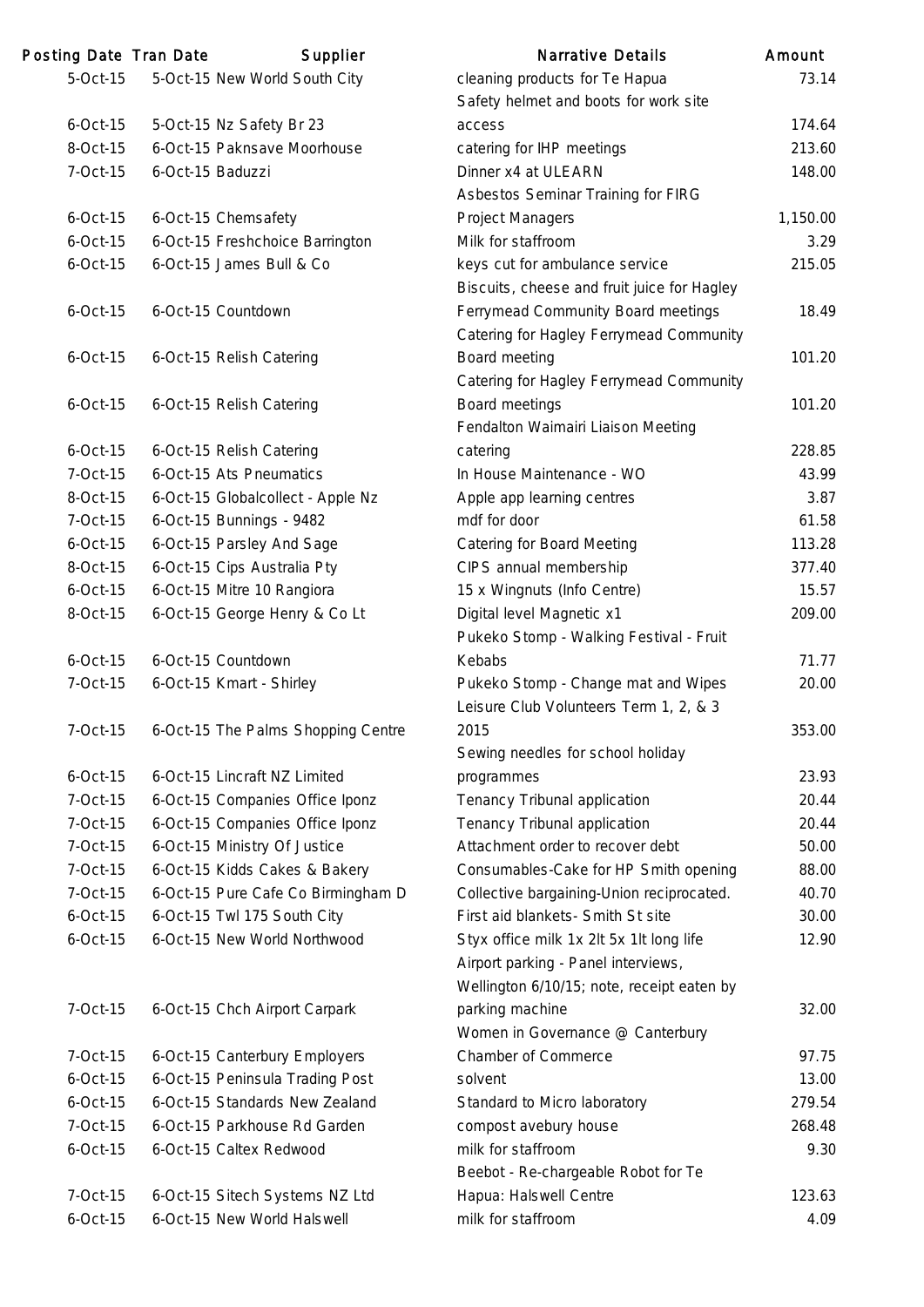| Posting Date Tran Date | Supplier                         | <b>Narrative Details</b>                                                    | Amount |
|------------------------|----------------------------------|-----------------------------------------------------------------------------|--------|
|                        |                                  | Baking Gear for Holiday Programme                                           |        |
| $6$ -Oct-15            | 6-Oct-15 Fendalton Supervalue    | Cupcakes                                                                    | 53.73  |
|                        |                                  | Car parking at CHCH Airport while in                                        |        |
| 7-Oct-15               | 6-Oct-15 Chch Airport Carpark    | Auckland for Rugby League World Cup.<br>Consumables - Juice for Bridgewater | 25.00  |
| $6$ -Oct-15            | 6-Oct-15 Caltex Dyers Road       | Courts BBQ                                                                  | 17.97  |
| $6$ -Oct-15            | 6-Oct-15 The Mad Butcher Colombo | Consumables-BBQ at Bridgewater Courts                                       | 57.78  |
| 7-Oct-15               | 6-Oct-15 Lpg Chch Byron          | Miscellaneous expense - gas bottle fill up                                  | 25.00  |
| 7-Oct-15               | 6-Oct-15 Wilson Parking          | Parking - Distribution                                                      | 11.60  |
|                        |                                  | Disposal of Confiscated Stereos for                                         |        |
| 7-Oct-15               | 6-Oct-15 Eccocentral Ltd         | <b>Environmental Team</b>                                                   | 19.28  |
| 7-Oct-15               | 6-Oct-15 Bunnings - 9476         | Batteries for equipment across the Unit                                     | 44.94  |
| 7-Oct-15               | 6-Oct-15 Nz Safety Br 21         | hi viz and eye protection for install team                                  | 73.56  |
| $6$ -Oct-15            | 6-Oct-15 Burwood Produce         | pig pellets                                                                 | 68.20  |
| 7-Oct-15               | 6-Oct-15 Bp Connect Marshlands   | gas bottles refills                                                         | 77.98  |
| 7-Oct-15               | 6-Oct-15 The Frontrunner Bushin  | New shoes x2                                                                | 300.00 |
| $6$ -Oct-15            | 6-Oct-15 Homershams Ltd          | Lux meter                                                                   | 228.85 |
|                        |                                  | Catch up to discuss Wellington Phoenix                                      |        |
| $6$ -Oct-15            | 6-Oct-15 The Kitchen Cafe        | opportunities                                                               | 12.30  |
| 7-Oct-15               | 6-Oct-15 Stihl Shop Northwood    | fuel stabiliser for fire pumps                                              | 50.00  |
|                        |                                  | Giftware for resale in the Botanic Gardens                                  |        |
| $6$ -Oct-15            | 6-Oct-15 Seedling New Zealand    | shop                                                                        | 481.51 |
|                        |                                  | Teddy Bears' Picnic - Event to celebrate                                    |        |
|                        |                                  | the opening of Barrington Park Children's                                   |        |
| $6$ -Oct-15            | 6-Oct-15 Twl 178 Barrington      | Playground - 10 O*                                                          | 27.58  |
| 8-Oct-15               | 7-Oct-15 Skycity-Jade Dragon     | Dinner x3 at ULEARN                                                         | 117.00 |
|                        |                                  | Monthly Press account for September                                         |        |
| 7-Oct-15               | 7-Oct-15 Fairfax Media (Ps)      | 2015                                                                        | 334.15 |
|                        |                                  | meeting with lighting company rep's from                                    |        |
| $9$ -Oct-15            | 7-Oct-15 Vbase/ami/arena/ilex    | Australia                                                                   | 17.50  |
| 8-Oct-15               | 7-Oct-15 Blacks Fasteners Lt     | Workshop Stock Items - x1 staff                                             | 82.66  |
| 8-Oct-15               | 7-Oct-15 John Brooks Ltd         | In House Maintenance - WO                                                   | 170.20 |
| $9$ -Oct-15            | 7-Oct-15 Trumba Corporation      | trumba September 2015                                                       | 203.37 |
| 8-Oct-15               | 7-Oct-15 Chch Airport Carpark    | <b>Airport Parking</b>                                                      | 25.00  |
|                        |                                  | 4 X gift boxed local handmade chocolates                                    |        |
| 8-Oct-15               | 7-Oct-15 Butler Auto Mart        | (Special) - Visiting Dignitaries (gifts)                                    | 40.00  |
|                        |                                  | OPCU P Neighbourhood & Sports Parks                                         |        |
| 9-Oct-15               | 7-Oct-15 South Taxi Service      | Team                                                                        | 19.60  |
| 8-Oct-15               | 7-Oct-15 Createsend.Com Ema      | Rec & Sport Centres Welcome email.                                          | 8.15   |
|                        |                                  | Clothing x2 staff, Footwear and Glasses                                     |        |
| 8-Oct-15               | 7-Oct-15 Blackwoods Protector    | x1, Tape Measure and sun *                                                  | 491.10 |
| $9$ -Oct-15            | 7-Oct-15 George Henry & Co Lt    | Digital level & Protractor Laser Part                                       | 397.99 |
| 8-Oct-15               | 7-Oct-15 Wilson Parking          | Parking VOB - CBOS                                                          | 6.60   |
|                        |                                  | Consumables - provisions for the CHP                                        |        |
| 7-Oct-15               | 7-Oct-15 Pak N Save Northlands   | update information sessions                                                 | 11.04  |
| 8-Oct-15               | 7-Oct-15 Companies Office Iponz  | Tenancy Tribunal application                                                | 20.44  |
| 8-Oct-15               | 7-Oct-15 Companies Office Iponz  | Tenancy Tribunal application                                                | 20.44  |
| 8-Oct-15               | 7-Oct-15 Companies Office Iponz  | Tenancy Tribunal application                                                | 20.44  |
| 7-Oct-15               | 7-Oct-15 Ccc Parking             | Parking for weekend urgent work                                             | 6.70   |
|                        |                                  | Things for French Fest Marquee                                              |        |
| 7-Oct-15               | 7-Oct-15 Paper Plus South City   | Decorations                                                                 | 25.47  |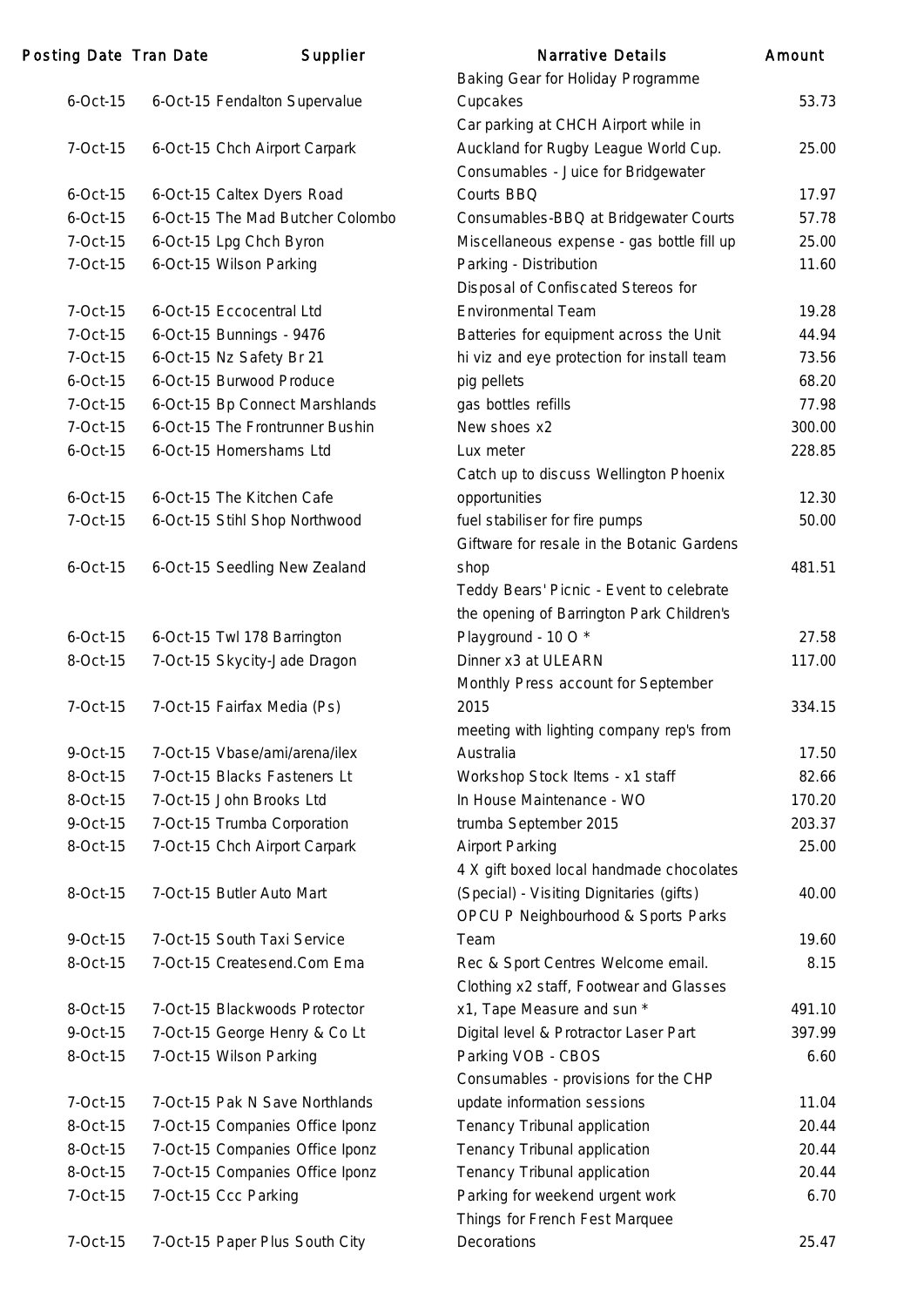| Posting Date Tran Date |                | Supplier                         | <b>Narrative Details</b>                                                           | Amount   |
|------------------------|----------------|----------------------------------|------------------------------------------------------------------------------------|----------|
| 7-Oct-15               |                | 7-Oct-15 Twl 175 South City      | French Fest equipment                                                              | 36.00    |
| 7-Oct-15               |                | 7-Oct-15 New World South City    | Breakfast Food for Houses - French Fest<br>Cable Ties and Velcro Strips for French | 319.64   |
| 8-Oct-15               |                | 7-Oct-15 M J Shardlow & Colid    | Fest                                                                               | 114.07   |
| 7-Oct-15               |                | 7-Oct-15 Site Safe               | Site Safe Civil Passport Renewal                                                   | 106.95   |
|                        |                |                                  | Flowers for 9/11 Memorial ceremony and                                             |          |
| 7-Oct-15               |                | 7-Oct-15 Flowers On Cashmere     | Guoxin Group signing ceremony                                                      | 263.00   |
| 8-Oct-15               |                | 7-Oct-15 Ross Galt Lock & Key    | New keys for new locks at NKMP                                                     | 89.25    |
| 7-Oct-15               |                | 7-Oct-15 James Bull & Co         | Keys for HP Smith and Biddick Courts                                               | 36.80    |
|                        |                |                                  | Miscellaneous expense - Hot water urn for                                          |          |
| 7-Oct-15               |                | 7-Oct-15 Ferrymead Mitre 10 Mega | <b>Vincent Courts</b>                                                              | 152.30   |
| 7-Oct-15               |                | 7-Oct-15 Countdown               | Milk for Carlyle St                                                                | 5.10     |
|                        |                |                                  | Ratchet Straps and Event markings for                                              |          |
| 8-Oct-15               |                | 7-Oct-15 Bunnings - 9482         | French Fest                                                                        | 221.50   |
| 8-Oct-15               | 7-Oct-15 Crisp |                                  | carrots and greens                                                                 | 29.99    |
| 8-Oct-15               |                | 7-Oct-15 Stihl Shop Northwood    | replace bar nut and service                                                        | 136.39   |
|                        |                |                                  | safety wear for community facilities                                               |          |
| 7-Oct-15               |                | 7-Oct-15 Leedsafe Limited        | advisors                                                                           | 401.65   |
|                        |                |                                  | Sandwiches and rolls for re-sale in the                                            |          |
| 8-Oct-15               |                | 7-Oct-15 The Naked Baker Ltd     | café, no receipt available                                                         | 76.82    |
|                        |                |                                  | Accommodation, including breakfast, 3-7                                            |          |
|                        |                |                                  | October at Fraser Place Hotel, Seoul,                                              |          |
| 13-Oct-15              |                | 7-Oct-15 Dieseudieljoosikhoisa   | Korea                                                                              | 1,009.15 |
|                        |                |                                  | Catering for Spreydon/Heathcote                                                    |          |
|                        |                |                                  | Community Board's Workshop on                                                      |          |
| 7-Oct-15               |                | 7-Oct-15 Countdown               | Community Board Plan - 7 October 2015                                              | 45.31    |
|                        |                |                                  | Eastern Recreation and Sport QE11                                                  |          |
|                        |                |                                  | Stakeholders meeting with the Mayor and                                            |          |
| 8-Oct-15               |                | 8-Oct-15 Relish Catering         | CEO                                                                                | 190.04   |
| 8-Oct-15               |                | 8-Oct-15 Chch City Council Civic | 2 x 2 hour parking coupons                                                         | 62.00    |
| $9$ -Oct-15            |                | 8-Oct-15 The Order Of St John    | First Aid Kits for Bootcamps                                                       | 79.80    |
| 8-Oct-15               |                | 8-Oct-15 Ferrymead Mitre 10 Mega | In House Maintenance - WO                                                          | 57.48    |
| 9-Oct-15               |                | 8-Oct-15 Edgeware Mower & Chain  | petrol cans                                                                        | 87.60    |
| 8-Oct-15               |                | 8-Oct-15 Countdown               | Linwood Walk and Climb event expenses                                              | 24.75    |
| 8-Oct-15               |                | 8-Oct-15 Ymca Adventure Ctre     | Linwood Walk and Climb                                                             | 97.50    |
| 12-Oct-15              |                | 8-Oct-15 Dominos Pizza Linwood   | Linwood Walk and Climb event expenses                                              | 93.92    |
| 9-Oct-15               |                | 8-Oct-15 Createsend.Com Ema      | Swimsmart enrolment reminder email                                                 | 16.26    |
| 12-Oct-15              |                | 8-Oct-15 Facebook 74yld8alw2     | Rec & Sport Centres Facebook post                                                  | 30.09    |
| 8-Oct-15               |                | 8-Oct-15 Canterbury Software     | Canterbury Software Cluster Corp Sub                                               | 345.00   |
| 8-Oct-15               |                | 8-Oct-15 Ccc Parking             | Parking VOB - CBOS                                                                 | 7.50     |
| 9-Oct-15               |                | 8-Oct-15 Companies Office Iponz  | Tenancy Tribunal application                                                       | 20.44    |
|                        |                |                                  | Staff French Fest coffees (staying away                                            |          |
| 8-Oct-15               |                | 8-Oct-15 The Brasserie           | from home, no coffee facilities)                                                   | 10.00    |
|                        |                |                                  | Milk for French Fest breakfasts (staff                                             |          |
| 8-Oct-15               |                | 8-Oct-15 Four Square Akaroa      | staying away from home)                                                            | 25.25    |
| 8-Oct-15               |                | 8-Oct-15 Just Souvenirs          | Dazzle for marking the Ground                                                      | 40.60    |
|                        |                |                                  | Food and equipment for French Fest (staff                                          |          |
| 8-Oct-15               |                | 8-Oct-15 New World Halswell      | staying away from home)                                                            | 99.99    |
|                        |                |                                  | Staff Dinners (staying away from home for                                          |          |
| 9-Oct-15               |                | 8-Oct-15 La Thai Restaurant      | French Fest)                                                                       | 55.00    |
|                        |                |                                  |                                                                                    |          |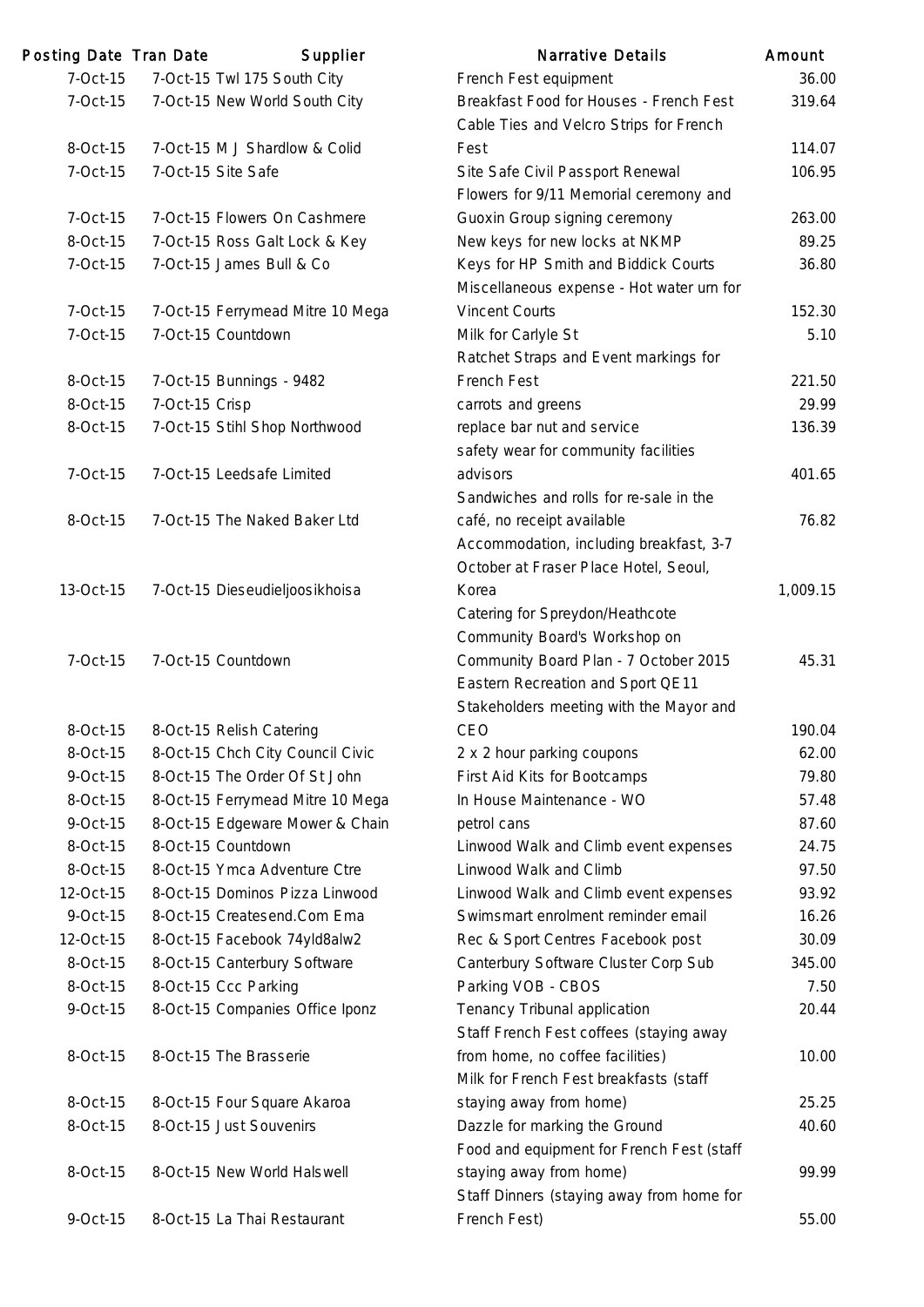| Posting Date Tran Date  | Supplier                           | <b>Narrative Details</b>                       | Amount         |
|-------------------------|------------------------------------|------------------------------------------------|----------------|
|                         |                                    | Dinner for Staff (working away from home       |                |
| $9$ -Oct-15             | 8-Oct-15 Lhotel Akaroa             | at French Fest)                                | 63.00          |
|                         |                                    | Women In Property Meeting November             |                |
| 8-Oct-15                | 8-Oct-15 Property Council Nz       | 2015                                           | 383.50         |
| 8-Oct-15                | 8-Oct-15 Site Safe                 | Site Safe Civil Passport                       | 120.76         |
| 12-Oct-15               | 8-Oct-15 The University Of Qu      | registration fee for AAANZ conference          | 362.90         |
| 12-Oct-15               | 8-Oct-15 Smartsheet                | Smartsheet licence - Case Managers             | 105.68         |
|                         |                                    | course in wellington, taxi from airport to     |                |
| 8-Oct-15                | 8-Oct-15 Wgtn Combined Taxis       | wellington                                     | 41.90          |
| 8-Oct-15                | 8-Oct-15 Mojo Wellington Zoo       | Interpretation conference                      | 13.23          |
|                         |                                    | Conference location te Papa to hotel in        |                |
| 8-Oct-15                | 8-Oct-15 Wgtn Combined Taxis       | wellington                                     | 22.30          |
| 9-Oct-15                | 8-Oct-15 Ian Coombes Ltd           | Pool equipment                                 | 23.23          |
| 8-Oct-15                | 8-Oct-15 Mitre 10 Beckenham        | new parks master keys                          | 48.00          |
| 8-Oct-15                | 8-Oct-15 New World Halswell        | kitchen supplies & sun cream                   | 124.07         |
| 8-Oct-15                | 8-Oct-15 Gordon Harris Chch        | Jac paper for LIFT labels                      | 271.80         |
|                         |                                    | Consumables - HP Smith new build               |                |
| 8-Oct-15                | 8-Oct-15 Z Shirley                 | opening and Burwood Consultation               | 9.18           |
| 8-Oct-15                | 8-Oct-15 Twl 120 Northlands        | stationery for PK holiday Programme            | 12.99          |
|                         |                                    | First aid restock for cycle safe team first    |                |
| $9$ -Oct-15             | 8-Oct-15 Protector Safety Supply   | aid kits                                       | 25.01          |
|                         |                                    | For Shirley/Papanui Inter-Agency               |                |
| 9-Oct-15                | 8-Oct-15 New World Fendalton       | Community Network meetings.                    | 18.51          |
| $9$ -Oct-15             | 8-Oct-15 Nz Safety Br 23           | mobility parking signs for French Fest         | 65.13          |
|                         |                                    | 4 x Maker crate trial kits from Meccano,       |                |
| 8-Oct-15                | 8-Oct-15 Mighty Ape Limited        | Sphero, Wonder Workshop                        | 517.96         |
|                         |                                    | Akaroa French Fest catering costs, (Crew       |                |
| 8-Oct-15                | 8-Oct-15 Lhotel Akaroa             | working away from home)                        | 20.00          |
| 8-Oct-15                | 8-Oct-15 Twl 220 Riccarton         | Stage Supplies - French Fest Performers        | 61.41          |
|                         |                                    | Akaroa French Fest catering costs, (Crew       |                |
| 8-Oct-15                | 8-Oct-15 Lhotel Akaroa             | working away from home)                        | 146.50         |
|                         |                                    | Akaroa French Fest catering costs, (Crew       |                |
| $9$ -Oct-15             | 8-Oct-15 La Thai Restaurant        | working away from home)                        | 23.00<br>44.70 |
| 9-Oct-15<br>$9$ -Oct-15 | 8-Oct-15 Hart Sport Pty Ltd        | Wrap for ice packs                             | 680.80         |
|                         | 8-Oct-15 Signtech The Signmasters  | Signs for Toilets - 2 door and 1 wall          |                |
| 9-Oct-15                | 8-Oct-15 Blackwoods Protector      | Sunglassses and tape measures for new<br>staff | 122.90         |
| 9-Oct-15                | 8-Oct-15 Couplands Bakeries        | Bread and milk for re-sale in the dairy        | 23.88          |
| $9$ -Oct-15             | 8-Oct-15 Ross Galt Lock & Key      | Replace lock on Information centre BLFP        | 173.80         |
|                         |                                    | <b>LMH Board Seminar and Submissions</b>       |                |
| 12-Oct-15               | 9-Oct-15 Relish Catering           | Committee - 7 October 2015                     | 146.23         |
| $9$ -Oct-15             | 9-Oct-15 Leedsafe Limited          | H & S Equipment - IE&C x1                      | 710.24         |
|                         |                                    | Catering for Hagley Ferrymead Community        |                |
| 12-Oct-15               | 9-Oct-15 Relish Catering           | <b>Board</b>                                   | 101.20         |
| 12-Oct-15               | 9-Oct-15 Farmlands Co-Operative So | stock and dog food                             | 340.80         |
| 9-Oct-15                | 9-Oct-15 Noble-Adams Machinery     | In House Maintenance - WO                      | 110.85         |
| 12-Oct-15               | 9-Oct-15 Egmont Commercial Lt M/o  | gloves for potting                             | 142.20         |
|                         |                                    | French Fest crew evening meal (crew            |                |
|                         |                                    | working away from home in Akaroa)              |                |
| 9-Oct-15                | 9-Oct-15 La Thai Restaurant        | missing receipt                                | 33.00          |
|                         |                                    |                                                |                |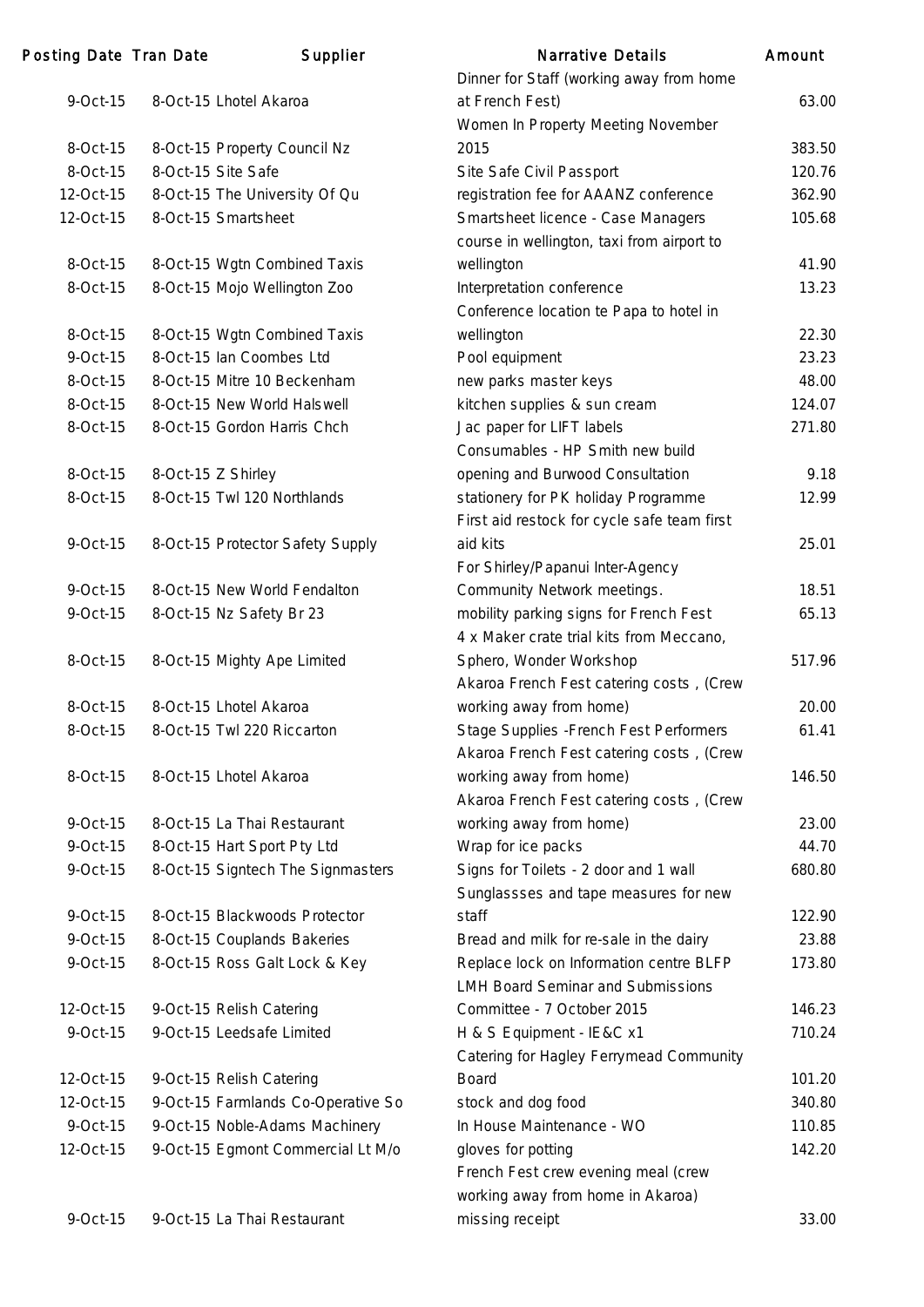| Posting Date Tran Date |                  | Supplier                           | <b>Narrative Details</b>                    | Amount    |
|------------------------|------------------|------------------------------------|---------------------------------------------|-----------|
|                        |                  |                                    | Parking at Airport during meeting with site |           |
| 9-Oct-15               |                  | 9-Oct-15 Chch Airport Carpark      | manager for Parekowhai installation         | 4.00      |
|                        |                  |                                    | Credit Voucher Nz Law Society -             |           |
|                        |                  |                                    | RepILANZ Conference registration refund     |           |
| $9$ -Oct-15            |                  | 9-Oct-15 Nz Law Society - Rep      | (due to cancellation)                       | $-258.75$ |
| 12-Oct-15              |                  | 9-Oct-15 New Zealand Brush Company | New brush head for shoe cleaner             | 37.04     |
| 12-Oct-15              |                  | 9-Oct-15 Balsamiq                  | Online wireframe software                   | 18.45     |
| 12-Oct-15              |                  | 9-Oct-15 Sprout Social             | Social media monitoring sofware             | 304.28    |
|                        |                  |                                    | airport parking whilst at meeting in        |           |
| 12-Oct-15              |                  | 9-Oct-15 Chch Airport Carpark      | Wellington with SportNZ                     | 25.00     |
| 12-Oct-15              |                  | 9-Oct-15 Jaycar Pty Ltd            | <b>USB Serial adaptor</b>                   | 35.90     |
|                        |                  |                                    | Rec & Sport Centres Non Members             |           |
| 12-Oct-15              |                  | 9-Oct-15 Createsend.Com Ema        | newsletter email.                           | 63.81     |
|                        |                  |                                    | Rec & Sport Centres Members newsletter      |           |
| 12-Oct-15              |                  | 9-Oct-15 Createsend.Com Ema        | email.                                      | 90.04     |
|                        |                  |                                    | Rec & Sport Centres Non Members             |           |
| 12-Oct-15              |                  | 9-Oct-15 Createsend.Com Ema        | newsletter email.                           | 94.02     |
|                        |                  |                                    | Motorcycle Expo, Fun Palaces, Walking       |           |
|                        |                  |                                    | Fest, Boot Camp, French Fest and Food       |           |
| 12-Oct-15              |                  | 9-Oct-15 Facebook D3kqe8jhx2       | Trucks Facebook posts                       | 1,000.13  |
| 12-Oct-15              |                  | 9-Oct-15 Axure Software            | Axure RP STD Software                       | 444.12    |
|                        |                  |                                    | dinner meeting with curator Zara Stanhope   |           |
| 12-Oct-15              |                  | 9-Oct-15 Rangoon Ruby              | & Gallery curator                           | 78.00     |
|                        |                  |                                    | Consumables - HP Smith opening              |           |
| $9$ -Oct-15            |                  | 9-Oct-15 Pak N Save Wainoni        | provisions                                  | 66.00     |
| $9$ -Oct-15            |                  | 9-Oct-15 Pegasus Arms              | Nibbles for staff farewell                  | 150.00    |
|                        |                  |                                    | Consumables - HP Smith opening              |           |
| 12-Oct-15              |                  | 9-Oct-15 Couplands Bakeries        | provisions                                  | 45.16     |
| 9-Oct-15               |                  | 9-Oct-15 P & J Group Limited       | Epson 7890 Plotter ink 700ml                | 579.89    |
| 12-Oct-15              |                  | 9-Oct-15 Paardekooper & Associa    | National Digital Forum registration fees    | 580.00    |
| $9$ -Oct-15            |                  | 9-Oct-15 Green Cabs Ltd            | Wellington taxi for Sport NZ meeting        | 39.90     |
|                        |                  |                                    | Christchurch Airport Parking for Travel to  |           |
| 12-Oct-15              |                  | 9-Oct-15 Chch Airport Carpark      | Sport NZ meeting in Wellington              | 32.00     |
| $9$ -Oct-15            |                  | 9-Oct-15 Bookit.Co.Nz              | Bus - Auckland Airport to City & Return     | 28.00     |
|                        |                  |                                    | Staff food for French Fest (staying away    |           |
| 9-Oct-15               |                  | 9-Oct-15 Four Square Akaroa        | from home)                                  | 19.81     |
|                        |                  |                                    | Staff French Fest coffee (staying away      |           |
| 12-Oct-15              |                  | 9-Oct-15 La Thai Restaurant        | from home, no coffee facilities)            | 5.00      |
|                        |                  |                                    | Staff coffees (staying away from home, no   |           |
| 12-Oct-15              |                  | 9-Oct-15 L Escargot Rouge Ltd      | coffee facilities)                          | 10.20     |
| 12-Oct-15              |                  | 9-Oct-15 The University Of Qu      | AAANZ conference registration               | 364.48    |
| 12-Oct-15              | 9-Oct-15 Therapy |                                    | External meeting with board member          | 11.70     |
| 12-Oct-15              | 9-Oct-15 Therapy |                                    | External meeting with board member          | 13.00     |
|                        |                  |                                    | Items for SC - sensory balls, tag rag and   |           |
| 12-Oct-15              |                  | 9-Oct-15 Teacher Direct Ltd        | sensory standing circles                    | 208.73    |
| 12-Oct-15              |                  | 9-Oct-15 Ruth Lauagiagi Taxi       | Taxi from course to airport                 | 41.30     |
| 12-Oct-15              |                  | 9-Oct-15 Chch Airport Carpark      | course in wellington, parking at airport    | 64.00     |
|                        |                  |                                    | Hotel in Kilbirnie to wellington zoo -      |           |
| 9-Oct-15               |                  | 9-Oct-15 Wgtn Combined Taxis       | interpretation conference                   | 15.00     |
| 9-Oct-15               |                  | 9-Oct-15 Mojo Wellington Zoo       | day two interpretation conference           | 23.20     |
| 9-Oct-15               |                  | 9-Oct-15 Wgtn Combined Taxis       | taxi, Te Papa to Wgtn airport               | 33.90     |
|                        |                  |                                    |                                             |           |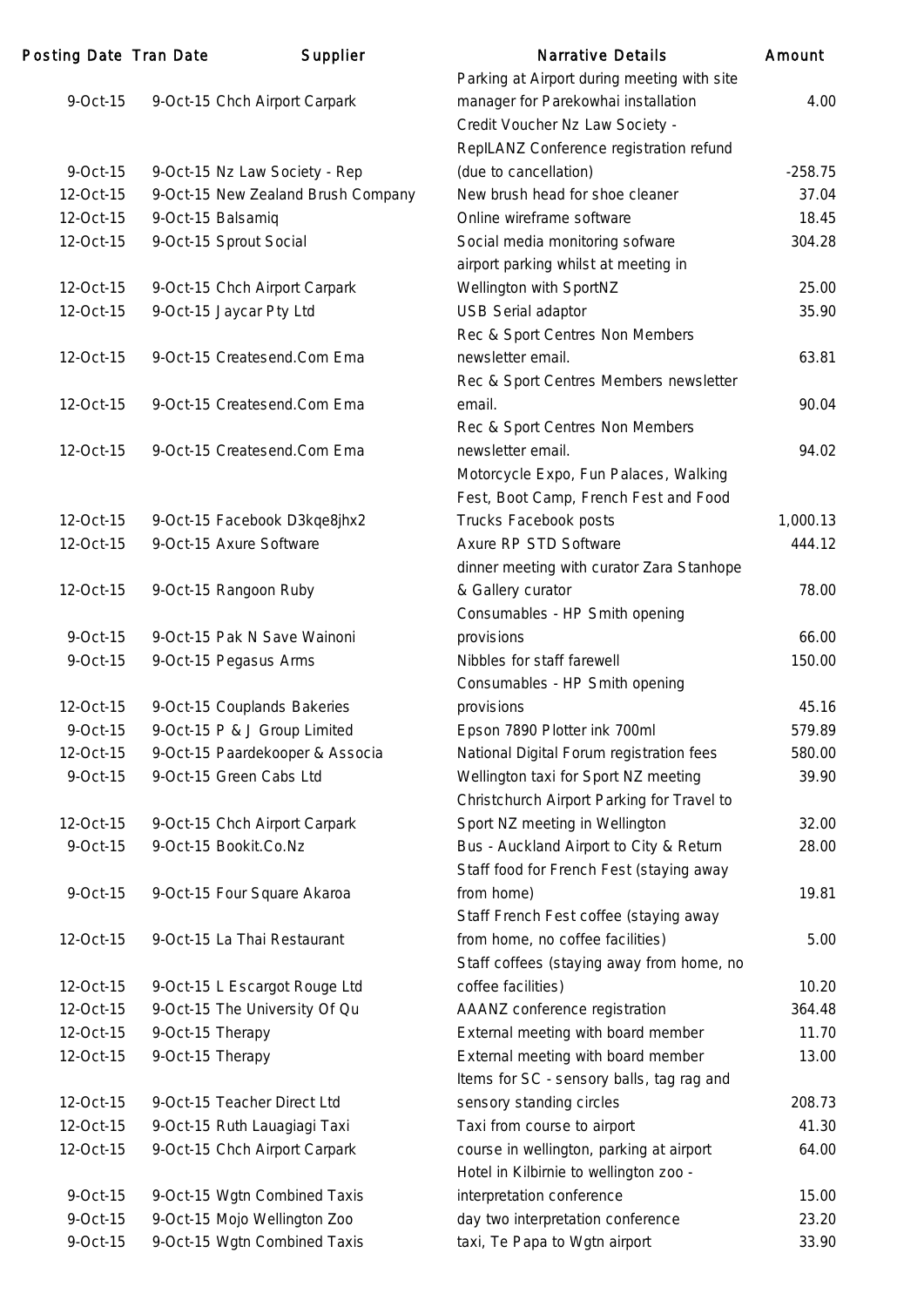| Posting Date Tran Date |                 | Supplier                           | <b>Narrative Details</b>                   | Amount |
|------------------------|-----------------|------------------------------------|--------------------------------------------|--------|
| 12-Oct-15              |                 | 9-Oct-15 Chch Airport Carpark      | airport parking for day                    | 25.00  |
| 12-Oct-15              |                 | 9-Oct-15 Relish Catering           | <b>Community Board Catering</b>            | 179.40 |
|                        |                 |                                    | Payment for catering provided at Urban     |        |
|                        |                 |                                    | Development Strategy Implimentation        |        |
| 9-Oct-15               |                 | 9-Oct-15 The Kitchen Cafe          | Committee meetings. Reque *                | 180.00 |
|                        |                 |                                    | Payment for catering provided at           |        |
|                        |                 |                                    | Christchurch West Melton Water             |        |
| 9-Oct-15               |                 | 9-Oct-15 Parsley And Sage          | Management Committee meeting.              | 194.93 |
| 9-Oct-15               |                 | 9-Oct-15 Irrigation Warehouse      | irrigation parts                           | 550.27 |
| 9-Oct-15               |                 | 9-Oct-15 Caltex Redwood            | milk for staffroom                         | 6.80   |
|                        |                 |                                    | Consumables - HP Smith new build           |        |
| 12-Oct-15              |                 | 9-Oct-15 Paknsave Moorhouse        | opening additional provisions              | 28.68  |
| 12-Oct-15              |                 | 9-Oct-15 Bunnings - 9476           | Laboratory - Gas Canisters                 | 114.42 |
| 12-Oct-15              | 9-Oct-15 Eserve |                                    | replacement screen for ipad                | 175.63 |
|                        |                 |                                    | Portable first aid kit (bum bag style) for |        |
|                        |                 |                                    | Adult cycle skills & shared with Road      |        |
| 9-Oct-15               |                 | 9-Oct-15 Amtech Medical Limited    | safety                                     | 55.66  |
|                        |                 |                                    | white ID tags/zip ties for Culbert Bebop   |        |
| 12-Oct-15              |                 | 9-Oct-15 Ideal Electrical Chr      | installation                               | 27.16  |
| 12-Oct-15              |                 | 9-Oct-15 Ludowici Engineering Plas | plastic inserts for culbert bebop          | 92.46  |
|                        |                 |                                    | nuts bolts washers for Culbert hanging     |        |
| 12-Oct-15              |                 | 9-Oct-15 Blacks Fasteners Lt       | system                                     | 98.90  |
| 12-Oct-15              |                 | 9-Oct-15 Unistrut Christchurc      | unistrut fittings - Culbert hanging system | 226.94 |
|                        |                 |                                    | Cleaning Equipment for French Fest         |        |
| 9-Oct-15               |                 | 9-Oct-15 Four Square Akaroa        | Staging                                    | 31.74  |
|                        |                 |                                    | Supplies for shared meal at French Fest    |        |
| 9-Oct-15               |                 | 9-Oct-15 Four Square Akaroa        | Akaroa                                     | 50.01  |
|                        |                 |                                    | Akaroa French Fest catering costs, (Crew   |        |
| 12-Oct-15              |                 | 9-Oct-15 L Escargot Rouge Ltd      | working away from home)                    | 4.60   |
|                        |                 |                                    | Akaroa French Fest catering costs, (Crew   |        |
| 12-Oct-15              |                 | 9-Oct-15 L Escargot Rouge Ltd      | working away from home)                    | 42.80  |
|                        |                 |                                    | Akaroa French Fest catering costs, (Crew   |        |
| 12-Oct-15              |                 | 9-Oct-15 The Akaroa Fish Chip Shop | working away from home)                    | 100.00 |
| 12-Oct-15              |                 | 9-Oct-15 The Naked Baker Ltd       | Sandwiches & rolls for re-sale in the cafe | 38.81  |
|                        |                 |                                    |                                            |        |
|                        |                 |                                    | Teddy Bears' Picnic - Event to celebrate   |        |
|                        |                 |                                    | the opening of Barrington Park Children's  |        |
| 9-Oct-15               |                 | 9-Oct-15 Countdown                 | Playground - 10 O*                         | 6.60   |
|                        |                 |                                    | Teddy Bears' Picnic - Event to celebrate   |        |
|                        |                 |                                    | the opening of Barrington Park Children's  |        |
| 9-Oct-15               |                 | 9-Oct-15 Y M C A Bishopdale        | Playground - 10 O*                         | 20.00  |
|                        |                 |                                    | Teddy Bears' Picnic - Event to celebrate   |        |
|                        |                 |                                    | the opening of Barrington Park Children's  |        |
| 9-Oct-15               |                 | 9-Oct-15 Pakn Save Rangiora        | Playground - 10 O*                         | 49.86  |
|                        |                 |                                    | Coloured pencils and card for customer     |        |
| 12-Oct-15              |                 | 9-Oct-15 Wsl Papanui               | promotion                                  | 24.29  |
|                        |                 |                                    | French Fest crew provisions (crew working  |        |
| 12-Oct-15              |                 | 10-Oct-15 Four Square Akaroa       | away from home)                            | 104.33 |
|                        |                 |                                    | Fuel - rental car - Hamilton - Training -  |        |
|                        |                 |                                    | Principles and Trends of Wastewater        |        |
| 12-Oct-15              |                 | 10-Oct-15 Caltex Hillcrest         | Treatment                                  | 17.19  |
| 12-Oct-15              |                 | 10-Oct-15 The Naked Baker Ltd      | Sandwiches & rolls for re-sale in the cafe | 38.24  |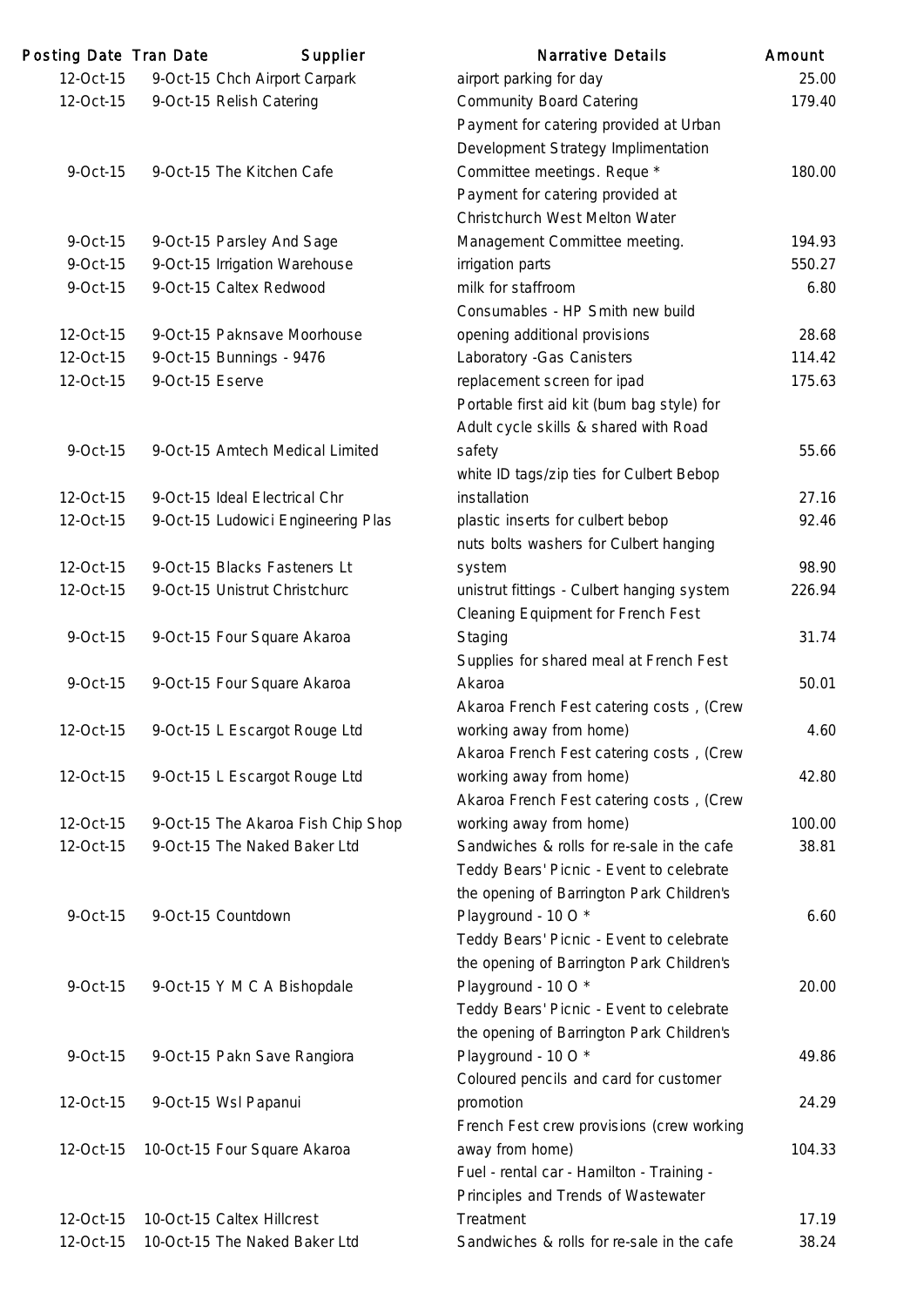# Posting Date Tran Date Supplier

| 12-Oct-15       | 10-Oct-15 Twl 178 Barrington        |
|-----------------|-------------------------------------|
| 12-Oct-15       | 11-Oct-15 Ecocentral Ltd            |
|                 |                                     |
| 12-Oct-15       | 11-Oct-15 The Brasserie             |
| 12-Oct-15       | 11-Oct-15 Ecocentral Ltd            |
| 13-Oct-15       | 11-Oct-15 Twitter*advertising       |
| 13-Oct-15       | 11-Oct-15 Hart Sport Pty Ltd        |
|                 |                                     |
| 13-Oct-15       | 11-Oct-15 Ma Maison Rstrnt & Bar    |
| 12-Oct-15       | 11-Oct-15 New World St Martins      |
| 12-Oct-15       | 12-Oct-15 Dyers Rd Timber & Bldg    |
| 13-Oct-15       | 12-Oct-15 John Brooks Ltd           |
| 13-Oct-15       | 12-Oct-15 Saecowilson - Christch    |
|                 |                                     |
| 12-Oct-15       | 12-Oct-15 Minit NZ Ltd              |
| 13-Oct-15       | 12-Oct-15 Bunnings - 9482           |
| 13-Oct-15       | 12-Oct-15 Ipenz                     |
|                 |                                     |
| 12-Oct-15       | 12-Oct-15 Bully Hayes               |
| 13-Oct-15       | 12-Oct-15 Wilson Parking New Zealan |
| 13-Oct-15       | 12-Oct-15 Ipenz                     |
| 12-Oct-15       | 12-Oct-15 Ccc Parking               |
| 12-Oct-15       | 12-Oct-15 Ccc Parking               |
| 12-Oct-15       | 12-Oct-15 Spotlight Stores NZ Ltd   |
|                 |                                     |
| 13-Oct-15       | 12-Oct-15 Institute Of Directo      |
| 12-Oct-15       | 12-Oct-15 Blue Star Taxis           |
| 12-Oct-15       | 12-Oct-15 Green Cabs Ltd            |
| 14-Oct-15       | 12-Oct-15 Monsoon Poon - Wellington |
| $13 - Oct - 15$ | 12-Oct-15 Parkhouse Rd Garden       |
|                 |                                     |
| 14-Oct-15       | 12-Oct-15 Paknsave Moorhouse        |
|                 |                                     |
| 13-Oct-15       | 12-Oct-15 Waterforce                |
| 13-Oct-15       | 12-Oct-15 The Service Company Ltd   |
| 12-Oct-15       | 12-Oct-15 Site Safe                 |
| 12-Oct-15       | 12-Oct-15 Freshchoice Barrington    |
| 12-Oct-15       | 12-Oct-15 Countdown                 |
|                 |                                     |
|                 |                                     |
| 14-Oct-15       | 12-Oct-15 Paypal *pearsonbrow       |
| 12-Oct-15       | 12-Oct-15 Ccc Parking               |
|                 |                                     |
| 13-Oct-15       | 12-Oct-15 Computer Food             |
| 12-Oct-15       | 12-Oct-15 Site Safe                 |
|                 |                                     |
| 14-Oct-15       | 12-Oct-15 Www.Lawrence.Co.Uk        |
|                 |                                     |
| 12-Oct-15       | 12-Oct-15 Rubber Stamps             |
|                 |                                     |

|           | ing Date Tran Date  | Supplier                            | Narrative Details                                      | Amount |
|-----------|---------------------|-------------------------------------|--------------------------------------------------------|--------|
|           |                     |                                     | Teddy Bears' Picnic - Event to celebrate               |        |
|           |                     |                                     | the opening of Barrington Park Children's              |        |
| 12-Oct-15 |                     | 10-Oct-15 Twl 178 Barrington        | Playground - 10 O*                                     | 66.24  |
| 12-Oct-15 |                     | 11-Oct-15 Ecocentral Ltd            | shelter rubbish                                        | 28.92  |
|           |                     |                                     | French Fest crew breakfast (crew working               |        |
| 12-Oct-15 |                     | 11-Oct-15 The Brasserie             | away from home in Akaroa)                              | 48.65  |
| 12-Oct-15 |                     | 11-Oct-15 Ecocentral Ltd            | tip refuse truck                                       | 616.96 |
| 13-Oct-15 |                     | 11-Oct-15 Twitter*advertising       | French Fest Twitter post                               | 80.34  |
| 13-Oct-15 |                     | 11-Oct-15 Hart Sport Pty Ltd        | Strength bands and nets                                | 149.90 |
|           |                     |                                     | Staff meal at French Fest (staying away                |        |
| 13-Oct-15 |                     | 11-Oct-15 Ma Maison Rstrnt & Bar    | from home)                                             | 24.50  |
| 12-Oct-15 |                     | 11-Oct-15 New World St Martins      | staff room tea supplies                                | 45.82  |
| 12-Oct-15 |                     | 12-Oct-15 Dyers Rd Timber & Bldg    | adjustable wrench for shelter                          | 28.57  |
| 13-Oct-15 |                     | 12-Oct-15 John Brooks Ltd           | In House Maintenance - WO                              | 231.70 |
| 13-Oct-15 |                     | 12-Oct-15 Saecowilson - Christch    | <b>Workshop Supplies</b>                               | 276.46 |
|           |                     |                                     | Keys cut - contractors to access Signals               |        |
| 12-Oct-15 |                     | 12-Oct-15 Minit NZ Ltd              | cabinets for asset renewals - equal split              | 95.00  |
| 13-Oct-15 |                     | 12-Oct-15 Bunnings - 9482           | garden waste bags                                      | 49.68  |
| 13-Oct-15 | 12-Oct-15 Ipenz     |                                     | IPENZ membership x1                                    | 237.36 |
|           |                     |                                     | Catering - Akaroa Wairewa Community                    |        |
| 12-Oct-15 |                     | 12-Oct-15 Bully Hayes               | Board Meeting 12 August 2015                           | 71.00  |
| 13-Oct-15 |                     | 12-Oct-15 Wilson Parking New Zealan | Parking at Civic - meetings                            | 15.60  |
| 13-Oct-15 | 12-Oct-15 Ipenz     |                                     | <b>IPENZ Professional Subscription</b>                 | 518.88 |
| 12-Oct-15 |                     | 12-Oct-15 Ccc Parking               | parking while making deliveries                        | 2.05   |
| 12-Oct-15 |                     | 12-Oct-15 Ccc Parking               | Parking for delivery of artworks                       | 2.05   |
| 12-Oct-15 |                     | 12-Oct-15 Spotlight Stores NZ Ltd   | Cotton for headbands                                   | 5.07   |
|           |                     |                                     | attendance at Institute of Directors meeting           |        |
| 13-Oct-15 |                     | 12-Oct-15 Institute Of Directo      | 21 Oct 2015                                            | 40.00  |
| 12-Oct-15 |                     | 12-Oct-15 Blue Star Taxis           | Super Shuttle (not Taxi) to airport NDF.               | 26.30  |
| 12-Oct-15 |                     | 12-Oct-15 Green Cabs Ltd            | Airport Taxi Wellington for Digital Forum              | 37.20  |
| 14-Oct-15 |                     | 12-Oct-15 Monsoon Poon - Wellington | Dinner, Wellington, National Digital Forum             | 63.00  |
| 13-Oct-15 |                     | 12-Oct-15 Parkhouse Rd Garden       | Soil for BG turf team                                  | 197.70 |
|           |                     |                                     | Toilet paper & handwash - Te Hapua                     |        |
| 14-Oct-15 |                     | 12-Oct-15 Paknsave Moorhouse        | Halswell Li.                                           | 13.99  |
|           |                     |                                     | Styx irrigation supplies x 2 hose 18mm 4 x             |        |
| 13-Oct-15 |                     | 12-Oct-15 Waterforce                | sprinklers 4x sadles = fittings                        | 421.15 |
| 13-Oct-15 |                     | 12-Oct-15 The Service Company Ltd   | cleaning products for coastal offices                  | 95.59  |
| 12-Oct-15 | 12-Oct-15 Site Safe |                                     | Site Safe Civil Passport                               | 60.38  |
| 12-Oct-15 |                     | 12-Oct-15 Freshchoice Barrington    | dettol cleaning spray, birthday cards                  | 13.48  |
| 12-Oct-15 |                     | 12-Oct-15 Countdown                 | <b>Community Board Catering</b>                        | 17.00  |
|           |                     |                                     | A scarf in presentation package for Mrs                |        |
|           |                     |                                     | Tan, wife of Singapore Prime Minister,                 |        |
| 14-Oct-15 |                     | 12-Oct-15 Paypal *pearsonbrow       | visiting on 28 Octobe *                                | 265.00 |
| 12-Oct-15 |                     | 12-Oct-15 Ccc Parking               | parking meeting                                        | 5.15   |
|           |                     |                                     | Toner cartridge for laboratory instrument              |        |
| 13-Oct-15 |                     | 12-Oct-15 Computer Food             | printer                                                | 202.29 |
| 12-Oct-15 | 12-Oct-15 Site Safe |                                     | Site Safe x2                                           | 213.90 |
|           |                     |                                     |                                                        |        |
| 14-Oct-15 |                     | 12-Oct-15 Www.Lawrence.Co.Uk        | 4 x wood-engraving blocks for Golden Age<br>exhibition | 245.44 |
|           |                     |                                     |                                                        |        |
|           |                     |                                     | Update of pads and ink for Regulatory                  | 118.80 |
| 12-Oct-15 |                     | 12-Oct-15 Rubber Stamps             | Compliance stamps                                      |        |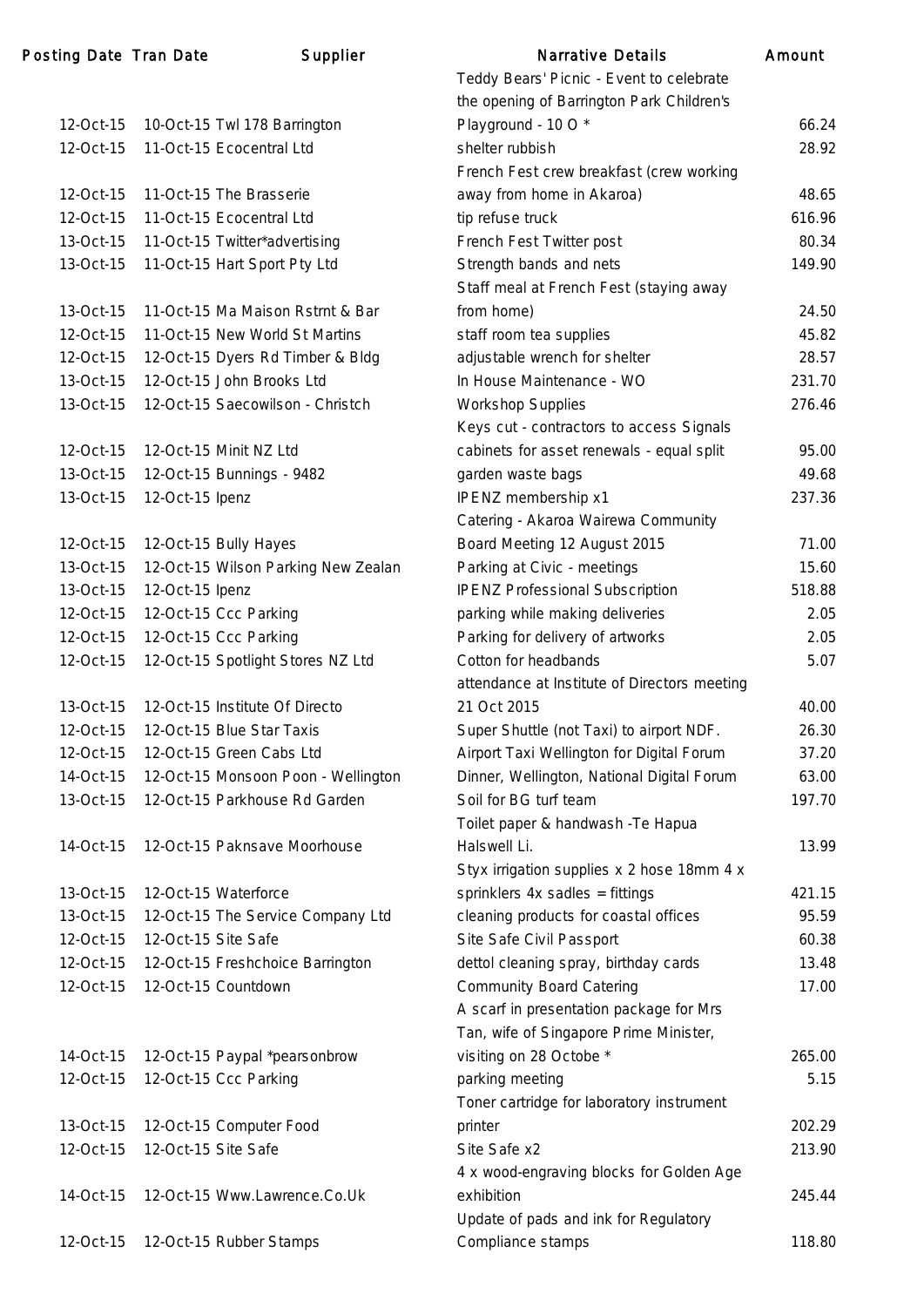| Posting Date Tran Date |                 | Supplier                            | Narrative Details                           | Amount |
|------------------------|-----------------|-------------------------------------|---------------------------------------------|--------|
| 12-Oct-15              |                 | 12-Oct-15 Placemakers Cranford St   | rivets for Fiona O'Conner windows           | 8.10   |
| 12-Oct-15              |                 | 12-Oct-15 Placemakers Cranford St   | tie wire eyelets for culbert bebop          | 379.50 |
| 14-Oct-15              |                 | 12-Oct-15 George Henry & Co Lt      | holesaw - culbert ceiling tile penetrations | 63.15  |
| 12-Oct-15              |                 | 12-Oct-15 Raeward Fresh Marshland   | greens and veggies                          | 37.40  |
|                        |                 |                                     | boot laces, glove for motor bike, hand      |        |
|                        |                 |                                     | cleaner for work shop area, craft knife for |        |
| 13-Oct-15              |                 | 12-Oct-15 Workplace Safety Sup      | cutting loo pape *                          | 152.72 |
| 13-Oct-15              |                 | 12-Oct-15 Couplands Bakeries        | Bread and milk for re-sale in the dairy     | 21.90  |
|                        |                 |                                     | Ali Jones, dinner Lotte World Hotel,        |        |
| 15-Oct-15              |                 | 12-Oct-15 Hotel Lotte Worldjum(Visa | Songpa-gu, Korea I 10 October 2015          | 32.46  |
| 12-Oct-15              |                 | 12-Oct-15 Leedsafe Limited          | Safety gear - SW audits                     | 303.75 |
| 13-Oct-15              |                 | 12-Oct-15 Abebooks.Com              | Library book                                | 15.79  |
| 13-Oct-15              |                 | 13-Oct-15 Freshchoice Barrington    | Mllk for staffroom                          | 2.95   |
| 14-Oct-15              |                 | 13-Oct-15 Wilson Parking            | InfoCouncil training at Civic               | 5.60   |
| 13-Oct-15              |                 | 13-Oct-15 Ferrymead Mitre 10 Mega   | Step Ladder - x1 IE&C                       | 59.40  |
| 13-Oct-15              |                 | 13-Oct-15 Ferrymead Mitre 10 Mega   | hose fittings and tools for shelter         | 163.05 |
| 13-Oct-15              |                 | 13-Oct-15 Fendalton Service Ctr     | Parking coupons                             | 77.50  |
|                        |                 |                                     | Celebrate Bishopdale! Community Event       |        |
| 13-Oct-15              |                 | 13-Oct-15 Adgraphix Ltd             | Signage                                     | 172.10 |
| 13-Oct-15              |                 | 13-Oct-15 Csp Coatings Ltd          | In House Maintenance - WO                   | 56.21  |
| 14-Oct-15              |                 | 13-Oct-15 Ecocentral Ltd            | Compound Rubbish Disposal                   | 19.28  |
|                        |                 |                                     | Key cutting - contractor access to signal   |        |
| 13-Oct-15              |                 | 13-Oct-15 James Bull & Co           | cabinets for camera renewals - equal split  | 48.00  |
| 14-Oct-15              |                 | 13-Oct-15 Redpaths Ferry Road       | bulbs for reception                         | 66.10  |
| 14-Oct-15              |                 | 13-Oct-15 Stihl Shop Northwood      | sharpening kit for chain                    | 50.00  |
| 14-Oct-15              |                 | 13-Oct-15 Canterbury Landscape Supp | pebbles for square decoration               | 147.00 |
| 14-Oct-15              |                 | 13-Oct-15 Bunnings - 9482           | weedmat and hooks for weed suppression      | 159.84 |
| 14-Oct-15              |                 | 13-Oct-15 Wilson Parking            | Parking for all day training                | 5.60   |
| 14-Oct-15              | 13-Oct-15 Ipenz |                                     | IPENZ membership x1                         | 142.83 |
|                        |                 |                                     | subscription to bridge design and           |        |
|                        |                 |                                     |                                             | 249.77 |
| 15-Oct-15              |                 | 13-Oct-15 Hemming Group Ltd         | engineering magazine                        |        |
|                        |                 |                                     | Alcohol for cleaning spray mask + cotton    |        |
| 13-Oct-15              |                 | 13-Oct-15 Hardings Chemist Post     | wool balls                                  | 8.98   |
| 13-Oct-15              |                 | 13-Oct-15 Mitre 10 Beckenham        | Wallpaper paste for glyphosate gel x 2      | 52.50  |
|                        |                 |                                     | Boots staff x 1, wax x 2, gauntlet x 1,     |        |
|                        |                 |                                     | spray cartridge x 2, earmuffs x 1, fluoro   |        |
| 14-Oct-15              |                 | 13-Oct-15 Blackwoods Protector      | vests x 3                                   | 276.38 |
| 13-Oct-15              |                 | 13-Oct-15 Twl 123 Eastgate          | 2 thermos flasks for the Mobile libraries   | 78.00  |
| 13-Oct-15              |                 | 13-Oct-15 Atlas Gentech Nzltd       | Headset adaptor cable                       | 21.11  |
| 13-Oct-15              |                 | 13-Oct-15 Classique Carry Bags      | Cup & Show Week bags                        | 220.80 |
| 14-Oct-15              |                 | 13-Oct-15 Createsend.Com Ema        | Te Hapua: Halswell Center newsletter        | 10.95  |
|                        |                 |                                     | Friday Night Food Trucks & Walking          |        |
| 15-Oct-15              |                 | 13-Oct-15 Facebook Gtnbd86lw2       | Festival Facebook posts                     | 70.04  |
|                        |                 |                                     | Copper sulphate for slime control on the    |        |
| 13-Oct-15              |                 | 13-Oct-15 Pgg Wrightson Chch        | Purau slipway.                              | 145.00 |
|                        |                 |                                     | Possum trap for loaning out to neighbors of |        |
| 13-Oct-15              |                 | 13-Oct-15 Pgg Wrightson Chch        | parks                                       | 199.00 |
| 14-Oct-15              |                 | 13-Oct-15 Plumbing World #81        | Shower hoses                                | 83.10  |
| 15-Oct-15              |                 | 13-Oct-15 Bangalore Polo Club       | Meal x1                                     | 15.00  |
| 15-Oct-15              |                 | 13-Oct-15 Bangalore Polo Club       | Meals x2                                    | 54.50  |
|                        |                 |                                     |                                             |        |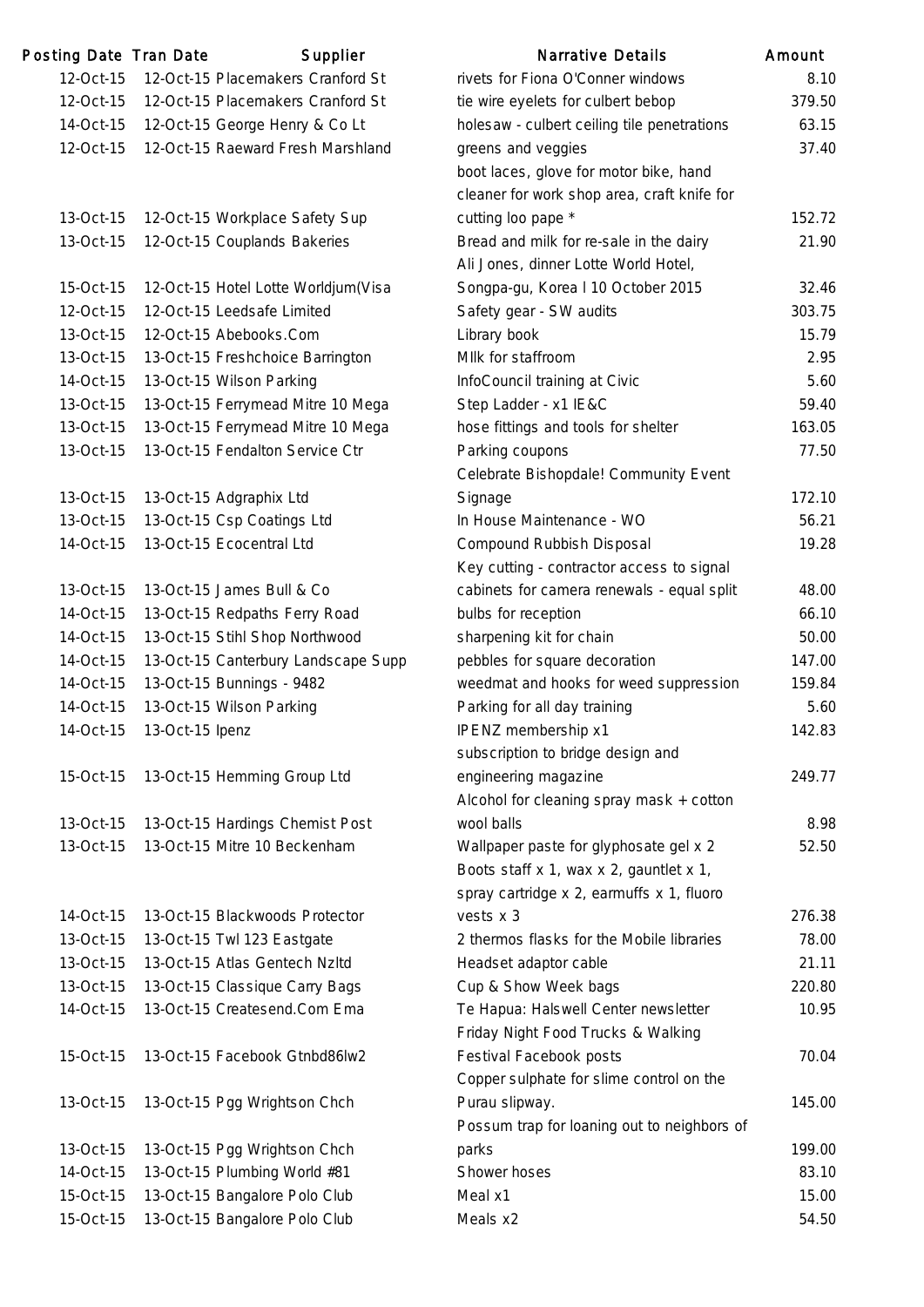| Posting Date Tran Date |                 | Supplier                                                  | <b>Narrative Details</b>                                       | Amount   |
|------------------------|-----------------|-----------------------------------------------------------|----------------------------------------------------------------|----------|
|                        |                 |                                                           | Fruit purchased for ECAN wellbeing expo -                      |          |
| 14-Oct-15              |                 | 13-Oct-15 Fresh Choice Parklands                          | RSU stand                                                      | 39.23    |
| 15-Oct-15              |                 | 13-Oct-15 Pravda Restaurant & Cafe                        | Dinner, Wellington, National Digital Forum                     | 56.00    |
| 13-Oct-15              |                 | 13-Oct-15 Mitre 10 Beckenham                              | Drop sheets - Halswell (new) Library                           | 129.46   |
| 14-Oct-15              |                 | 13-Oct-15 Stihl Shop Northwood                            | Groynes plant 1790 service + line head                         | 76.61    |
| 14-Oct-15              |                 | 13-Oct-15 Digiweb New Zealand Ltd                         | webhosting cost - city of cycling website                      | 189.75   |
| 14-Oct-15              | 13-Oct-15 Ipenz |                                                           | Membership fee x1- IPENZ                                       | 115.00   |
| 14-Oct-15              | 13-Oct-15 Ipenz |                                                           | Membership fee x1- IPENZ                                       | 115.00   |
|                        |                 |                                                           | Catering for the Fendalton Waimairi                            |          |
|                        |                 |                                                           | Community Board Meeting held on Monday                         |          |
| 13-Oct-15              |                 | 13-Oct-15 Parsley And Sage                                | 28th September 2014, at 4 *                                    | 52.33    |
|                        |                 |                                                           | Catering for the Fendalton Waimairi Board                      |          |
|                        |                 |                                                           | Meeting held on Monday 12th October at                         |          |
| 13-Oct-15              |                 | 13-Oct-15 Parsley And Sage                                | 4pm at the Fendalt *                                           | 72.11    |
|                        |                 |                                                           | Eye Examination/ frames and lenses for                         |          |
| 14-Oct-15              |                 | 13-Oct-15 Richard Suckling                                | change of vision x1 staff                                      | 396.75   |
| 13-Oct-15              |                 | 13-Oct-15 Peninsula Trading Post                          | plants for garden                                              | 21.84    |
| 13-Oct-15              |                 | 13-Oct-15 Akaroa Adventure Centre                         | stamps                                                         | 80.00    |
| 14-Oct-15              |                 | 13-Oct-15 Cntr Fine Woodworking                           |                                                                | 350.00   |
|                        |                 |                                                           | Emergency call out to fix jammed padlock                       |          |
| 14-Oct-15              |                 | 13-Oct-15 Ross Galt Lock & Key                            | at sugarloaf                                                   | 100.00   |
| 14-Oct-15              |                 | 13-Oct-15 Service Fees - Spendvision                      | Service Fees Spendvision                                       | 1,395.87 |
| 13-Oct-15              |                 | 13-Oct-15 Ccc Parking                                     | Parking for CCC meeting                                        | 3.60     |
| 16-Oct-15              |                 | 13-Oct-15 Paypal *buildingnet                             | IQP Forum x3                                                   | 1,017.75 |
|                        |                 |                                                           | Credit Voucher (GBP 3.35)                                      |          |
| 15-Oct-15              |                 | 13-Oct-15 Www.Lawrence.Co.Uk                              | Www.Lawrence.Co.Uk                                             | $-7.40$  |
|                        |                 |                                                           | Credit Voucher (GBP 6.73)                                      |          |
| 15-Oct-15              |                 | 13-Oct-15 Www.Lawrence.Co.Uk                              | Www.Lawrence.Co.Uk                                             | $-14.87$ |
| 14-Oct-15              |                 | 13-Oct-15 Couplands Bakeries                              | Consumables - BBQ at Biddick Courts                            | 22.07    |
| 14-Oct-15              |                 | 13-Oct-15 The Mad Butcher Colombo                         | Consumables - BBQ at Haast Courts                              | 30.50    |
|                        |                 |                                                           | Consumables - BBQ at Biddick Courts                            |          |
| 14-Oct-15              |                 | 13-Oct-15 Mad Butcher Ferry Road                          | additional provisions                                          | 33.43    |
| 15-Oct-15              |                 | 13-Oct-15 Paknsave Moorhouse                              | Consumables - BBQ at Haast Courts                              | 10.76    |
| 14-Oct-15              |                 | 13-Oct-15 Bunnings - 9482                                 | feet rubbers for zip level                                     | 8.73     |
| 14-Oct-15              |                 | 13-Oct-15 Ecocentral Ltd                                  | Confiscated Stereos dumping fees                               | 28.92    |
|                        |                 |                                                           | Copyright fee for John Nash image 'Spurge                      |          |
| 15-Oct-15              |                 | 13-Oct-15 Bridgemanimages                                 | Laurel' in collection handbook                                 | 594.70   |
| 13-Oct-15              |                 | 13-Oct-15 Burwood Produce                                 | bird seed dove and budgies                                     | 99.90    |
|                        |                 |                                                           | item for hose fitting to water blaster and                     |          |
| 14-Oct-15              |                 |                                                           | irrigation pipes                                               | 9.94     |
| 13-Oct-15              |                 | 13-Oct-15 Bunnings - 9482<br>13-Oct-15 Fairfax Media (Ps) |                                                                | 403.34   |
|                        |                 |                                                           | Newspapers for re-sale in the dairy                            |          |
| 14-Oct-15              |                 | 13-Oct-15 Yellow Pages Group                              | Yellow pages fee<br>Giftware for resale in the Botanic Gardens | 247.25   |
|                        |                 |                                                           |                                                                |          |
| 13-Oct-15              |                 | 13-Oct-15 Zimba Designs Ltd                               | retail shop                                                    | 749.59   |
| 16-Oct-15              |                 | 14-Oct-15 Ibis Wellington                                 | NDF conference accommodation: x1                               | 328.24   |
| 16-Oct-15              |                 | 14-Oct-15 Ibis Wellington                                 | NDF conference accommodation: x1                               | 366.08   |
| 16-Oct-15              |                 | 14-Oct-15 Ibis Wellington                                 | NDF conference accommodation: x1                               | 801.21   |
| 16-Oct-15              |                 | 14-Oct-15 Readylawn Industries                            | turf repairs re art work on Azalea lawn                        | 102.00   |
|                        |                 |                                                           | Batteries for camera. For taking photos at                     |          |
| 15-Oct-15              |                 | 14-Oct-15 Kens Cameras & Video                            | CAG Friends event.                                             | 39.80    |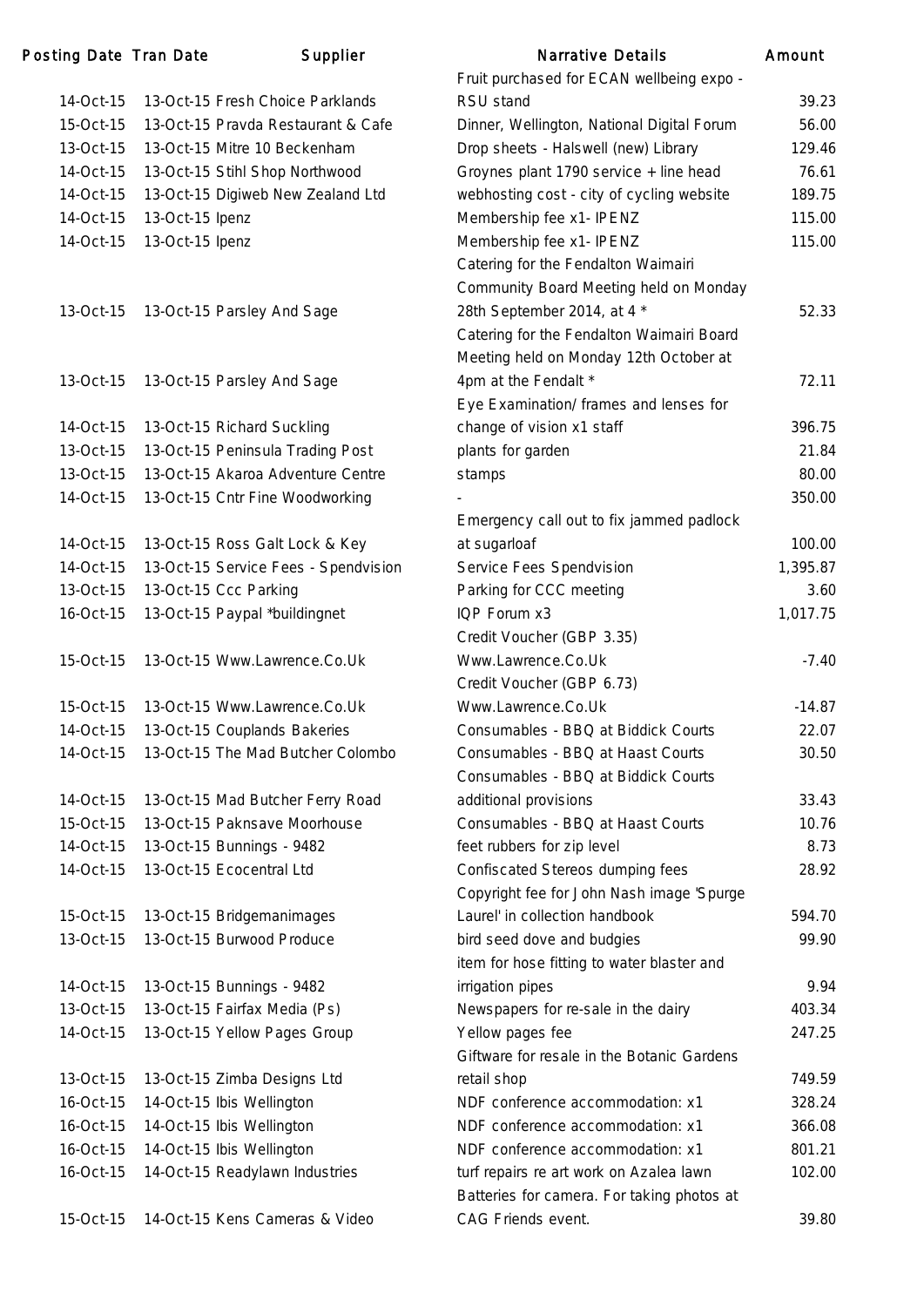| 15-Oct-15       | 14-Oct-15 Ipenz                  |
|-----------------|----------------------------------|
| 14-Oct-15       | 14-Oct-15 Repco Northwood 52     |
| 15-Oct-15       | 14-Oct-15 Bunnings - 9482        |
| 14-Oct-15       | 14-Oct-15 Ccc Parking            |
| 15-Oct-15       | 14-Oct-15 Laerdal Nz             |
|                 |                                  |
| 15-Oct-15       | 14-Oct-15 Net 24                 |
| 15-Oct-15       | 14-Oct-15 Createsend.Com Ema     |
|                 |                                  |
| 15-Oct-15       | 14-Oct-15 Createsend.Com Ema     |
| 15-Oct-15       | 14-Oct-15 Bunnings - 9476        |
|                 |                                  |
| 14-Oct-15       | 14-Oct-15 Twl 120 Northlands     |
| $16$ -Oct- $15$ | 14-Oct-15 Red Rocks Cafe         |
|                 |                                  |
| 16-Oct-15       | 14-Oct-15 Ibis Wellington        |
| 15-Oct-15       | 14-Oct-15 Parkhouse Rd Garden    |
| 14-Oct-15       | 14-Oct-15 Fresh Choice Parklands |
| 15-Oct-15       | 14-Oct-15 Balloon Art & Gifts    |
|                 |                                  |
| 19-Oct-15       | 14-Oct-15 Paypal *claridenglo    |
|                 |                                  |
| 19-Oct-15       | 14-Oct-15 Paypal *claridenglo    |
| 14-Oct-15       | 14-Oct-15 Shirley Service Centre |
|                 |                                  |
|                 |                                  |
| 14-Oct-15       | 14-Oct-15 The Kitchen Cafe       |
|                 |                                  |
|                 |                                  |
| 15-Oct-15       | 14-Oct-15 Meniscus Wine          |
| 14-Oct-15       | 14-Oct-15 Caltex Redwood         |
| 15-Oct-15       | 14-Oct-15 Wilson Parking         |
|                 |                                  |
| 14-Oct-15       | 14-Oct-15 Ascent Technology Ltd  |
|                 |                                  |
| 15-Oct-15       | 14-Oct-15 Blacks Fasteners Lt    |
| 14-Oct-15       | 14-Oct-15 New World Halswell     |
|                 |                                  |
| 14-Oct-15       | 14-Oct-15 Irrigation Warehouse   |
|                 |                                  |
| 15-Oct-15       | 14-Oct-15 Wilson Parking         |
|                 |                                  |
| 15-Oct-15       | 14-Oct-15 Bunnings - 9476        |
| 14-Oct-15       | 14-Oct-15 Fresh Choice Parklands |
| 16-Oct-15       | 14-Oct-15 George Henry & Co Lt   |
| 15-Oct-15       |                                  |
|                 | 14-Oct-15 New World Bishopdale   |

| Posting Date Tran Date |                  | Supplier                         | <b>Narrative Details</b>                      | Amount   |
|------------------------|------------------|----------------------------------|-----------------------------------------------|----------|
|                        |                  |                                  | <b>IPENZ</b> membership for Assets & Networks |          |
| 15-Oct-15              | 14-Oct-15 Ipenz  |                                  | Manager                                       | 518.88   |
| 14-Oct-15              |                  | 14-Oct-15 Repco Northwood 52     | diesel oil for truck and ute                  | 100.00   |
| 15-Oct-15              |                  | 14-Oct-15 Bunnings - 9482        | general equip/oil/ trowel/secateurs/sign      | 97.28    |
| 14-Oct-15              |                  | 14-Oct-15 Ccc Parking            | parking for meeting at Civic                  | 8.50     |
| 15-Oct-15              |                  | 14-Oct-15 Laerdal Nz             | Replacement Rescue Spinal board               | 891.25   |
|                        |                  |                                  | Website hosting for Spencer Beach             |          |
| 15-Oct-15              | 14-Oct-15 Net 24 |                                  | Holiday Park website                          | 34.44    |
| 15-Oct-15              |                  | 14-Oct-15 Createsend.Com Ema     | Rec & Sport Centres Welcome email             | 8.20     |
|                        |                  |                                  | Updates to Stage 3 of the District Plan       |          |
| 15-Oct-15              |                  | 14-Oct-15 Createsend.Com Ema     | email                                         | 41.17    |
| 15-Oct-15              |                  | 14-Oct-15 Bunnings - 9476        | 12mm Hose                                     | 105.48   |
|                        |                  |                                  | Coat hangers for swimsmart. Knives and        |          |
| 14-Oct-15              |                  | 14-Oct-15 Twl 120 Northlands     | Forks for staff room                          | 22.00    |
| 16-Oct-15              |                  | 14-Oct-15 Red Rocks Cafe         | Meals x2                                      | 36.80    |
|                        |                  |                                  | National Digital Forum.                       |          |
| 16-Oct-15              |                  | 14-Oct-15 Ibis Wellington        | Accommodation/meals x1                        | 516.63   |
| 15-Oct-15              |                  | 14-Oct-15 Parkhouse Rd Garden    | Soil BG turf team                             | 197.70   |
|                        |                  |                                  | volunteer support travis wetland trust AGM    |          |
| 14-Oct-15              |                  | 14-Oct-15 Fresh Choice Parklands | milk and biscuits                             | 20.53    |
| 15-Oct-15              |                  | 14-Oct-15 Balloon Art & Gifts    | Babytime session supplies                     | 149.25   |
|                        |                  |                                  | <b>Construction Project Cost Control</b>      |          |
| 19-Oct-15              |                  | 14-Oct-15 Paypal *claridenglo    | Auckland                                      | 1,795.50 |
|                        |                  |                                  | <b>Construction Project Cost Planning</b>     |          |
| 19-Oct-15              |                  | 14-Oct-15 Paypal *claridenglo    | Auckland                                      | 1,995.00 |
| 14-Oct-15              |                  | 14-Oct-15 Shirley Service Centre | Parking Vouchers                              | 62.00    |
|                        |                  |                                  | Catering for the Creative Communities         |          |
|                        |                  |                                  | Scheme panel meeting (evening meeting,        |          |
| 14-Oct-15              |                  | 14-Oct-15 The Kitchen Cafe       | external stakeholders)                        | 76.00    |
|                        |                  |                                  | Catering for the French Fest VIP function     |          |
|                        |                  |                                  | hosted by Cr Andrew Turner on behalf of       |          |
| 15-Oct-15              |                  | 14-Oct-15 Meniscus Wine          | the Mayor at Meni *                           | 724.50   |
| 14-Oct-15              |                  | 14-Oct-15 Caltex Redwood         | milk for staffroom                            | 8.70     |
|                        |                  |                                  | Car parking in civic for meetings, no ccc     |          |
| 15-Oct-15              |                  | 14-Oct-15 Wilson Parking         | car parks available                           | 5.60     |
|                        |                  |                                  | Atdec TH-TVCB Telehook Mobile cart for        |          |
| 14-Oct-15              |                  | 14-Oct-15 Ascent Technology Ltd  | Te Hapua: Halswell Centre                     | 703.27   |
|                        |                  |                                  | Misc screws for mounting Thin Clients for     |          |
| 15-Oct-15              |                  | 14-Oct-15 Blacks Fasteners Lt    | Te Hapua: Halswell Centre                     | 13.54    |
| 14-Oct-15              |                  | 14-Oct-15 New World Halswell     | Milk for staffroom                            | 4.09     |
|                        |                  |                                  | Tanks fittings for lane rope cleaning tank at |          |
| 14-Oct-15              |                  | 14-Oct-15 Irrigation Warehouse   | Graham Condon                                 | 65.81    |
|                        |                  |                                  | Parking during Recruitment Meeting at         |          |
| 15-Oct-15              |                  | 14-Oct-15 Wilson Parking         | Civic                                         | 6.60     |
|                        |                  |                                  | Batteries for Regulatory Compliance           |          |
| 15-Oct-15              |                  | 14-Oct-15 Bunnings - 9476        | Teams equipment                               | 44.94    |
| 14-Oct-15              |                  | 14-Oct-15 Fresh Choice Parklands | <b>PK Milk</b>                                | 3.00     |
| 16-Oct-15              |                  | 14-Oct-15 George Henry & Co Lt   | holesaws set                                  | 96.44    |
|                        |                  |                                  | For Shirley/Papanui Community Board           |          |
| 15-Oct-15              |                  | 14-Oct-15 New World Bishopdale   | meeting held on 14 October 2015.              | 42.13    |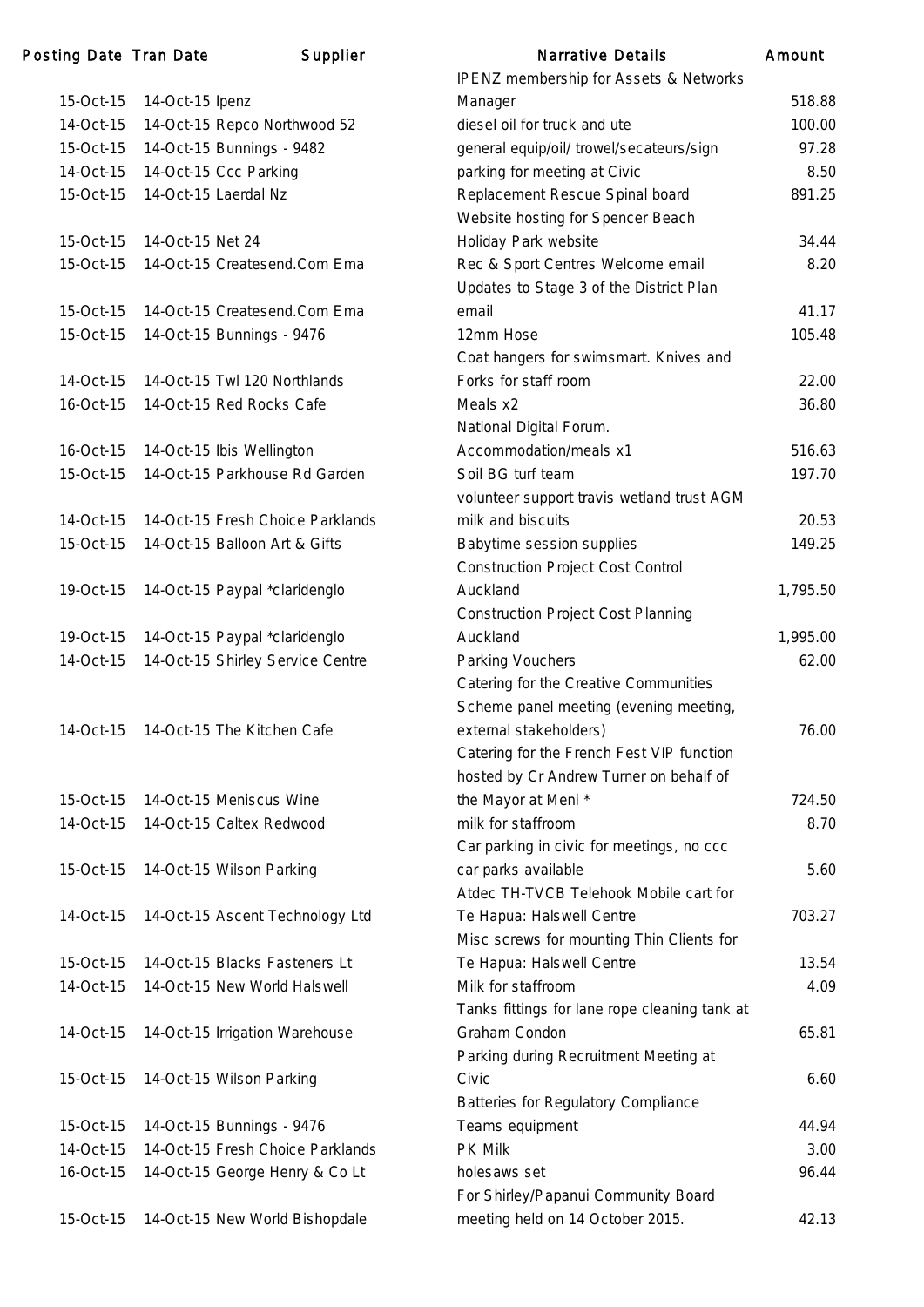| Posting Date Tran Date |                  | Supplier                           | <b>Narrative Details</b>                                                      | Amount |
|------------------------|------------------|------------------------------------|-------------------------------------------------------------------------------|--------|
|                        |                  |                                    | For Shirley/Papanui Community Board                                           |        |
| 15-Oct-15              |                  | 14-Oct-15 Georgios Gafe            | meeting held on 14 October 2015.                                              | 97.32  |
|                        |                  |                                    | R700 powerpoint remote for use by libraries                                   |        |
| 14-Oct-15              |                  | 14-Oct-15 Ascent Technology Ltd    | / speakers - loanable                                                         | 115.58 |
| 15-Oct-15              |                  | 14-Oct-15 Ross Galt Lock & Key     | Keys for accommodation                                                        | 60.00  |
| 15-Oct-15              |                  | 14-Oct-15 Chch Airport Carpark     | Parking to attend NDF                                                         | 64.00  |
| 15-Oct-15              |                  | 14-Oct-15 Museum Of New Zealand    | Library book                                                                  | 99.00  |
|                        |                  |                                    | Monthly team text alerting system -                                           |        |
| 15-Oct-15              | 14-Oct-15 Net 24 |                                    | Decisions (D4H)                                                               | 17.50  |
|                        |                  |                                    | Catering for Older Adults Network (OAN)                                       |        |
| 15-Oct-15              |                  | 14-Oct-15 Couplands Bakeries       | Meeting - 14 October 2015.                                                    | 10.47  |
|                        |                  |                                    | Catering for Spreydon Heathcote                                               |        |
| 16-Oct-15              |                  | 15-Oct-15 Relish Catering          | <b>Community Board Meeting</b>                                                | 177.45 |
| 16-Oct-15              |                  | 15-Oct-15 Wilson Parking           | InfoCouncil training at Civic                                                 | 6.60   |
| 16-Oct-15              |                  | 15-Oct-15 Dotmar Engineering Plast | In House Maintenance - WO                                                     | 270.42 |
| 15-Oct-15              |                  | 15-Oct-15 Vendhq.Com               | vend september 2015                                                           | 674.00 |
| 15-Oct-15              |                  | 15-Oct-15 Hampton & Co Ltd         | Slimline MDF for Jim Speers project                                           | 71.88  |
| 16-Oct-15              |                  | 15-Oct-15 Wilson Parking           | Parking for Training Session                                                  | 6.60   |
|                        |                  |                                    | Tech Commnz Intranet seminar at chch                                          |        |
| 15-Oct-15              |                  | 15-Oct-15 Technical Communicators  | branch                                                                        | 57.50  |
| 16-Oct-15              |                  | 15-Oct-15 Bunnings - 9476          | <b>BBQ's for Summer Pools</b>                                                 | 757.96 |
| 16-Oct-15              |                  | 15-Oct-15 Wilson Parking           | Civic Offices - Parking                                                       | 9.60   |
| 16-Oct-15              |                  | 15-Oct-15 Wilson Parking           | Civic Offices - Parking                                                       | 11.60  |
| 16-Oct-15              |                  | 15-Oct-15 Hose Supplies            | Ponaflex AG Spray Hose                                                        | 329.44 |
| 19-Oct-15              |                  | 15-Oct-15 Amazon Services-Kindle   | Kindle version IT book                                                        | 9.02   |
| 15-Oct-15              |                  | 15-Oct-15 Trade Me Limited         | <b>Trade Me Fitness Gear Sales</b>                                            | 5.00   |
| 15-Oct-15              |                  | 15-Oct-15 Trade Me Limited         | Trade Me Fitness Gear Sales                                                   | 5.00   |
|                        |                  |                                    | Lunch, Wellington National Digital Forum                                      |        |
| 16-Oct-15              |                  | 15-Oct-15 Acme & Co Limited        | photographers forum                                                           | 13.50  |
| 16-Oct-15              |                  | 15-Oct-15 Super Shuttle            | Super Shuttle Airport to ChCh NDF                                             | 26.00  |
|                        |                  |                                    | Wellington Airport to City. National Digital                                  |        |
| 16-Oct-15              |                  | 15-Oct-15 Green Cabs Ltd           | Forum                                                                         | 27.10  |
|                        |                  |                                    | Dinner, Wellington, National Digital Forum                                    |        |
| 19-Oct-15              |                  | 15-Oct-15 Sweet Mothers Kitchen    | Photographers forum                                                           | 26.00  |
| 16-Oct-15              |                  | 15-Oct-15 Tussock Creek            | Staff uniform trousers x1                                                     | 169.00 |
|                        |                  |                                    | Rubber Stamp for Business Support                                             |        |
| 15-Oct-15              |                  | 15-Oct-15 Rubber Stamps            | <b>Accounting Procedures</b>                                                  | 51.00  |
| 16-Oct-15              |                  | 15-Oct-15 Bunnings - 9482          | Ant Bait                                                                      | 17.43  |
|                        |                  |                                    |                                                                               |        |
|                        |                  |                                    | Order of digital images for a booklet<br>accompanying an exhibition in 'LIFT' | 225.00 |
| 19-Oct-15              |                  | 15-Oct-15 University Of Otago      |                                                                               |        |
|                        |                  |                                    | CAT6A Patch cables for Te Hapua:<br><b>Halswell Centre</b>                    |        |
| 16-Oct-15              |                  | 15-Oct-15 Computer Dynamics Ltd    |                                                                               | 460.25 |
| 15-Oct-15              |                  | 15-Oct-15 Ccc Parking              | Parking for CCC meeting                                                       | 6.70   |
| 15-Oct-15              | 15-Oct-15 Branz  |                                    | <b>BRANZ</b> - Detail Science Build x5                                        | 552.00 |
|                        |                  |                                    | Prespacing paper and application tools for                                    |        |
| 16-Oct-15              |                  | 15-Oct-15 Computaleta Services     | wall vinyl for LIFT                                                           | 204.70 |
| 16-Oct-15              |                  | 15-Oct-15 Bunnings - 9476          | BBQ's for summer season                                                       | 477.98 |
| 16-Oct-15              |                  | 15-Oct-15 Caltex Hornby            | Milk for tearoom                                                              | 3.60   |
| 15-Oct-15              |                  | 15-Oct-15 Xcm Group Limited        | New cargo pants x2                                                            | 127.19 |
| 19-Oct-15              |                  | 15-Oct-15 Alpine Garden Soci       | <b>Botanic Gardens library</b>                                                | 86.56  |
| 15-Oct-15              |                  | 15-Oct-15 Countdown                | Milk for re-sale in the dairy                                                 | 16.72  |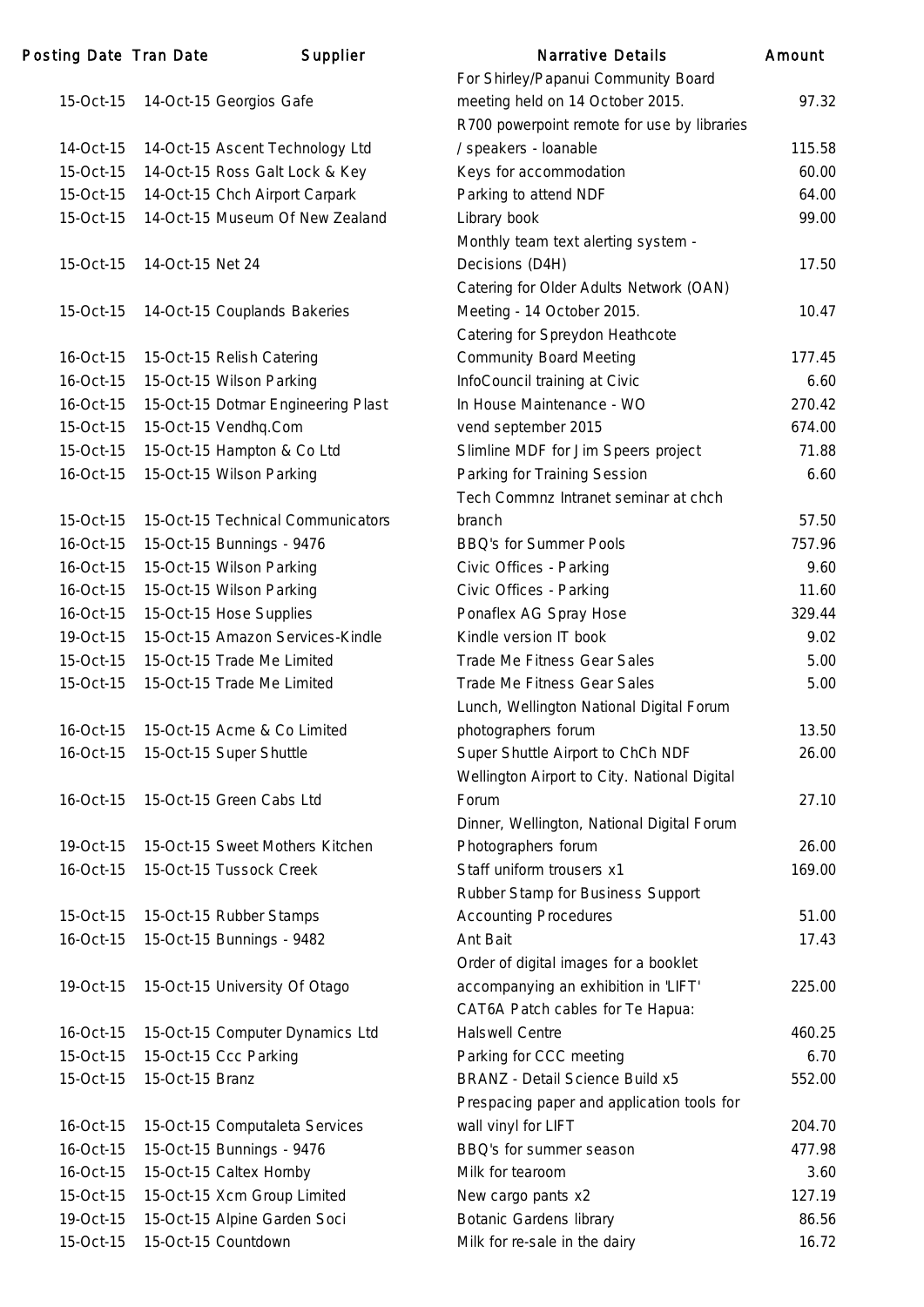| Posting Date Tran Date |                     | Supplier                            | Narrative Details                                   | Amount   |
|------------------------|---------------------|-------------------------------------|-----------------------------------------------------|----------|
| 15-Oct-15              |                     | 15-Oct-15 Twl 120 Northlands        | Sunblock for re-sale in the dairy                   | 36.36    |
| 16-Oct-15              |                     | 15-Oct-15 Wsl Belfast               | Eftpos roll for till                                | 27.80    |
| 16-Oct-15              |                     | 15-Oct-15 Couplands Bakeries        | Bread and milk for re-sale in the dairy             | 30.68    |
|                        |                     |                                     | Emerging HR Practitioner of the Year                |          |
| 16-Oct-15              | 16-Oct-15 Hrinz Inc |                                     | application - inv 120365                            | 115.00   |
| 16-Oct-15              |                     | 16-Oct-15 Twl 178 Barrington        | <b>Bubble blower for Babytimes</b>                  | 10.00    |
| 16-Oct-15              |                     | 16-Oct-15 Noble-Adams Machinery     | In House Maintenance - WO                           | 719.99   |
| 19-Oct-15              |                     | 16-Oct-15 Hcd Flow - Chch           | In House Maintenance - WO                           | 27.90    |
| 19-Oct-15              |                     | 16-Oct-15 Donco Services Limited    | Replace hose fitting                                | 78.20    |
| 19-Oct-15              |                     | 16-Oct-15 Global Collect Apple NZ 2 | Digital app for Te Hapua                            | 249.00   |
| 19-Oct-15              |                     | 16-Oct-15 Global Collect Apple NZ 2 | IMAC for Te Hapua                                   | 2,269.00 |
| 16-Oct-15              |                     | 16-Oct-15 Briscoes Chch Salisbury   | glasses, jugs etc for IHP                           | 75.95    |
| 16-Oct-15              |                     | 16-Oct-15 Fendalton Service Ctr     | Parking Coupons                                     | 124.00   |
|                        |                     |                                     | Battery holders, precision tweezers, coin           |          |
|                        |                     |                                     | battery cells, coin battery storage box,            |          |
| 19-Oct-15              |                     | 16-Oct-15 Www.Aliexpress.Com        | LED diode light k *                                 | 171.83   |
| 19-Oct-15              |                     | 16-Oct-15 Paypal *optimalprod       | UXNZ Conference, Staff Training x2                  | 1,180.00 |
|                        |                     |                                     | Sport & Rec Centres 3 month membership              |          |
| 19-Oct-15              |                     | 16-Oct-15 Createsend.Com Ema        | renewal discount email                              | 7.42     |
|                        |                     |                                     | Rec & Sport Centres 12 month renewal                |          |
| 19-Oct-15              |                     | 16-Oct-15 Createsend.Com Ema        | discount                                            | 8.17     |
| 16-Oct-15              |                     | 16-Oct-15 James Bull & Co           | <b>Key Cutting</b>                                  | 63.10    |
| 16-Oct-15              |                     | 16-Oct-15 Mighty Ape Limited        | Kindle version IT book                              | 45.89    |
| 19-Oct-15              | 16-Oct-15 Atlassian |                                     | Kindle version IT book                              | 30.16    |
|                        |                     |                                     | BU525 Preventing moisture problems in               |          |
| 16-Oct-15              | 16-Oct-15 Branz     |                                     | timber framed skillion roofs                        | 13.50    |
| 16-Oct-15              |                     | 16-Oct-15 Ccc Parking               | CBOS training in Civic                              | 7.50     |
| 19-Oct-15              |                     | 16-Oct-15 Workplace Safety Sup      | Disposable cold packs x20 info centre               | 68.77    |
| 19-Oct-15              |                     | 16-Oct-15 Smiths Hire               | Fert spreader for BG lawns                          | 120.00   |
| 19-Oct-15              |                     | 16-Oct-15 Mactang Enterprises       | Wellington taxi for Sport NZ meeting                | 41.00    |
| 19-Oct-15              |                     | 16-Oct-15 Rangiora Florists         | Requested by transport                              | 56.50    |
| 16-Oct-15              |                     | 16-Oct-15 Countdown                 | Milk for Port Hills tearoom                         | 23.16    |
|                        |                     |                                     | staff uniform socks x3 staff. Gloves -              |          |
| 19-Oct-15              |                     | 16-Oct-15 Blackwoods Protector      | groynes. Sunscreen all staff                        | 946.79   |
| 19-Oct-15              |                     | 16-Oct-15 Avantiplus John Bull      | puncture repair bike 17                             | 26.99    |
| 19-Oct-15              |                     | 16-Oct-15 Kevin Daly Mowers Ltd     | sharpen edge shears                                 | 28.00    |
|                        |                     |                                     | Car parking in civic for meetings, no ccc           |          |
| 19-Oct-15              |                     | 16-Oct-15 Wilson Parking            | car parks available                                 | 5.60     |
| 19-Oct-15              |                     | 16-Oct-15 Pack And Send Riccarton   | cardboard sheet - Dear John LIFT project            | 100.00   |
| 16-Oct-15              |                     | 16-Oct-15 Marshalls Tv & Health     | Sunscreen for staff                                 | 62.40    |
|                        |                     |                                     | Three Duplicate Keys cut for Fendalton              |          |
| 16-Oct-15              |                     | 16-Oct-15 Mr Minit Riccarton        | <b>Barrier Arms</b>                                 | 29.70    |
|                        |                     |                                     | van parking for Mike P bull install at the          |          |
| 16-Oct-15              |                     | 16-Oct-15 Chch Airport Carpark      | airport afterhours                                  | 25.00    |
|                        |                     |                                     | vehicle parking for Mike P bull install at the      |          |
| 16-Oct-15              |                     | 16-Oct-15 Chch Airport Carpark      | airport afterhours                                  | 32.00    |
| 16-Oct-15              |                     |                                     |                                                     | 6.70     |
| 16-Oct-15              |                     | 16-Oct-15 Ccc Parking               | Parking to attend DH meeting                        | 43.93    |
|                        |                     | 16-Oct-15 Spotlight Stores NZ Ltd   | Stationery                                          |          |
| 19-Oct-15              |                     | 16-Oct-15 Wsl South City            | Stationery<br>Decorations for resale in the Botanic | 41.68    |
|                        |                     |                                     |                                                     | 458.85   |
| 19-Oct-15              | 16-Oct-15 Ogilvies  |                                     | Gardens shop                                        |          |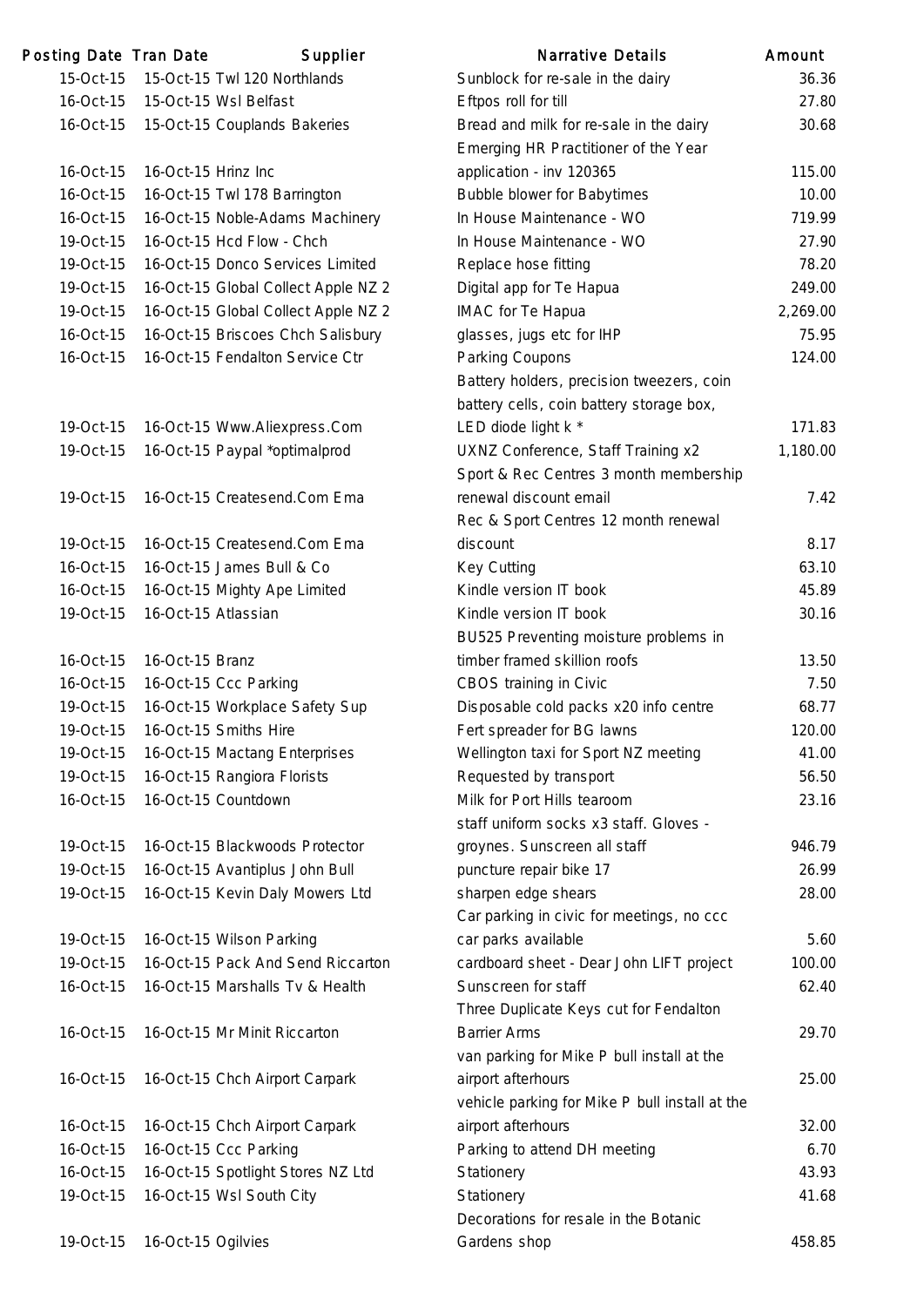| 19-Oct-15 | 16-Oct-15 Ogilvies                  |
|-----------|-------------------------------------|
| 20-Oct-15 | 17-Oct-15 Paypal *liongloball       |
|           |                                     |
| 19-Oct-15 | 17-Oct-15 Mad Butcher Shirley       |
|           |                                     |
| 19-Oct-15 | 17-Oct-15 Countdown                 |
| 19-Oct-15 | 17-Oct-15 Mitre 10 Beckenham        |
|           |                                     |
| 19-Oct-15 | 17-Oct-15 Mitre 10 Beckenham        |
| 19-Oct-15 | 18-Oct-15 Bunnings - 9482           |
| 20-Oct-15 | 18-Oct-15 Twitter*advertising       |
|           |                                     |
| 19-Oct-15 | 18-Oct-15 Placemakers Riccarton     |
| 20-Oct-15 | 19-Oct-15 Ecocentral Ltd            |
| 19-Oct-15 | 19-Oct-15 Mrc Transmark Limited     |
|           |                                     |
| 19-Oct-15 | 19-Oct-15 Mitre 10 Bishopdale       |
| 22-Oct-15 | 19-Oct-15 Www.Aliexpress.Com        |
| 22-Oct-15 | 19-Oct-15 Www.Aliexpress.Com        |
|           |                                     |
| 20-Oct-15 | 19-Oct-15 Ogilvies                  |
|           |                                     |
| 20-Oct-15 | 19-Oct-15 Lexisnexis NZ Limited     |
| 19-Oct-15 | 19-Oct-15 Briscoes Chch Salisbury   |
|           |                                     |
| 21-Oct-15 | 19-Oct-15 Countdown Online Shopping |
| 20-Oct-15 | 19-Oct-15 Createsend.Com Ema        |
| 20-Oct-15 | 19-Oct-15 Createsend.Com Ema        |
| 20-Oct-15 | 19-Oct-15 Kleenwash Supplies        |
| 20-Oct-15 | 19-Oct-15 Waterforce                |
| 19-Oct-15 | 19-Oct-15 New World Northwood       |
| 20-Oct-15 | 19-Oct-15 Canterbury Landscape Supp |
|           |                                     |
| 20-Oct-15 | 19-Oct-15 Pivotel Communicat        |
| 20-Oct-15 | 19-Oct-15 Pivotel Communicat        |
| 19-Oct-15 | 19-Oct-15 New World South City      |
| 20-Oct-15 |                                     |
|           | 19-Oct-15 Sushi Time Southcity      |
| 19-Oct-15 | 19-Oct-15 Maki-Mono The Palms       |
|           |                                     |
| 19-Oct-15 | 19-Oct-15 Countdown                 |
| 20-Oct-15 | 19-Oct-15 Blackwoods Protector      |
| 19-Oct-15 | 19-Oct-15 Merivale Paper Plus       |
| 20-Oct-15 | 19-Oct-15 Bunnings - 9482           |
|           |                                     |
| 20-Oct-15 | 19-Oct-15 Couplands Bakeries        |
|           |                                     |
| 20-Oct-15 | 19-Oct-15 Mad Butcher Ferry Road    |
| 19-Oct-15 | 19-Oct-15 Repco Sydenham 67         |

| Posting Date Tran Date |                    | Supplier                            | <b>Narrative Details</b>                   | Amount |
|------------------------|--------------------|-------------------------------------|--------------------------------------------|--------|
|                        |                    |                                     | Decorations for resale in Botanic Gardens  |        |
| 19-Oct-15              | 16-Oct-15 Ogilvies |                                     | shop                                       | 917.70 |
| 20-Oct-15              |                    | 17-Oct-15 Paypal *liongloball       | celox first aid for wound                  | 64.99  |
|                        |                    |                                     | Lyttelton Harbour Basin Combined Welfare   |        |
| 19-Oct-15              |                    | 17-Oct-15 Mad Butcher Shirley       | Exercise 17/10/15                          | 54.32  |
|                        |                    |                                     | 19th Memorial volunteer work bee morning   |        |
| 19-Oct-15              |                    | 17-Oct-15 Countdown                 | tea                                        | 30.57  |
| 19-Oct-15              |                    | 17-Oct-15 Mitre 10 Beckenham        | 19th memorial furniture maintenance        | 43.96  |
|                        |                    |                                     | Cordless drill and Trimmer for onsite      |        |
| 19-Oct-15              |                    | 17-Oct-15 Mitre 10 Beckenham        | events                                     | 318.00 |
| 19-Oct-15              |                    | 18-Oct-15 Bunnings - 9482           | wheelbarrow for moving soil                | 249.00 |
| 20-Oct-15              |                    | 18-Oct-15 Twitter*advertising       | French Fest Twitter advertising            | 217.84 |
|                        |                    |                                     | Requested by parking support, not avail    |        |
| 19-Oct-15              |                    | 18-Oct-15 Placemakers Riccarton     | from stationery supplier                   | 17.91  |
| 20-Oct-15              |                    | 19-Oct-15 Ecocentral Ltd            | shelter rubbish                            | 24.10  |
| 19-Oct-15              |                    | 19-Oct-15 Mrc Transmark Limited     | In House Maintenance - WO                  | 28.38  |
|                        |                    |                                     | paint roller for applying copper/paint for |        |
| 19-Oct-15              |                    | 19-Oct-15 Mitre 10 Bishopdale       | plant root control                         | 3.98   |
| 22-Oct-15              |                    | 19-Oct-15 Www.Aliexpress.Com        | UV Lamps for Pip and Pop installation      | 193.19 |
| 22-Oct-15              |                    | 19-Oct-15 Www.Aliexpress.Com        | Fairy Lights for Pip and Pop installation  | 207.77 |
|                        |                    |                                     | magnolia tree for childrens area ottoman   |        |
| 20-Oct-15              | 19-Oct-15 Ogilvies |                                     | halswell library                           | 249.00 |
|                        |                    |                                     | Subordinate Legislation in NZ resource     |        |
| 20-Oct-15              |                    | 19-Oct-15 Lexisnexis NZ Limited     | book                                       | 127.00 |
| 19-Oct-15              |                    | 19-Oct-15 Briscoes Chch Salisbury   | Power Board for IHP                        | 22.46  |
|                        |                    |                                     | catering for lunches and other meals for   |        |
| 21-Oct-15              |                    | 19-Oct-15 Countdown Online Shopping | <b>IHP</b>                                 | 82.07  |
| 20-Oct-15              |                    | 19-Oct-15 Createsend.Com Ema        | Art Gallery Friends email                  | 11.49  |
| 20-Oct-15              |                    | 19-Oct-15 Createsend.Com Ema        | Have your say on city cycleways email      | 33.66  |
| 20-Oct-15              |                    | 19-Oct-15 Kleenwash Supplies        | Cleaning products for poolside             | 304.01 |
| 20-Oct-15              |                    | 19-Oct-15 Waterforce                | Styx irrigation fittings + sprinkler base  | 40.37  |
| 19-Oct-15              |                    | 19-Oct-15 New World Northwood       | general supplies for nursery tea room      | 126.08 |
| 20-Oct-15              |                    | 19-Oct-15 Canterbury Landscape Supp | fertilizer for topdressing trees, nursery  | 772.80 |
|                        |                    |                                     | Inreach GPS safety device Port Hills inv   |        |
| 20-Oct-15              |                    | 19-Oct-15 Pivotel Communicat        | 2083753                                    | 32.95  |
|                        |                    |                                     | Inreach GPS safety device Port Hills inv   |        |
| 20-Oct-15              |                    | 19-Oct-15 Pivotel Communicat        | 2083705                                    | 32.95  |
| 19-Oct-15              |                    | 19-Oct-15 New World South City      | Workshop Provisions                        | 105.47 |
| 20-Oct-15              |                    | 19-Oct-15 Sushi Time Southcity      | Workshop provisions                        | 32.10  |
|                        |                    |                                     | Catering - Burwood/Pegasus Community       |        |
| 19-Oct-15              |                    | 19-Oct-15 Maki-Mono The Palms       | Board Meeting of 19 October 2015           | 17.60  |
|                        |                    |                                     | Catering - Burwood/Pegasus Community       |        |
| 19-Oct-15              |                    | 19-Oct-15 Countdown                 | Board meeting - 19 October 2015            | 61.15  |
| 20-Oct-15              |                    | 19-Oct-15 Blackwoods Protector      | P.P.E for 3 month summer worker            | 433.39 |
| 19-Oct-15              |                    | 19-Oct-15 Merivale Paper Plus       | english garden magazines x 2               | 28.00  |
| 20-Oct-15              |                    | 19-Oct-15 Bunnings - 9482           | Hose fittings                              | 7.33   |
|                        |                    |                                     | Consumables - BBQ at Maurice Hayes         |        |
| 20-Oct-15              |                    | 19-Oct-15 Couplands Bakeries        | Place                                      | 5.00   |
|                        |                    |                                     | Consumables - BBQ at Maurice Hayes         |        |
| 20-Oct-15              |                    | 19-Oct-15 Mad Butcher Ferry Road    | Place additional provisions                | 35.93  |
| 19-Oct-15              |                    | 19-Oct-15 Repco Sydenham 67         | Tool                                       | 21.99  |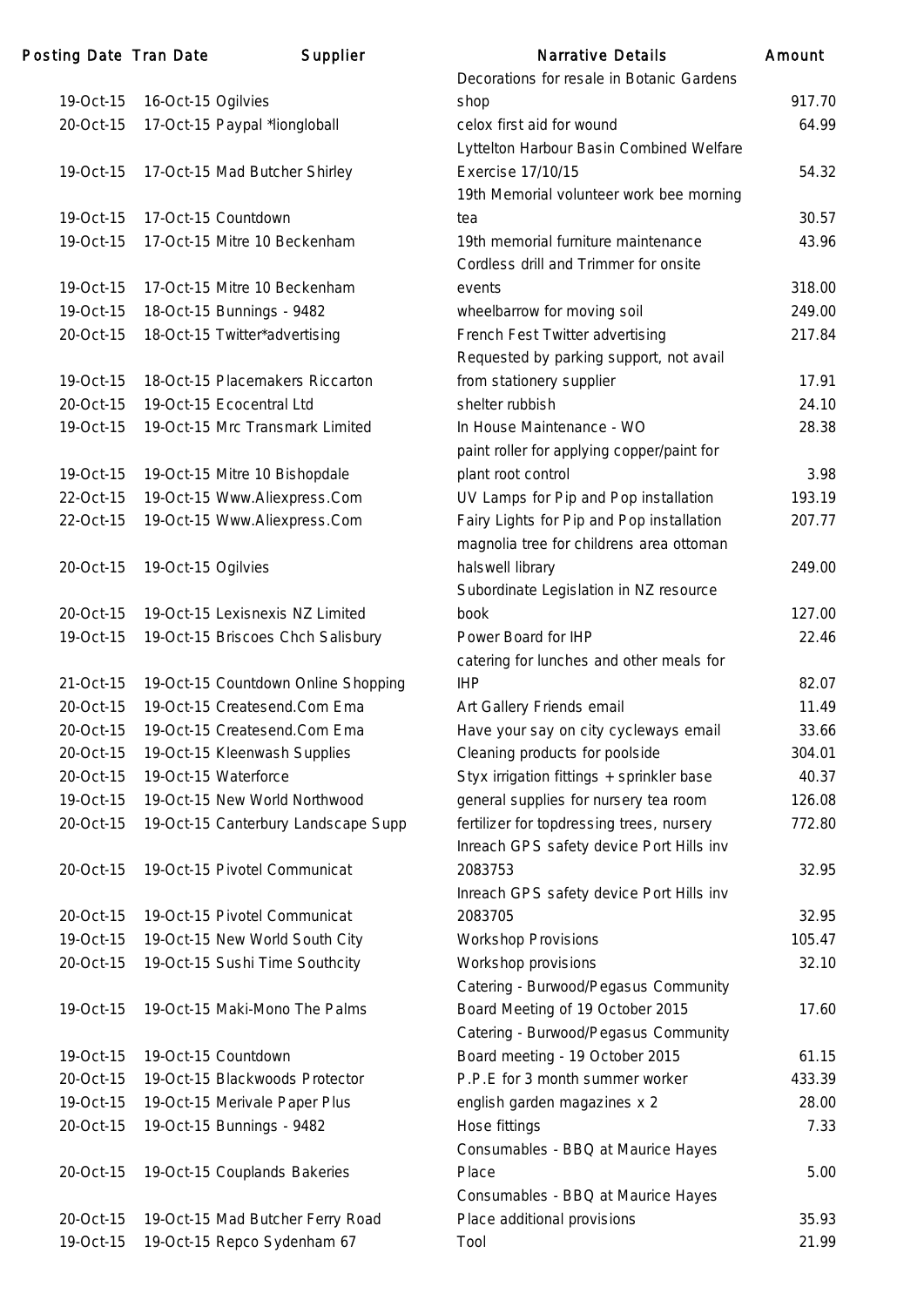| Posting Date Tran Date | Supplier                            | <b>Narrative Details</b>                                                  | Amount |
|------------------------|-------------------------------------|---------------------------------------------------------------------------|--------|
| 20-Oct-15              | 19-Oct-15 Blackwoods Protector      | PPE - Tinted Safety Glasses x2                                            | 31.    |
| 20-Oct-15              | 19-Oct-15 Amazon Tower Junction     | Work shorts for the team                                                  | 359.   |
|                        |                                     | Diamond Harbour Accommodation for                                         |        |
| 19-Oct-15              | 19-Oct-15 Bookabach                 | <b>Cycle Education Team</b>                                               | 257.   |
|                        |                                     | Stop watch & drawing pins for cycle safe -                                |        |
| 19-Oct-15              | 19-Oct-15 Twl 175 South City        | Grade 2 A delivery equipment                                              | 15.1   |
|                        |                                     | Replacement Folio to store Grade 2 A                                      |        |
| 19-Oct-15              | 19-Oct-15 The Drawing Room Limite   | resources for cycle safe team 1                                           | 47.    |
|                        |                                     | white plastic collars for eyelets on Culbert                              |        |
| 20-Oct-15              | 19-Oct-15 Ludowici Engineering Plas | Bebop installation                                                        | 328.   |
|                        |                                     | white plastic discs for Culbert Bebop                                     |        |
| 20-Oct-15              | 19-Oct-15 Ludowici Engineering Plas | installation                                                              | 1,000. |
|                        |                                     | TradeMe multi-colour ABS filament test                                    |        |
| 20-Oct-15              | 19-Oct-15 Trademe - Pay Now         | pack                                                                      | 17.    |
| 20-Oct-15              | 19-Oct-15 Couplands Bakeries        | Bread for re-sale in the dairy                                            | 3.5    |
| 21-Oct-15              | 19-Oct-15 Adobe Id CreativecId      | Software license for sign design                                          | 32.    |
|                        |                                     | Catering for a Council Committee meeting                                  |        |
| 20-Oct-15              | 20-Oct-15 Bully Hayes               | at Akaroa                                                                 | 400.   |
| 20-Oct-15              | 20-Oct-15 Pgg Wrightson Chch        | heavy duty boot socks for summer staff                                    | 185.   |
| 21-Oct-15              | 20-Oct-15 Blackwoods Protector      | summer staff safety equip and clothing                                    | 379.   |
|                        |                                     | Petrol for Travel in own vehicle to Oamaru -                              |        |
| 20-Oct-15              | 20-Oct-15 Npd Timaru                | Waitaki District Council                                                  | 104.   |
|                        |                                     | Travel expenses Waitaki District Council                                  |        |
| 22-Oct-15              | 20-Oct-15 Somerset Grocer           | Offices Tuesday 20th October                                              | 7.     |
| 20-Oct-15              | 20-Oct-15 Irrigation Warehouse      | irrigation heads for sect H riverbank                                     | 53.    |
| 20-Oct-15              | 20-Oct-15 Gardenmakers              | dump fees OCT 2015                                                        | 378.   |
| 21-Oct-15              | 20-Oct-15 Bunnings - 9476           | rubbish bag liners for playground                                         | 29.5   |
|                        |                                     | Cotton buds for Monoprint Lesson -                                        |        |
| 20-Oct-15              | 20-Oct-15 Countdown                 | Outreach Term 4 2015                                                      | 20.1   |
|                        |                                     | Juice, biscuits, tea, coffee etc for                                      |        |
|                        |                                     | community consultation on Hagley                                          |        |
| 20-Oct-15              | 20-Oct-15 Countdown                 | Ferrymead Community Plan 2015/*                                           | 114.   |
| 21-Oct-15              | 20-Oct-15 Blacks Fasteners Lt       | In House Maintenance - WO                                                 | 51.    |
| 21-Oct-15              | 20-Oct-15 Saecowilson - Christch    | <b>Workshop Consumables</b>                                               | 95.    |
| 21-Oct-15              | 20-Oct-15 Saecowilson - Christch    | <b>Workshop Consumables</b>                                               | 269.   |
| 21-Oct-15              | 20-Oct-15 Egmont Commercial Lt M/o  | plant labels                                                              | 66.    |
| 20-Oct-15              | 20-Oct-15 Ccc Parking               | Carparking for Leaders catch up meeting                                   | 2.1    |
| 20-Oct-15              | 20-Oct-15 Hampton & Co Ltd          | Glue/sealant and tape for swim platforms                                  | 90.    |
| 21-Oct-15              | 20-Oct-15 Warehouse Stationery      | stationery for IHP                                                        | 280.   |
| 20-Oct-15              | 20-Oct-15 Parsley And Sage          | Catering for Community Board Meeting<br>Replacement set of AED (Automatic | 118.4  |
| 20-Oct-15              | 20-Oct-15 Nzrc Online Shop          | External Defibrillator) pads.                                             | 148.   |
|                        |                                     | Spare Defib battery & pads for summer                                     |        |
| 20-Oct-15              | 20-Oct-15 Nz Red Cross Cwc          | pools                                                                     | 891.   |
| 21-Oct-15              | 20-Oct-15 Wilson Parking            | Parking - Civic for InfoCouncil Training                                  | 9.0    |
| 20-Oct-15              | 20-Oct-15 Fairfaxmedia Recurring    | Newspaper subscription - Media Relations                                  | 38.    |
| 20-Oct-15              | 20-Oct-15 Ccc Parking               | Parking for Metro meeting in Civic                                        | 2.1    |
| 20-Oct-15              | 20-Oct-15 Ccc Parking               | Parking for Metro meeting in Civic                                        | 6.5    |
| 20-Oct-15              | 20-Oct-15 Parnell Agencies Ltd      | Stock for resale                                                          | 747.   |
| 20-Oct-15              | 20-Oct-15 James Bull & Co           | x4 Padlocks for gates                                                     | 276.   |
| 21-Oct-15              | 20-Oct-15 Fresh Choice Parklands    | staff room milk                                                           | 4.     |
|                        |                                     |                                                                           |        |

|           | ing Date Tian Date | Supplier                                                             | Natiative Details                                                         | AMOUN    |
|-----------|--------------------|----------------------------------------------------------------------|---------------------------------------------------------------------------|----------|
| 20-Oct-15 |                    | 19-Oct-15 Blackwoods Protector                                       | PPE - Tinted Safety Glasses x2                                            | 31.91    |
| 20-Oct-15 |                    | 19-Oct-15 Amazon Tower Junction                                      | Work shorts for the team                                                  | 359.96   |
|           |                    |                                                                      | Diamond Harbour Accommodation for                                         |          |
| 19-Oct-15 |                    | 19-Oct-15 Bookabach                                                  | <b>Cycle Education Team</b>                                               | 257.04   |
|           |                    |                                                                      | Stop watch & drawing pins for cycle safe -                                |          |
| 19-Oct-15 |                    | 19-Oct-15 Twl 175 South City                                         | Grade 2 A delivery equipment                                              | 15.00    |
|           |                    |                                                                      | Replacement Folio to store Grade 2 A                                      |          |
| 19-Oct-15 |                    | 19-Oct-15 The Drawing Room Limite                                    | resources for cycle safe team 1                                           | 47.99    |
|           |                    |                                                                      | white plastic collars for eyelets on Culbert                              |          |
| 20-Oct-15 |                    | 19-Oct-15 Ludowici Engineering Plas                                  | Bebop installation                                                        | 328.71   |
|           |                    |                                                                      | white plastic discs for Culbert Bebop                                     |          |
| 20-Oct-15 |                    | 19-Oct-15 Ludowici Engineering Plas                                  | installation                                                              | 1,000.00 |
|           |                    |                                                                      | TradeMe multi-colour ABS filament test                                    |          |
| 20-Oct-15 |                    | 19-Oct-15 Trademe - Pay Now                                          | pack                                                                      | 17.99    |
| 20-Oct-15 |                    | 19-Oct-15 Couplands Bakeries                                         | Bread for re-sale in the dairy                                            | 3.96     |
| 21-Oct-15 |                    | 19-Oct-15 Adobe Id CreativecId                                       | Software license for sign design                                          | 32.89    |
|           |                    |                                                                      | Catering for a Council Committee meeting                                  |          |
| 20-Oct-15 |                    | 20-Oct-15 Bully Hayes                                                | at Akaroa                                                                 | 400.00   |
| 20-Oct-15 |                    | 20-Oct-15 Pgg Wrightson Chch                                         | heavy duty boot socks for summer staff                                    | 185.10   |
| 21-Oct-15 |                    | 20-Oct-15 Blackwoods Protector                                       | summer staff safety equip and clothing                                    | 379.43   |
|           |                    |                                                                      | Petrol for Travel in own vehicle to Oamaru -                              |          |
| 20-Oct-15 |                    | 20-Oct-15 Npd Timaru                                                 | Waitaki District Council                                                  | 104.81   |
|           |                    |                                                                      | Travel expenses Waitaki District Council                                  |          |
| 22-Oct-15 |                    | 20-Oct-15 Somerset Grocer                                            | Offices Tuesday 20th October                                              | 7.80     |
| 20-Oct-15 |                    | 20-Oct-15 Irrigation Warehouse                                       | irrigation heads for sect H riverbank                                     | 53.16    |
| 20-Oct-15 |                    | 20-Oct-15 Gardenmakers                                               | dump fees OCT 2015                                                        | 378.84   |
| 21-Oct-15 |                    | 20-Oct-15 Bunnings - 9476                                            | rubbish bag liners for playground                                         | 29.96    |
|           |                    |                                                                      | Cotton buds for Monoprint Lesson -                                        |          |
| 20-Oct-15 |                    | 20-Oct-15 Countdown                                                  | Outreach Term 4 2015                                                      | 20.94    |
|           |                    |                                                                      | Juice, biscuits, tea, coffee etc for                                      |          |
|           |                    |                                                                      | community consultation on Hagley                                          |          |
| 20-Oct-15 |                    | 20-Oct-15 Countdown                                                  | Ferrymead Community Plan 2015/*                                           | 114.84   |
| 21-Oct-15 |                    | 20-Oct-15 Blacks Fasteners Lt                                        | In House Maintenance - WO                                                 | 51.87    |
|           |                    |                                                                      |                                                                           | 95.96    |
| 21-Oct-15 |                    | 20-Oct-15 Saecowilson - Christch<br>20-Oct-15 Saecowilson - Christch | Workshop Consumables                                                      | 269.35   |
| 21-Oct-15 |                    |                                                                      | Workshop Consumables                                                      |          |
| 21-Oct-15 |                    | 20-Oct-15 Egmont Commercial Lt M/o                                   | plant labels                                                              | 66.87    |
| 20-Oct-15 |                    | 20-Oct-15 Ccc Parking                                                | Carparking for Leaders catch up meeting                                   | 2.50     |
| 20-Oct-15 |                    | 20-Oct-15 Hampton & Co Ltd                                           | Glue/sealant and tape for swim platforms                                  | 90.17    |
| 21-Oct-15 |                    | 20-Oct-15 Warehouse Stationery                                       | stationery for IHP                                                        | 280.02   |
| 20-Oct-15 |                    | 20-Oct-15 Parsley And Sage                                           | Catering for Community Board Meeting<br>Replacement set of AED (Automatic | 118.45   |
| 20-Oct-15 |                    | 20-Oct-15 Nzrc Online Shop                                           | External Defibrillator) pads.                                             | 148.75   |
|           |                    |                                                                      | Spare Defib battery & pads for summer                                     |          |
| 20-Oct-15 |                    | 20-Oct-15 Nz Red Cross Cwc                                           | pools                                                                     | 891.25   |
| 21-Oct-15 |                    | 20-Oct-15 Wilson Parking                                             | Parking - Civic for InfoCouncil Training                                  | 9.60     |
| 20-Oct-15 |                    | 20-Oct-15 Fairfaxmedia Recurring                                     | Newspaper subscription - Media Relations                                  | 38.20    |
| 20-Oct-15 |                    | 20-Oct-15 Ccc Parking                                                | Parking for Metro meeting in Civic                                        | 2.50     |
| 20-Oct-15 |                    | 20-Oct-15 Ccc Parking                                                | Parking for Metro meeting in Civic                                        | 6.50     |
| 20-Oct-15 |                    | 20-Oct-15 Parnell Agencies Ltd                                       | Stock for resale                                                          | 747.78   |
| 20-Oct-15 |                    | 20-Oct-15 James Bull & Co                                            | x4 Padlocks for gates                                                     | 276.00   |
| 21-Oct-15 |                    | 20-Oct-15 Fresh Choice Parklands                                     | staff room milk                                                           | 4.70     |
|           |                    |                                                                      |                                                                           |          |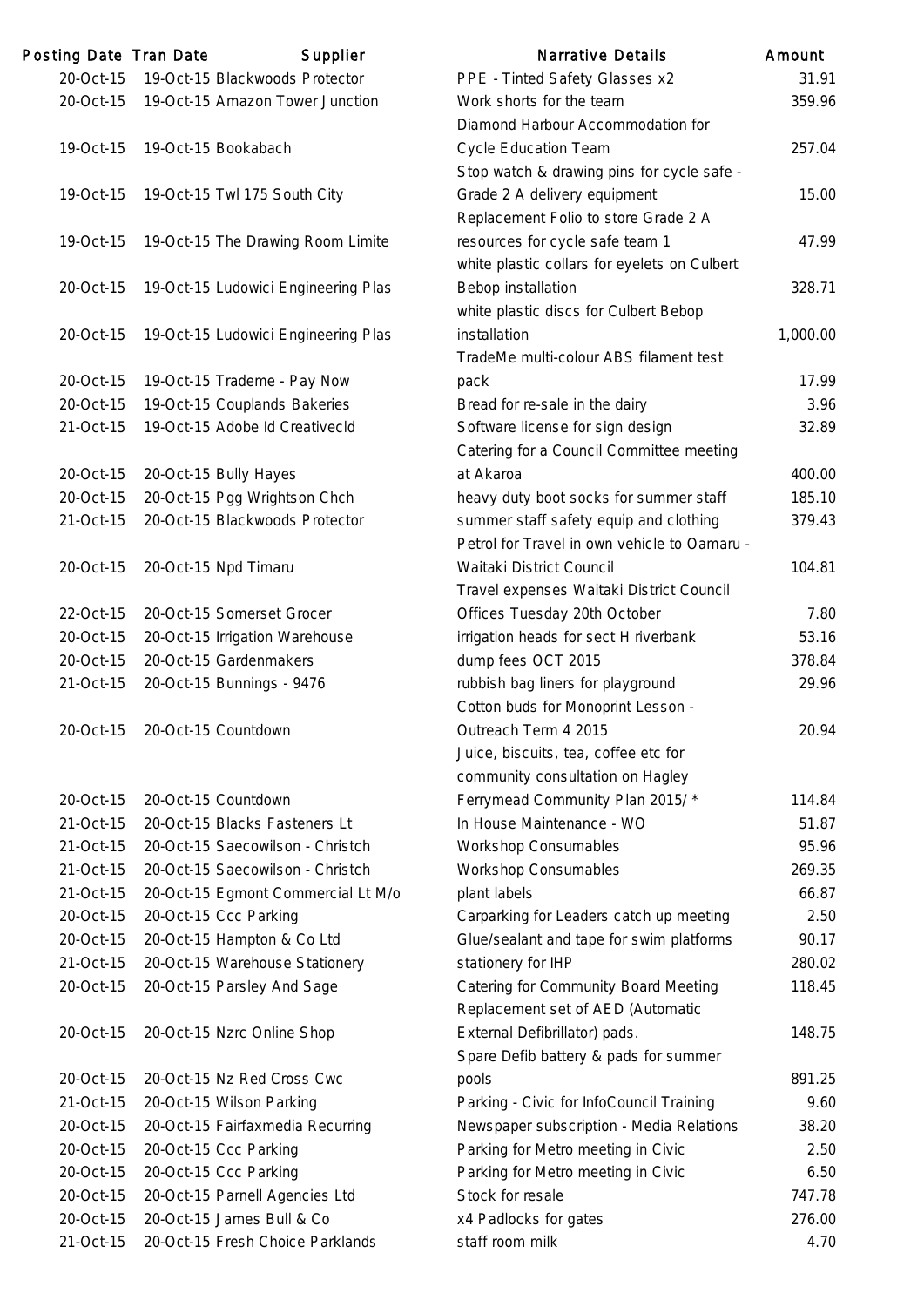| Posting Date Tran Date |                 | Supplier                              | <b>Narrative Details</b>                    | Amount |
|------------------------|-----------------|---------------------------------------|---------------------------------------------|--------|
|                        |                 | 21-Oct-15 20-Oct-15 Global Pc Shirley | 800665874                                   | 64.90  |
|                        |                 |                                       | Name badges and name signs purchased        |        |
| 21-Oct-15              |                 | 20-Oct-15 Kelly Engravers             | for staff and the meeting board sign        | 165.89 |
|                        |                 |                                       | The Press Subscription for Fendalton        |        |
| 20-Oct-15              |                 | 20-Oct-15 Fairfaxmedia Recurring      | <b>Board Team</b>                           | 38.20  |
|                        |                 |                                       | 1825 engraving South Sea Whaling            |        |
| 20-Oct-15              |                 | 20-Oct-15 McCormack&mckellar Auctio   | Fishery, William Huggins, collection item   | 989.06 |
| 20-Oct-15              |                 | 20-Oct-15 Fairfaxmedia Recurring      | The Press for gallery library               | 36.50  |
| 20-Oct-15              |                 | 20-Oct-15 Paper Plus South City       | clipboard and pad                           | 14.48  |
| 21-Oct-15              |                 | 20-Oct-15 Blackwoods Protector        | sunglasses                                  | 22.49  |
| 20-Oct-15              |                 | 20-Oct-15 Lyttelton Picture Frame     | Photography framing.                        | 168.00 |
| 21-Oct-15              |                 | 20-Oct-15 Redpaths Ferry Road         | Gas cylinder                                | 77.41  |
|                        |                 |                                       | Car parking in civic for meetings, no ccc   |        |
| 21-Oct-15              |                 | 20-Oct-15 Wilson Parking              | car parks available                         | 8.60   |
|                        |                 |                                       | 12 x HPM Powerboard 4 way for Te Hapua:     |        |
| 21-Oct-15              |                 | 20-Oct-15 Redpaths Ferry Road         | Halswell Centre IT fit out                  | 88.34  |
|                        |                 |                                       | Flexo Wrap 08S 32mm for Te Hapua:           |        |
| 22-Oct-15              |                 | 20-Oct-15 Paypal *flexibletec         | <b>Halswell Centre</b>                      | 606.40 |
| 21-Oct-15              |                 | 20-Oct-15 Hcd Flow - Chch             | Pump fittings for Lyttelton pools           | 34.40  |
| 21-Oct-15              |                 | 20-Oct-15 Bunnings - 9482             | Hose X 30m                                  | 34.96  |
| 21-Oct-15              |                 | 20-Oct-15 Nz Safety Br 23             | safety signage for BLFP                     | 105.61 |
| 21-Oct-15              |                 | 20-Oct-15 Oderings Nurseries          | Plants for curators house garden            | 36.38  |
| 21-Oct-15              |                 | 20-Oct-15 Caltex Hornby               | Hornby milk                                 | 7.20   |
|                        |                 |                                       | Service contract email to SMS one month     |        |
| 20-Oct-15              |                 | 20-Oct-15 Modica Group Limited        | payment                                     | 73.04  |
| 21-Oct-15              |                 | 20-Oct-15 Blackwoods Protector        | PPE - Replacement Boots / Specs x1          | 96.41  |
| 20-Oct-15              |                 | 20-Oct-15 Ccc Parking                 | Parking - Distribution                      | 3.60   |
| 21-Oct-15              | 20-Oct-15 Ipenz |                                       | IPENZ membership x1                         | 115.00 |
| 21-Oct-15              |                 | 20-Oct-15 Ecocentral Ltd              | <b>Confiscated Stereos dumping fees</b>     | 28.92  |
| 20-Oct-15              |                 | 20-Oct-15 Countdown                   | Milk for Carlyle St                         | 5.90   |
| 20-Oct-15              |                 | 20-Oct-15 The Order Of St John        | First Aid Kits for Events                   | 262.83 |
|                        |                 |                                       | Catering for SAW (Sydenham Addington        |        |
|                        |                 |                                       | Waltham) Network Meeting - 20 October       |        |
| 21-Oct-15              |                 | 20-Oct-15 Couplands Bakeries          | 2015.                                       | 6.98   |
|                        |                 |                                       | Catering for Child & Youth Network          |        |
| 21-Oct-15              |                 | 20-Oct-15 Couplands Bakeries          | Meeting - 21 October 2015.                  | 6.98   |
| 21-Oct-15              |                 | 21-Oct-15 Twl 178 Barrington          | Prizes for Halloween Community Event        | 17.10  |
|                        |                 |                                       | Disposable plates and serviettes for        |        |
| 21-Oct-15              |                 | 21-Oct-15 Twl 123 Eastgate            | community plan consultation                 | 27.10  |
|                        |                 |                                       | Fruit, biscuits and milk for community      |        |
|                        |                 |                                       | consultation on Hagley Ferrymead Plan       |        |
|                        |                 | 21-Oct-15 Countdown                   | 2015/16                                     | 74.77  |
| 21-Oct-15<br>22-Oct-15 |                 | 21-Oct-15 Saecowilson - Christch      |                                             | 106.78 |
| 22-Oct-15              |                 |                                       | <b>Workshop Tools</b><br>Power board for PA | 8.99   |
|                        |                 | 21-Oct-15 Wsl Papanui                 |                                             |        |
| 22-Oct-15              |                 | 21-Oct-15 Companies Office            | PPSR renewal x1                             | 20.00  |
| 22-Oct-15              |                 | 21-Oct-15 Warehouse Stationery        | Stationery for IHP                          | 474.20 |
| 22-Oct-15              |                 | 21-Oct-15 Stihl Shop Northwood        | chains for chainsaw                         | 94.30  |
| 22-Oct-15              |                 | 21-Oct-15 Ymca Christchurch           | CFRU Staff meeting room hire                | 100.00 |
|                        |                 |                                       | Aqua Kneadit tile and gap filler, Cleaning  |        |

| Narrative Details                                | Amount |
|--------------------------------------------------|--------|
| 800665874                                        | 64.90  |
| Name badges and name signs purchased             |        |
| for staff and the meeting board sign             | 165.89 |
| The Press Subscription for Fendalton             |        |
| <b>Board Team</b>                                | 38.20  |
| 1825 engraving South Sea Whaling                 |        |
| Fishery, William Huggins, collection item        | 989.06 |
| The Press for gallery library                    | 36.50  |
| clipboard and pad                                | 14.48  |
| sunglasses                                       | 22.49  |
| Photography framing.                             | 168.00 |
| Gas cylinder                                     | 77.41  |
| Car parking in civic for meetings, no ccc        |        |
| car parks available                              | 8.60   |
| 12 x HPM Powerboard 4 way for Te Hapua:          |        |
| Halswell Centre IT fit out                       | 88.34  |
| Flexo Wrap 08S 32mm for Te Hapua:                |        |
| <b>Halswell Centre</b>                           | 606.40 |
| Pump fittings for Lyttelton pools                | 34.40  |
| Hose X 30m                                       | 34.96  |
| safety signage for BLFP                          | 105.61 |
| Plants for curators house garden                 | 36.38  |
| Hornby milk                                      | 7.20   |
| Service contract email to SMS one month          |        |
| payment                                          | 73.04  |
| PPE - Replacement Boots / Specs x1               | 96.41  |
| Parking - Distribution                           | 3.60   |
| IPENZ membership x1                              | 115.00 |
| <b>Confiscated Stereos dumping fees</b>          | 28.92  |
| Milk for Carlyle St                              | 5.90   |
| <b>First Aid Kits for Events</b>                 | 262.83 |
| Catering for SAW (Sydenham Addington             |        |
| Waltham) Network Meeting - 20 October            |        |
| 2015.                                            | 6.98   |
| Catering for Child & Youth Network               |        |
| Meeting - 21 October 2015.                       | 6.98   |
| Prizes for Halloween Community Event             | 17.10  |
| Disposable plates and serviettes for             |        |
| community plan consultation                      | 27.10  |
| Fruit, biscuits and milk for community           |        |
| consultation on Hagley Ferrymead Plan<br>2015/16 | 74.77  |
| <b>Workshop Tools</b>                            | 106.78 |
| Power board for PA                               | 8.99   |
| PPSR renewal x1                                  | 20.00  |
| Stationery for IHP                               | 474.20 |
| chains for chainsaw                              | 94.30  |
| CFRU Staff meeting room hire                     | 100.00 |
| Aqua Kneadit tile and gap filler, Cleaning       |        |
| products, Paint supplies for Pool control        |        |
| refurbishment.                                   | 619.56 |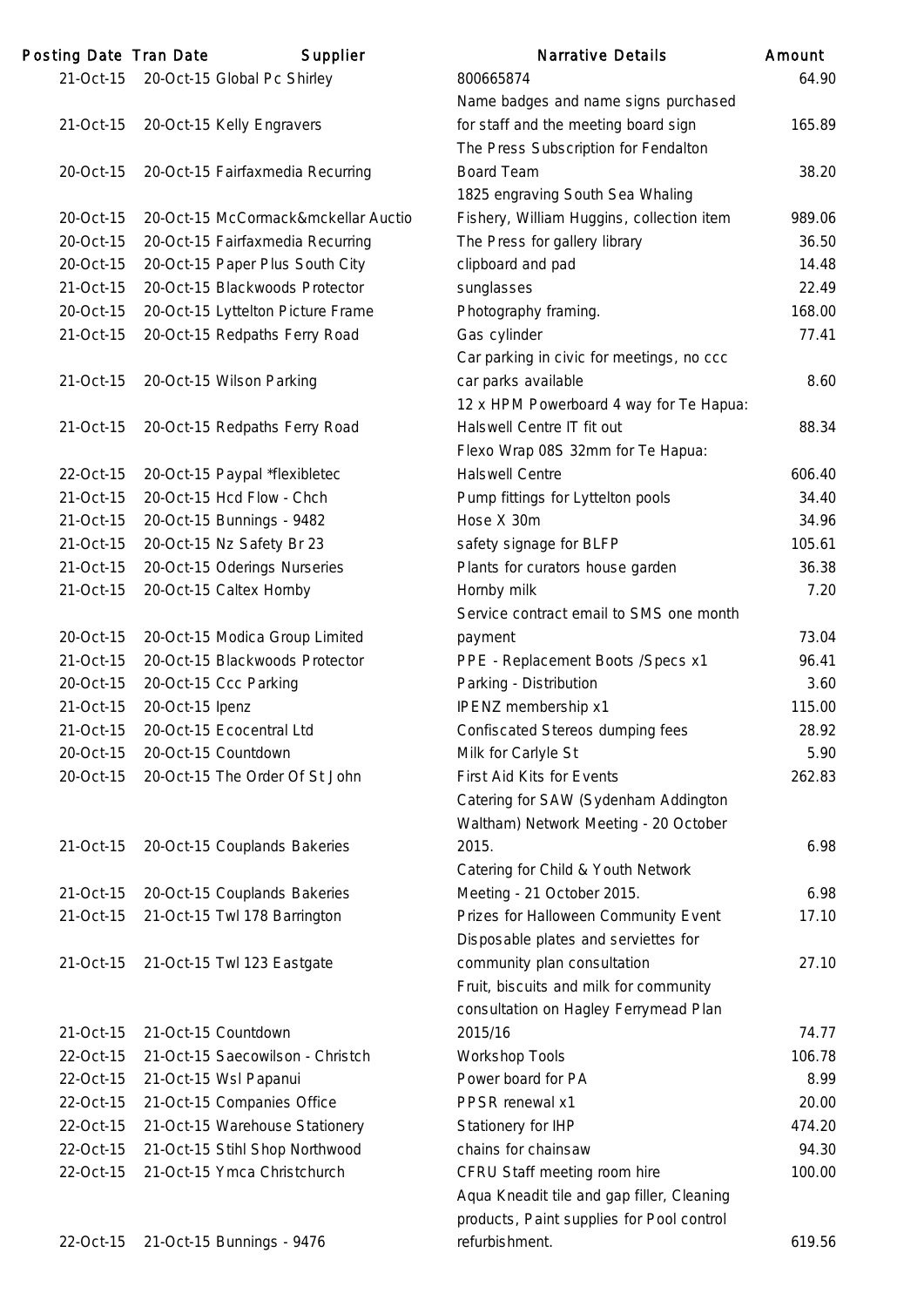| Posting Date Tran Date |                     | Supplier                            | <b>Narrative Details</b>                                           | Amount |
|------------------------|---------------------|-------------------------------------|--------------------------------------------------------------------|--------|
| 22-Oct-15              |                     | 21-Oct-15 Global Pc Riccarton       | RJ45 splitter cables                                               | 47.80  |
| 22-Oct-15              |                     | 21-Oct-15 Createsend.Com Ema        | Rec & Sport Centres Welcome email                                  | 8.41   |
| 22-Oct-15              |                     | 21-Oct-15 Createsend.Com Ema        | Swimsmart Welcome newsletter                                       | 53.62  |
| 22-Oct-15              |                     | 21-Oct-15 Bunnings - 9476           | Paint, irrigation tube, tape                                       | 162.16 |
| 21-Oct-15              |                     | 21-Oct-15 Twl 220 Riccarton         | Two mice for lap top missing one                                   | 54.98  |
| 22-Oct-15              |                     | 21-Oct-15 Companies Office Iponz    | Tenancy Tribunal application                                       | 20.44  |
| 22-Oct-15              |                     | 21-Oct-15 Companies Office Iponz    | Tenancy Tribunal application                                       | 20.44  |
| 22-Oct-15              |                     | 21-Oct-15 Companies Office Iponz    | Tenancy Tribunal application                                       | 20.44  |
|                        |                     |                                     | Christchurch airport parking while                                 |        |
| 21-Oct-15              |                     | 21-Oct-15 Chch Airport Carpark      | photographing Bull                                                 | 4.00   |
| 22-Oct-15              |                     | 21-Oct-15 Stihl Shop Northwood      | Plant 1793 air filter + spray oil                                  | 42.95  |
|                        |                     |                                     | Registration fee for a Collaboration in your                       |        |
| 22-Oct-15              |                     | 21-Oct-15 Lil Regie Ltd             | Community Workshop x1                                              | 295.00 |
|                        |                     |                                     | South African Antarctic Programme                                  |        |
|                        |                     |                                     | delegation meeting with Cr Raf Manji and                           |        |
| 22-Oct-15              |                     | 21-Oct-15 Boulevard Cafe & Bar      | Cr Ali Jones on 21 Octobe *                                        | 36.00  |
|                        |                     |                                     | A piece of Pounamu - a gift to the                                 |        |
|                        |                     |                                     | President of Singapore visiting                                    |        |
| 22-Oct-15              |                     | 21-Oct-15 Ngai Tahu lwi             | Christchurch on 28 October 2015                                    | 335.00 |
| 21-Oct-15              |                     |                                     |                                                                    |        |
|                        |                     | 21-Oct-15 Ccc Parking               | parking tender meeting CERA                                        | 6.70   |
|                        |                     |                                     | Tripod Stand for Focus 505 Portable PA                             |        |
| 21-Oct-15              |                     | 21-Oct-15 Edwards Sound Systems     | Systems                                                            | 86.50  |
| 22-Oct-15              | 21-Oct-15 Ipenz     |                                     | <b>IPENZ Membership x1</b>                                         | 182.16 |
| 21-Oct-15              |                     | 21-Oct-15 Time Mobile Eastgate      | Case for new Ipod for Pre School Gym                               | 20.00  |
| 22-Oct-15              |                     | 21-Oct-15 Po Box Lobby Christc      | courier bags                                                       | 60.00  |
| 22-Oct-15              |                     | 21-Oct-15 Cotters Electrical Ltd    | replacement vac for Waimairi Hall                                  | 443.60 |
| 22-Oct-15              |                     | 21-Oct-15 Radio Spectrum            | License fee for t.v signal<br>Meeting with South African Antarctic | 255.55 |
| 22-Oct-15              |                     | 21-Oct-15 Boulevard Cafe & Bar      | delegation                                                         | 21.30  |
| 22-Oct-15              |                     | 21-Oct-15 Bp Connect Marshlands     | Milk for morning tea                                               | 7.49   |
| 22-Oct-15              |                     | 21-Oct-15 Magnum Sound              | Sound System                                                       | 219.00 |
|                        |                     |                                     | Catering for Spreydon Heathcote                                    |        |
| 22-Oct-15              |                     | 22-Oct-15 Laura Fergusson Trust (Ca | <b>Community Board</b>                                             | 129.72 |
| 22-Oct-15              |                     | 22-Oct-15 Freshchoice Barrington    | milk for staffroom                                                 | 2.95   |
| 22-Oct-15              |                     | 22-Oct-15 Fendalton Service Ctr     | Parking Coupons                                                    | 124.00 |
| 22-Oct-15              |                     | 22-Oct-15 Spotlight Stores NZ Ltd   | Dye (display purposes)                                             | 15.98  |
| 22-Oct-15              |                     | 22-Oct-15 Countdown                 | Coffee for staffroom                                               | 8.00   |
| 22-Oct-15              |                     | 22-Oct-15 Parnell Agencies Ltd      | Stock for resale                                                   | 288.70 |
| 22-Oct-15              |                     | 22-Oct-15 Mitre 10 Mega Hornby      | water timers to replace faulty ones                                | 218.00 |
|                        |                     | <b>Transaction Fees - Card</b>      | Transaction Fees Card Replacement NZ                               |        |
| 22-Oct-15              |                     | 22-Oct-15 Replacement NZ Fee        | Fee                                                                | 10.00  |
|                        |                     |                                     | Rolling bin to store toys for use in Mayor's                       |        |
| 22-Oct-15              |                     | 22-Oct-15 Twl 178 Barrington        | Office                                                             | 10.00  |
| 22-Oct-15              |                     | 22-Oct-15 New World South City      | Morning tea for High Tech Youth Meeting                            | 63.00  |
| 22-Oct-15              | 22-Oct-15 Site Safe |                                     | Site Safe training course                                          | 106.95 |
| 22-Oct-15              | 22-Oct-15 Site Safe |                                     | Site Safe training                                                 | 106.95 |
| 22-Oct-15              | 22-Oct-15 Site Safe |                                     | Site Safe Training                                                 | 296.70 |
| 22-Oct-15              |                     | 22-Oct-15 Ccc Parking               | Parking for CCC meeting                                            | 6.70   |
| 22-Oct-15              | 22-Oct-15 Site Safe |                                     | Site Safe x2                                                       | 213.90 |
| 22-Oct-15              | 22-Oct-15 Site Safe |                                     | Site Safe x3                                                       | 320.85 |
|                        |                     |                                     |                                                                    |        |
| 22-Oct-15              |                     | 22-Oct-15 James Bull & Co           | GPS for Enforcement Cars                                           | 31.55  |